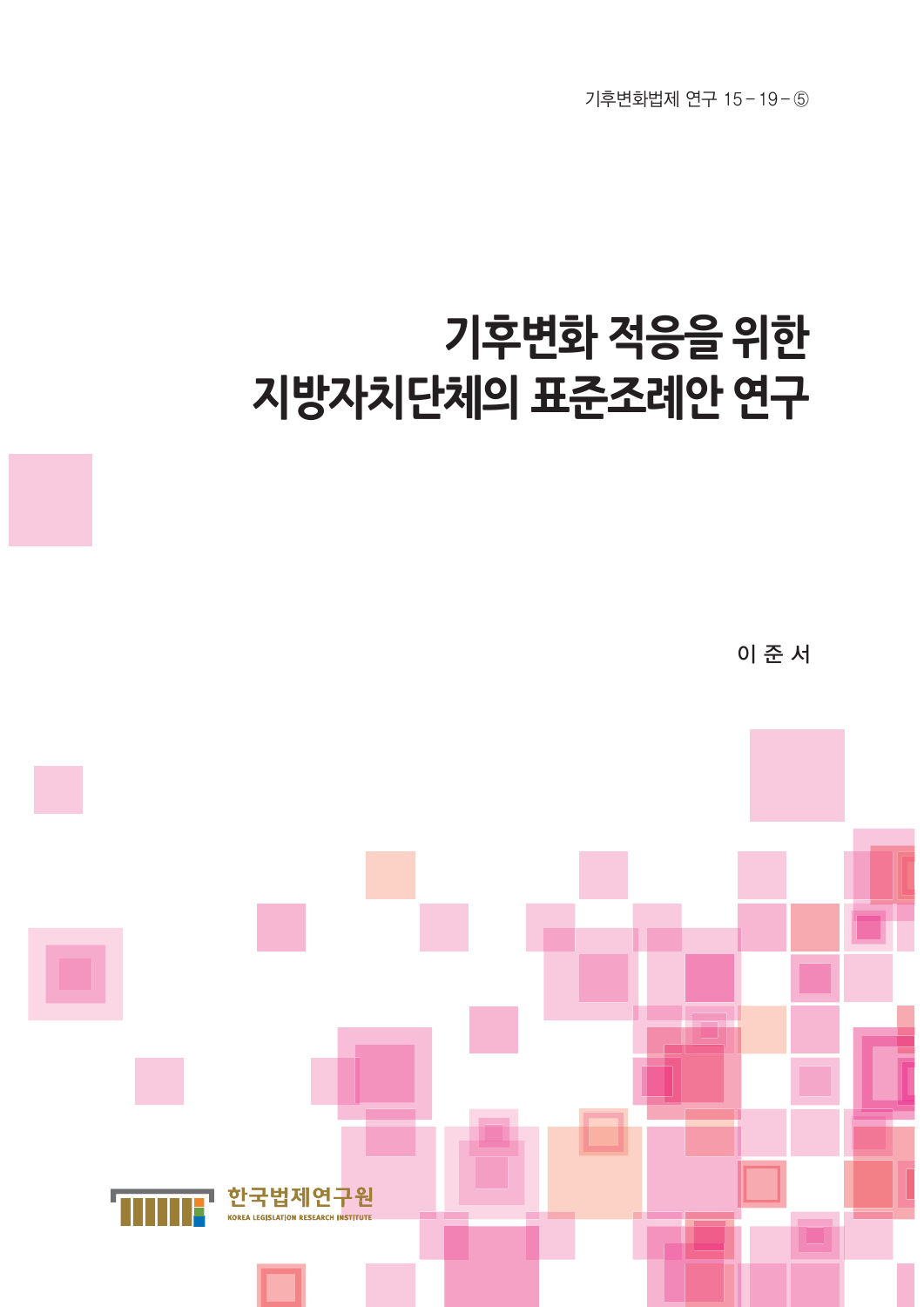# 기후변화 적응을 위한 지방자치단체의 표준조례안 연구

이 준 서

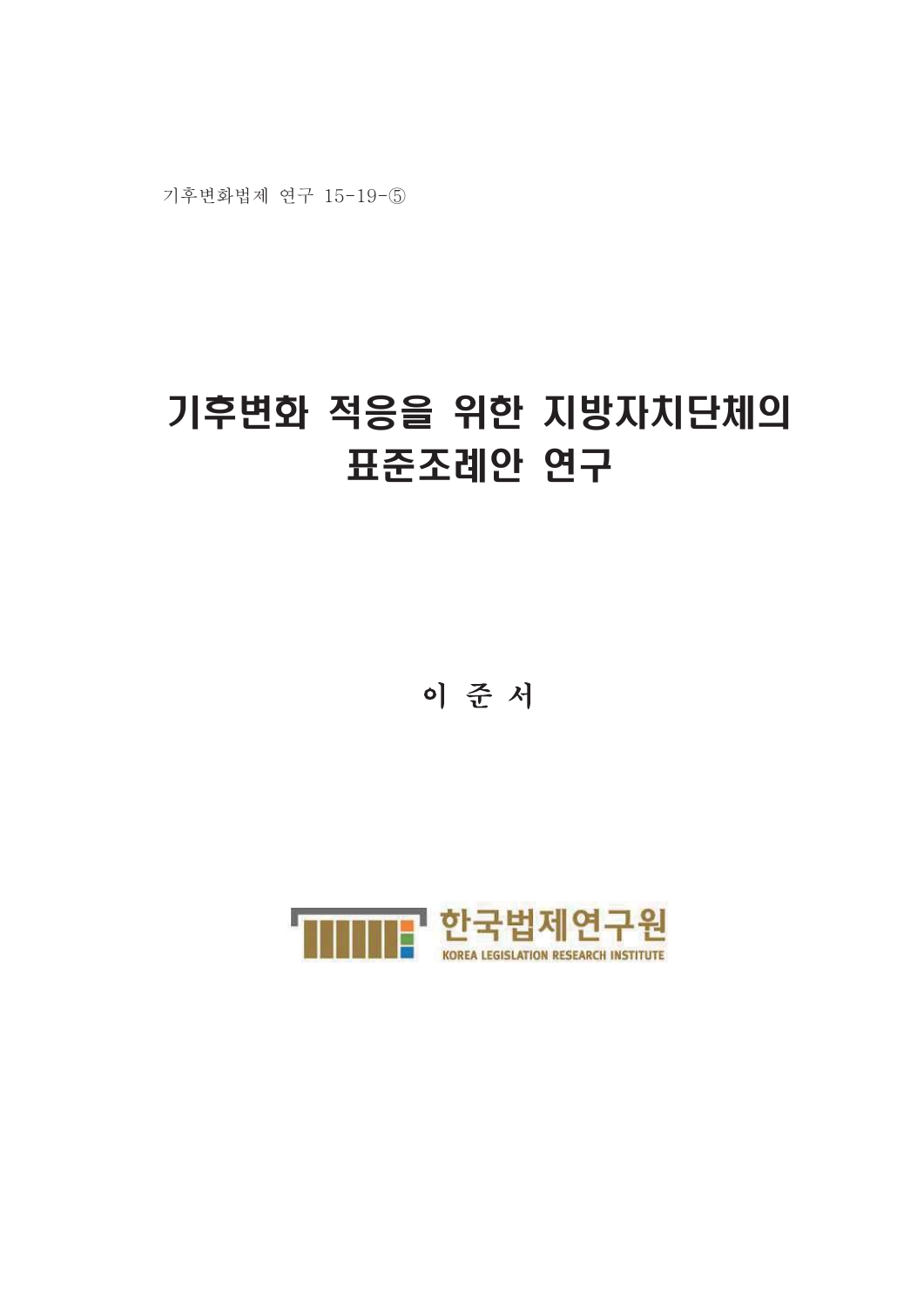# 기후변화 적응을 위한 지방자치단체의 표준조례안 연구

A Draft on Local Uniform Regulation for Climate **Change Adaptation** 

> 연구자 : 이준서(연구위원) Lee, Jun-Seo

> > 2015, 10, 30,

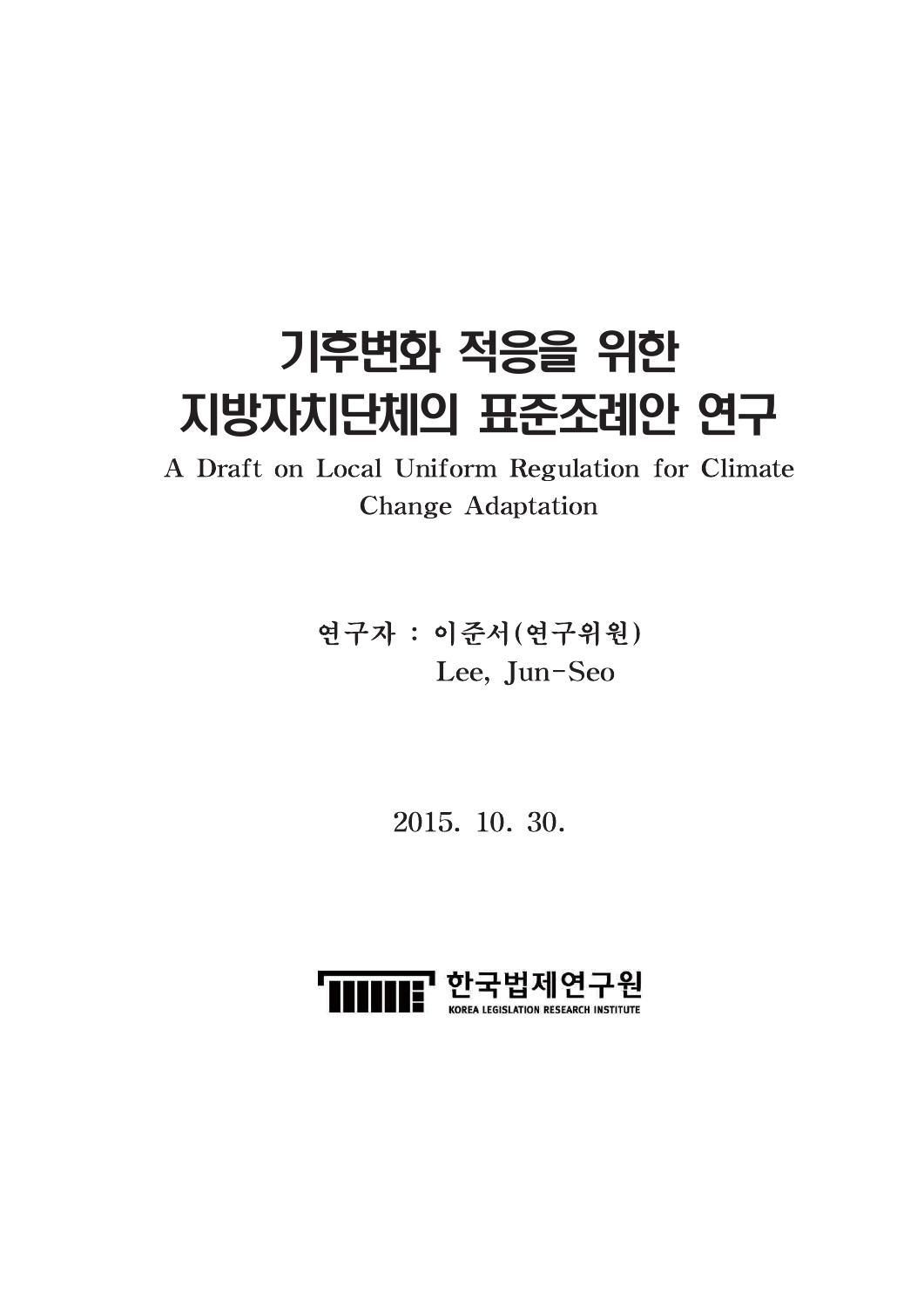

# I. 배경 및 목적

- □ 『저탄소 녹색성장 기본법』제38조에서는 시 도지사 및 시 장 · 군수 · 구청장은 기후변화 적응대책에 따라 소관 사항 에 대하여 기후변화 적응대책 세부 시행계획을 수립 · 시행 하도록 하고 있는데 제1차 국가 기후변화 적응대책이 2015 년 종료됨에 따라서 후속 대책의 마련이 요구되는 시점임
- □ 각 자치단체의 기후변화 관련 조례들이 어떻게 구성되어 있는지를 조사 · 부석하고, 기후변화 적응에 관한 핵심적인 사항들이 향후 이 조례들에 어떻게 반영되어야 하는지를 검토하고자 학

# Ⅱ. 주요 내용

□ 현행 기후변화 관련 조례의 검토

- 14개의 자치단체 중 6곳을 선정하여 제정 및 시행하고 있는 기 후변화 대응조례를 분석함
- 각 자치단체별 공통점과 차이점을 분석하고 표준화 될 수 있는 사항을 검토함
- 기후변화 적응대책의 종속성과 관련 제도에 대하여 분석함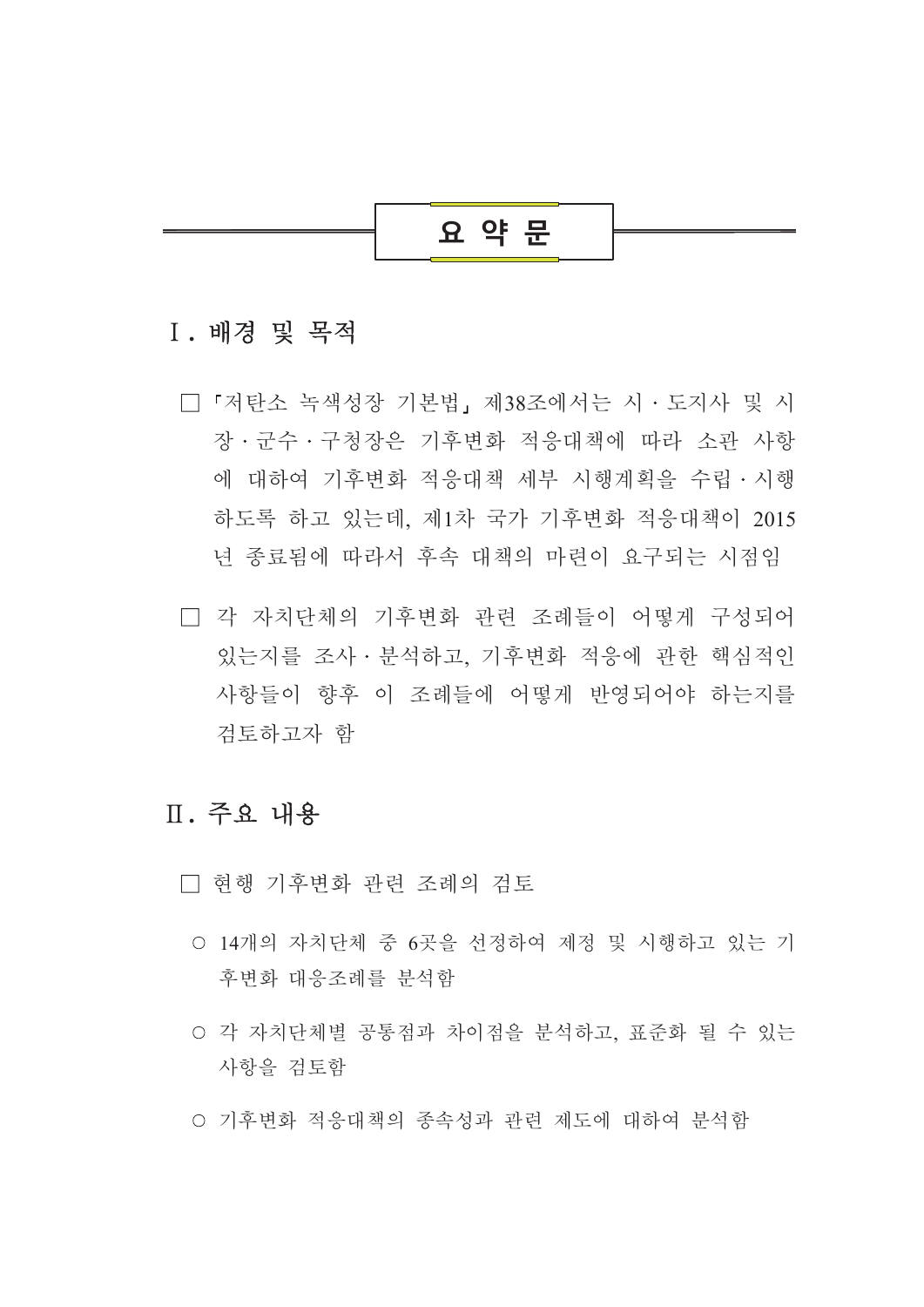□ 기후변화 적응대책의 법체계 부석

- 『저탄소 녹색성장 기본법』에 제시된 기후변화대응 기본계획과 기후변화 적응대책을 분석하고 양자 사이의 지위와 체계에 대 하여 부석함
- 제1차 국가 기후변화 적응대책을 분석하고 제2차 국가 기후변화 적응대책 마련시의 논의 사항에 대하여 검토함
- 지방자치단체별 기후변화에 과하 조례를 검토함
- □ 기후변화 적응대책과 관련된 표준조례를 제시함
	- 표준조례의 의의와 문제점에 대하여 검토함
	- 표준조례의 입법구상, 입법구성의 원칙과 기후변화 적응에 관한 표준조례아 일부를 제시함

# Ⅲ. 기대효과

- □ 기후변화 적응대책 관련 표준조례안을 제시함으로써 현행 기후변화 대응조례를 보완할 수 있도록 함
- □ 각 자치단체에서 제정 시행하고 있는 기후변화에 관한 조 례를 조사하고 기후변화 대응조례라는 형태의 조례들의 구 성과 그 조례에 포함되어 있는 적응 관련 내용을 중점적으 로 살펴보도록 함
- □ 검토의 목적은 적응 관련 조문들의 내용과 분량이 적정한 지에 초점을 맞추도록 하겠지만 '기후변화 적응조례'라고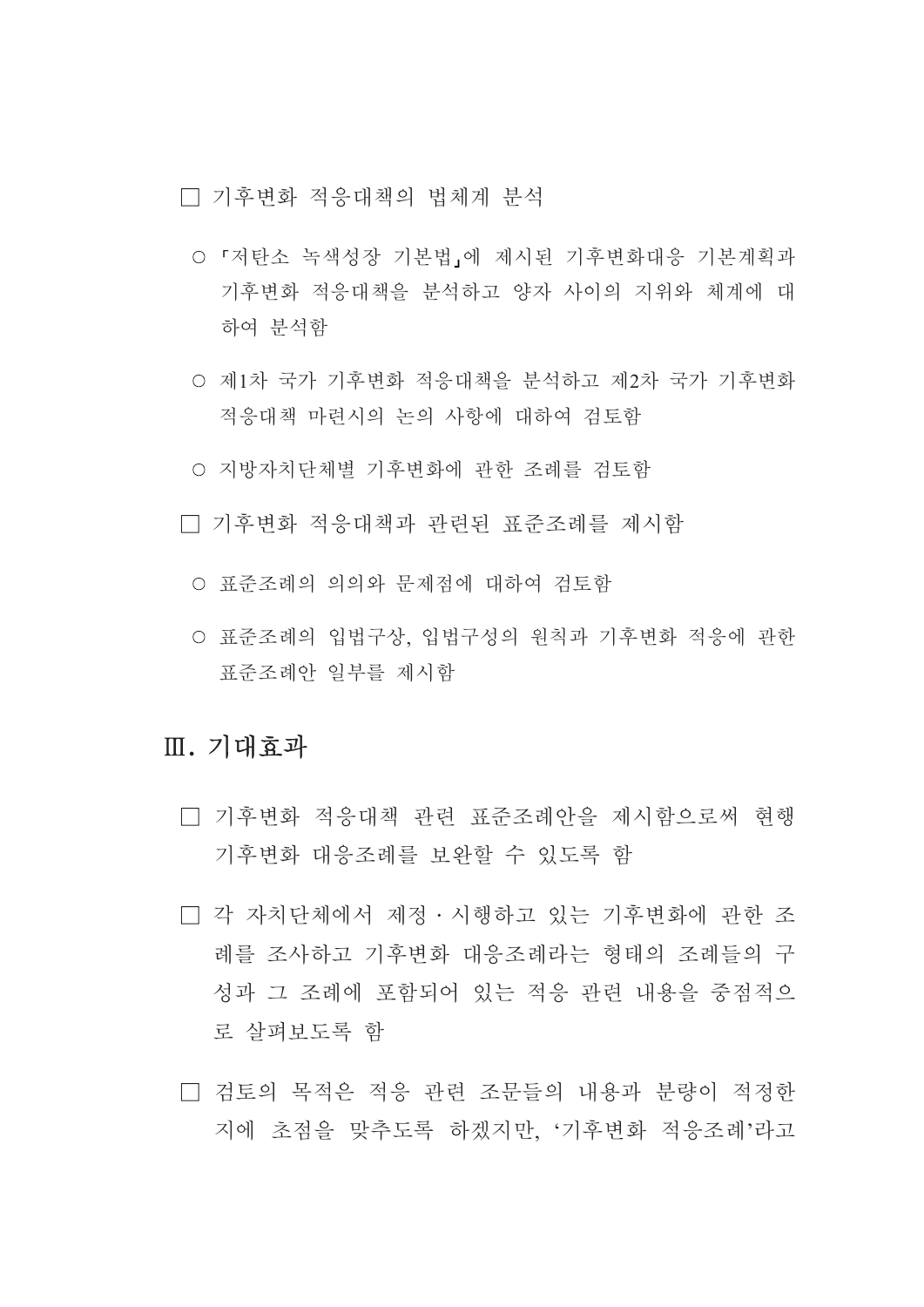하는 별도의 조례가 분리 제정되어야 할지에 대한 타당성 검토도 수반될 것이다.

▶ 주제어 : 기후변화 적응대책, 기후변화대응계획, 기후변화 표준조 례안, 저탄소 녹색성장 기본법, 표준조례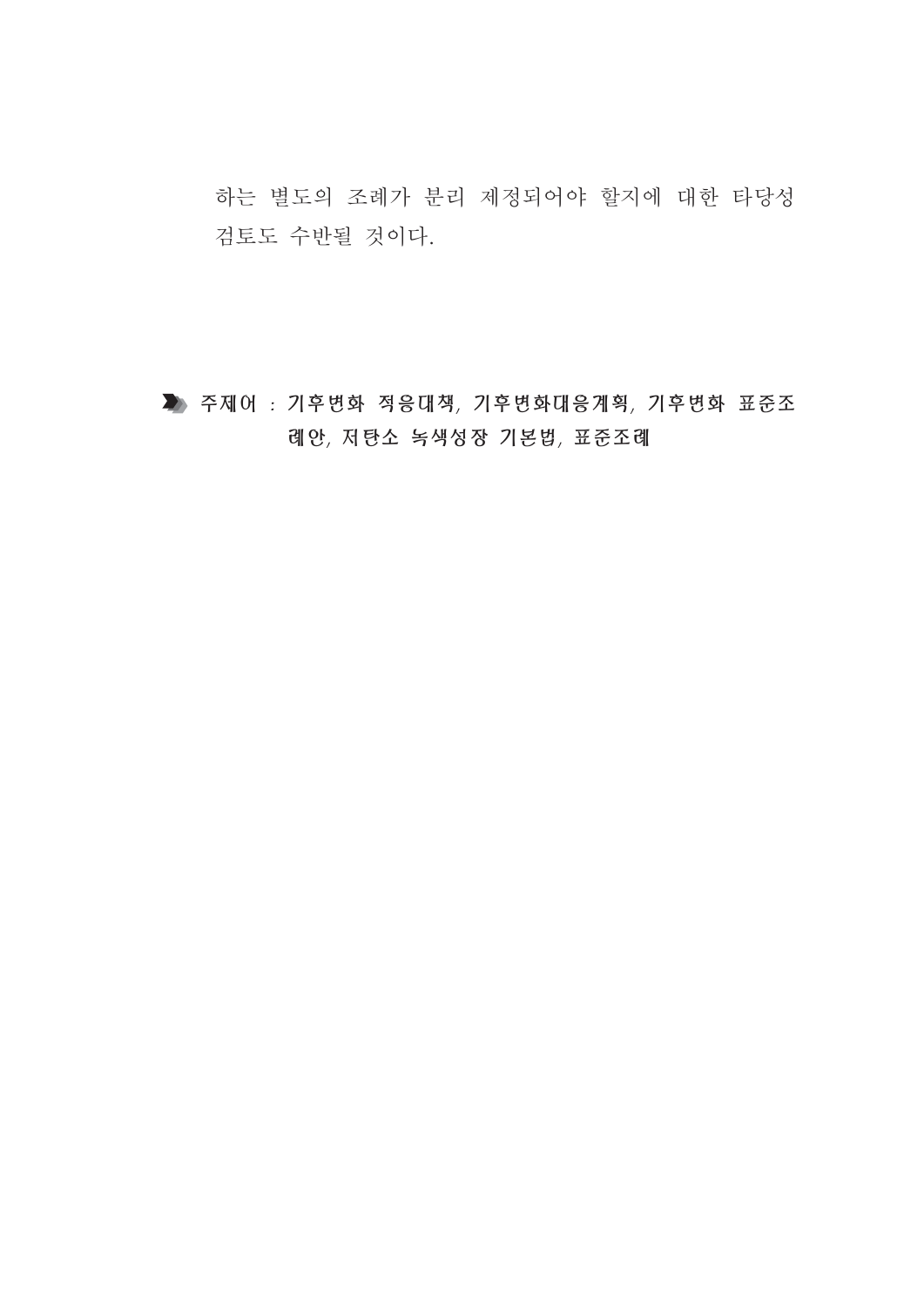# **Abstract**

## **I**. Background and Purpose

- $\Box$  Regulations or ordinances can play a better role as a legal and institutional basis to give a suitable measure to climate change at the local level.
- $\Box$  Climate Change Plan and Strategy are understood as a policy directive from the central government and they need to be implemented at the local level in the same way.
- $\Box$  The object of this study is to make a standard enactment of a specific regulation or ordinance to come up with perspective on the degree to which climate change adaptation policy by analyzing and comparing the status of climate change related ordinance enactment.

## **II. Main Contents**

 $\Box$  The climate change adaptation issues that gave rise to some regulations and ordinances on climate change is not sufficiently complete to implement.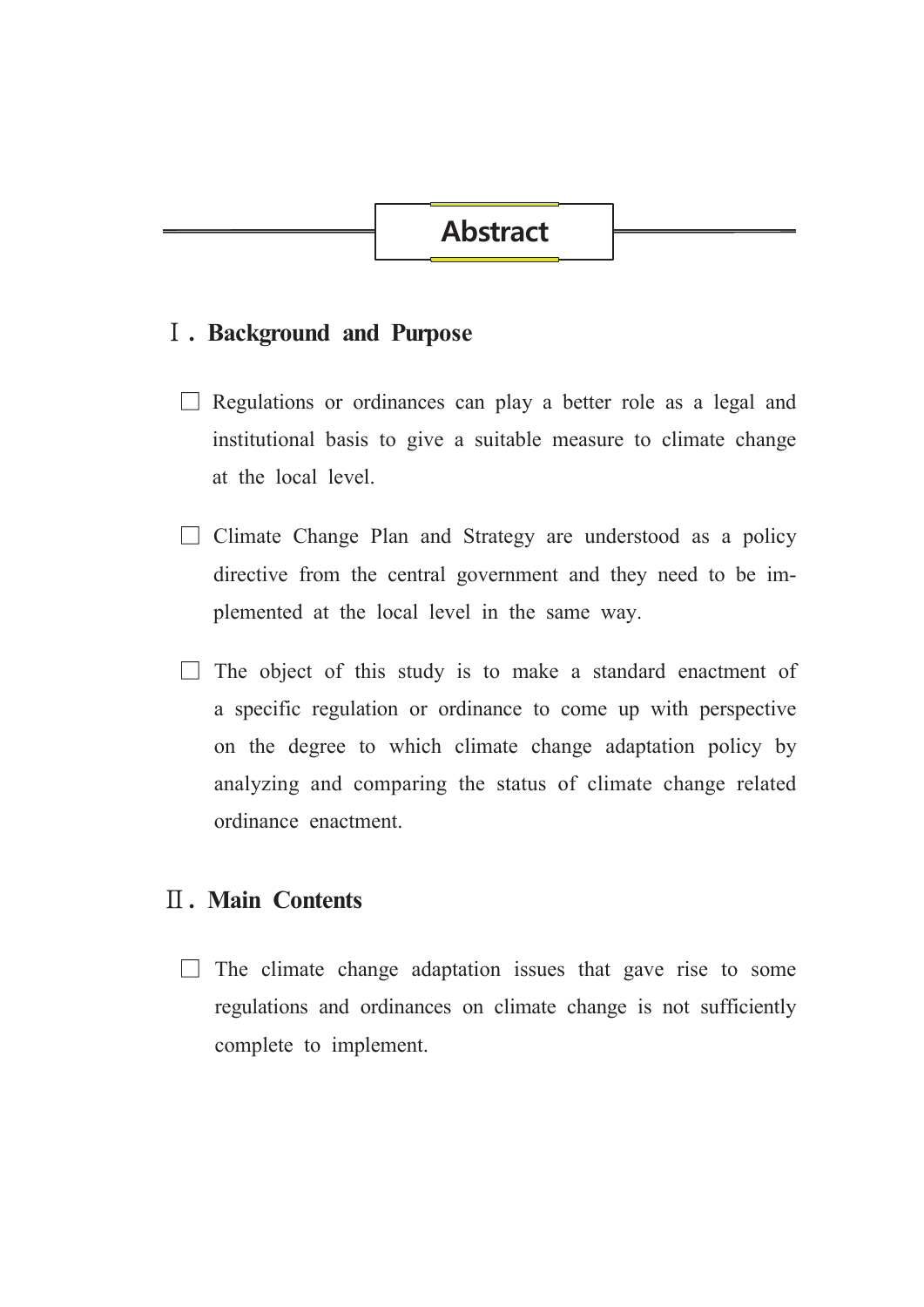- $\Box$  Local autonomy has important meaning because legislation by local governments can have greater impact on the lives of the citizen. And it can be enacted as a method of implementation on national plan and strategy at local level through separation of powers and enhancement of diverse autonomy at the local level.
- $\Box$  The climate change adaptation plan and strategy must take into account the effects of natural disaster, agriculture, production, construction, and other energy efficiency measures on final energy consumption. These plans will also establish procedures for the reform of planning and pricing schemes and access to local situation.
- $\Box$  Those local governments who passively enacted the regulation or ordinance on climate change adaption according to the central government's uniform plan and strategy tend not to have their own directive on climate change.

# **III.** Expected Effect

- $\Box$  By reviewing laws and policies for climate change, improvements for Korean law could be devised.
- $\Box$  Introduction to the success factors along with detailed methods of implication of the climate change adaptation would be provided.
- $\blacktriangleright$  Key Words : autonomous legislation, local governments, climate change regulation/ordinance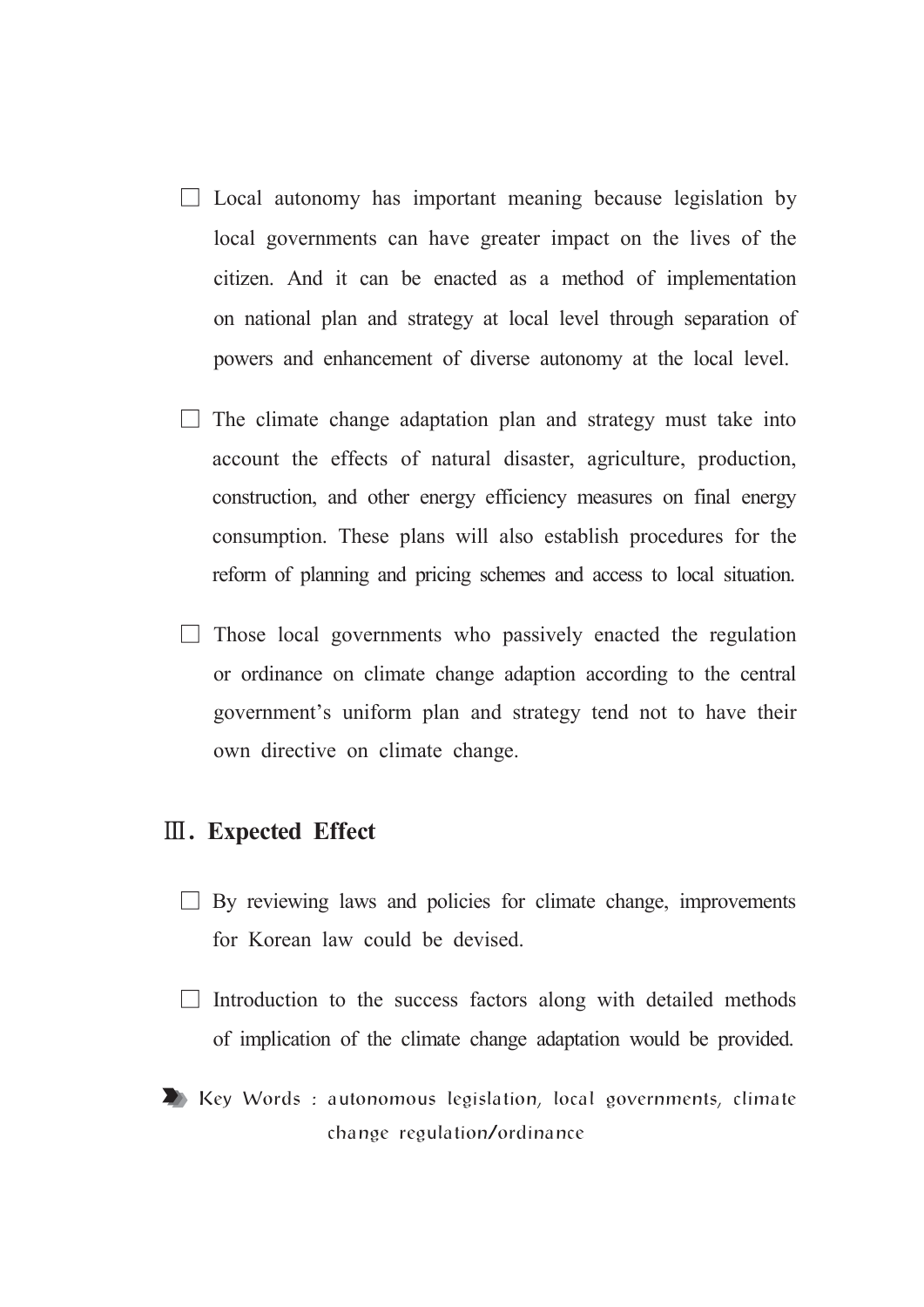목 차

| - A hstract |  |
|-------------|--|

|  |  | 제 2 절 여구의 범위 ………………………………………………………………… 14 |  |  |  |
|--|--|-------------------------------------------|--|--|--|
|  |  | 제 3 절 여구의 방법 및 구성 …………………………………………………… 15 |  |  |  |

| 제 2 장 현행 기후변화 관련 조례의 검토 ……………………………… 17  |
|------------------------------------------|
| 제 1 절 기후변화 대응조례의 분석 ………………………………………… 17  |
| 1. 광주광역시 기후변화 대응조례 ………………………………………… 19   |
| 2. 김해시 기후변화 대책 조례 ……………………………………………… 21  |
| 3. 서울특별시 기후변화 대책조례 ……………………………………… 22    |
| 4. 수원시 기후변화 대책조례 …………………………………………… 25    |
| 5. 인천광역시 기후변화대응 조례 ………………………………………… 26   |
| 6. 창원시 기후변화 대책조례 ……………………………………………… 28   |
| 제 2 절 기후변화 대응조례의 검토 …………………………………………… 30 |
| 1. 기후변화 적응대책의 종속성 ……………………………………………… 31  |
| 2. 기후변화 적응대책 관련 제도 ………………………………………… 33   |
|                                          |
|                                          |

|  |  |  |                                         | --- |
|--|--|--|-----------------------------------------|-----|
|  |  |  | 제 1 절 법체계와 법정 계획 ………………………………………………… 35 |     |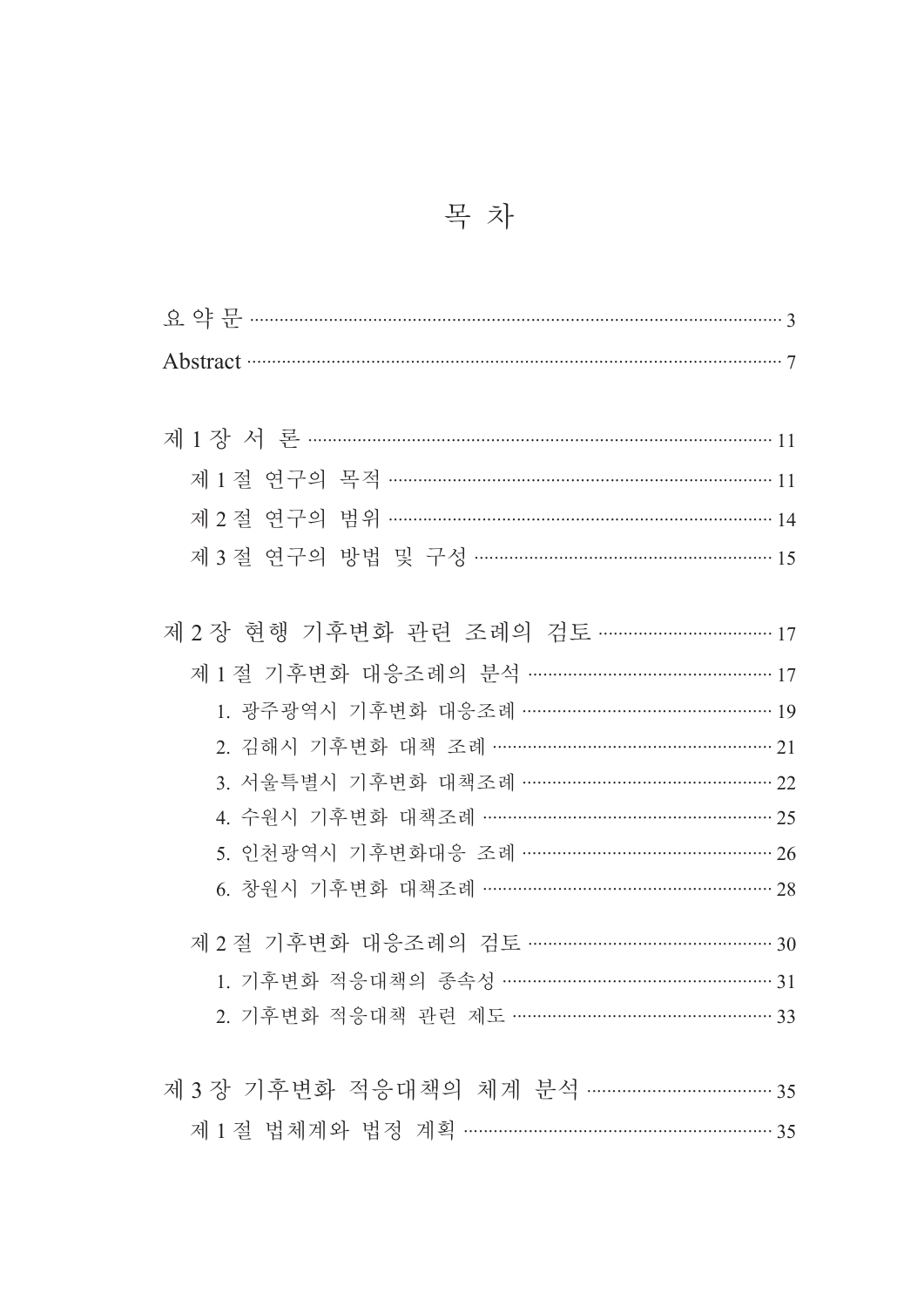| 1. 저탄소 녹색성장 기본법의 개관 ……………………………………… 35     |  |
|--------------------------------------------|--|
| 2. 기후변화대응 기본계획 …………………………………………………… 38     |  |
| 3. 기후변화 적응대책 …………………………………………………………… 39    |  |
| 제 2 절 국가 기후변화 적응대책 ……………………………………………… 43   |  |
| 1. 제1차 국가 기후변화 적응대책 ………………………………………… 43    |  |
| 2. 제2차 국가기후변화 적응대책 …………………………………………… 49    |  |
|                                            |  |
| 제 4 장 기후변화 적응 표준조례 …………………………………………… 53    |  |
|                                            |  |
|                                            |  |
| 1. 자치입법권의 의의 …………………………………………………………… 53    |  |
| 2. 표준조례의 문제 …………………………………………………………… 54     |  |
| 제 2 절 기후변화 적응 표준조례의 검토 ……………………………… 56     |  |
| 1. 표준조례 제정 필요성에 대한 검토 ………………………………… 56     |  |
| 2. 표준조례의 구성 체계와 유형 ………………………………………… 57     |  |
| 3. 기후변화 적응 표준조례안 ……………………………………………… 58     |  |
| 제 5 장 결 론 …………………………………………………………………………… 67 |  |
|                                            |  |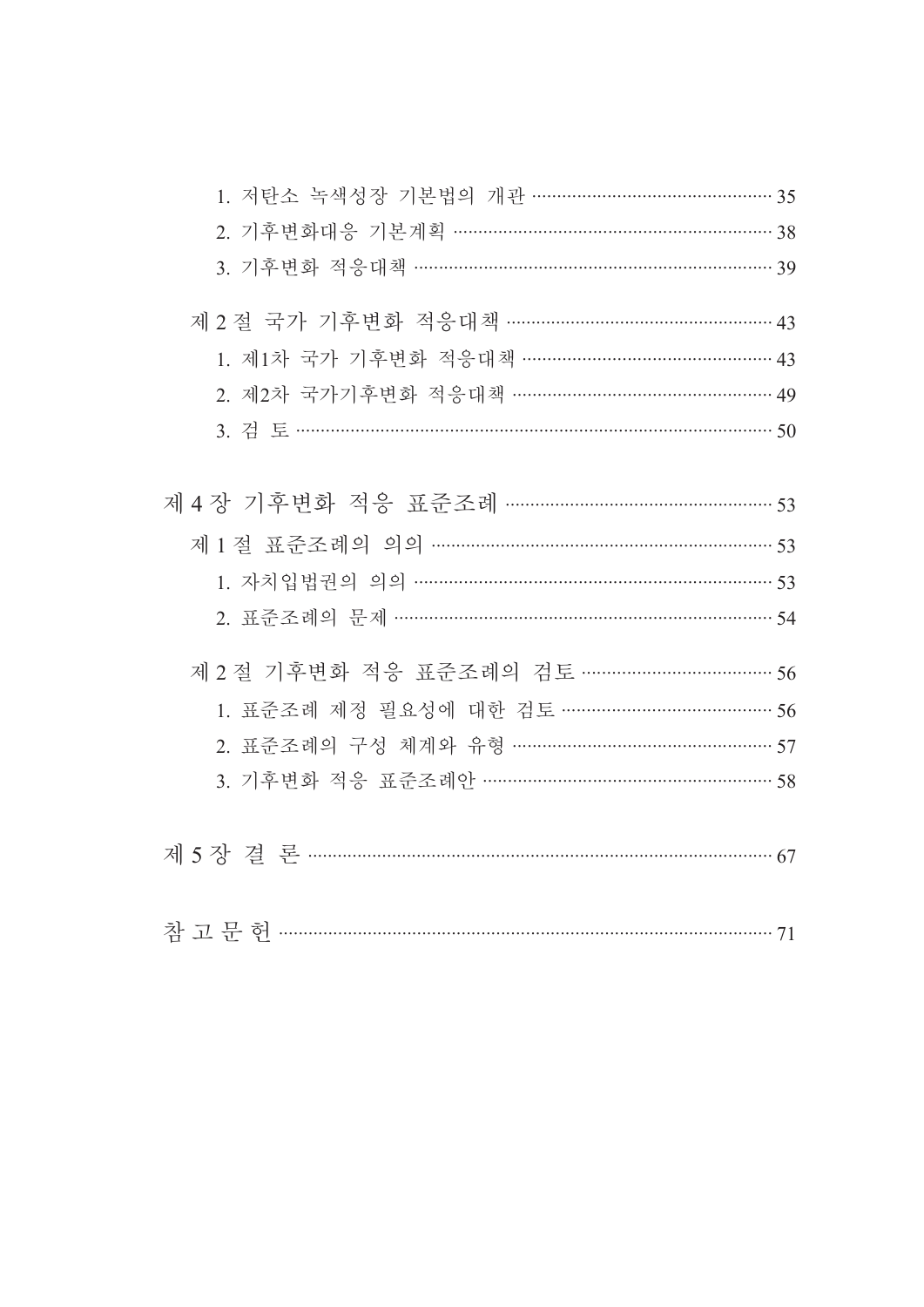# 제 1 장 서 론

### 제 1절 연구의 목적

기후변화적응에 관하여 국제적인 논의가 전개되기 시작한 것은 1995년 기후변화에 관한 정부 간 협의체(Intergovernmental Panel on Climate Change, 이하 "IPCC"라 한다)가 제2차 보고서를 발간한 이후 부터이다.1) 이 보고서에서는 '적응가능성(adaptability)'을 예상된 혹은 실제의 기후변화에 대한 이행 · 절차 · 구조 체계상의 실행 가능한 조 정의 정도라고 정의하면서 2) 적응은 자발적 또는 계획적일 수 있으며. 조건에 대한 예측 또는 변화에 따라 수행될 수 있다고 밝힌 바 있 다.3) 이와 더불어 성공적인 적응 여부는 기술발전, 담당조직, 재정 및 정보의 교환 가능성에 달려 있다고도 하였다.4) 따라서 정책결정자들 이 온실가스를 감축하고 기후변화적응의 일환으로 취약한 시스템을 복워함으로써 어느 정도의 사전 예방적 조치를 채택해야 할지를 정해 야 한다고 권고하고 있다.5)

제3차 보고서에서는 기후변화에 대한 대응방안으로 온실가스 감 축과 기후변화 적응을 강조하고 있다. 이 보고서에서는 기후변화에 대한 적응은 모든 규모의 기후변화 감축 효과에 보완적인 필수전략

5)  $Id$ , p. 28

<sup>1)</sup> IPCC는 기후변화 문제에 대처하기 위하여 1998년 세계기상기구(WMO)와 유엔환 경계획(UNEP)이 공동으로 설립한 기구이다. IPCC에서 발행하는 보고서는 각국의 과학자들이 참가하여 기후변화 추세와 워인, 기후변화에 따른 생태적 · 사회경제적 영향평가 및 대응전략을 분석한 것으로 기후변화에 대한 정부 간 협상의 근거자료 로 활용되고 있다.

<sup>2)</sup> Intergovernmental Panel on Climate Change, Summary for Policymakers: Scientific-Tec hnical Analyses of Impacts, Adaptations and Mitigation of Climate Change, IPCC Seco nd Assessment Climate Change 1995, p. 28. <https://www.ipcc.ch/pdf/climate-changes-19 95/ipcc-2nd-assessment/2nd-assessment-en.pdf>

<sup>3)</sup> IPCC, 앞의 보고서, p. 28

<sup>4)</sup>  $Id$ , p. 29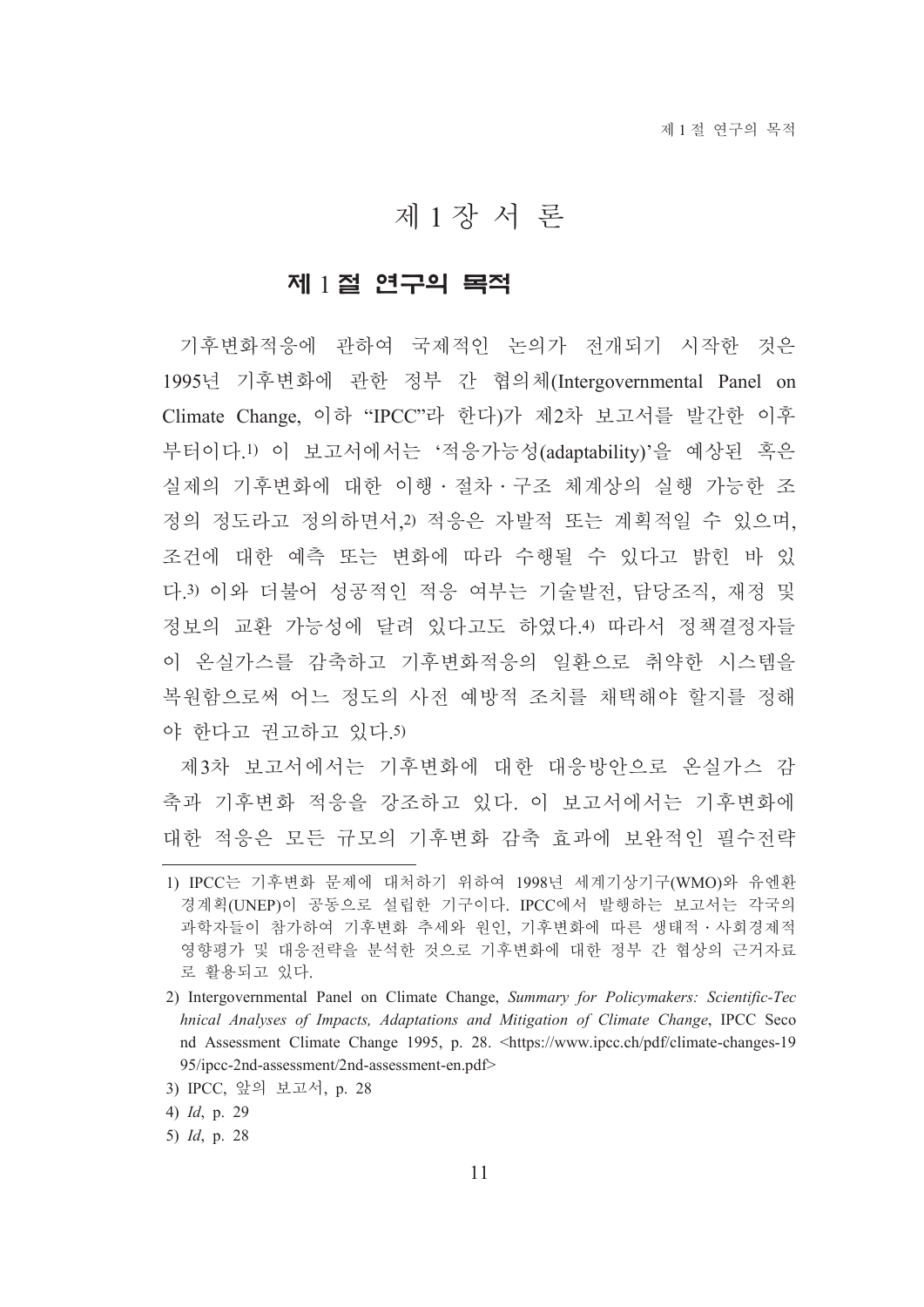이고, 이기후변화에 대처하기 위해서는 적응과 적응용량이 중요하다 고 강조하면서, 감축과 적응이 취약성을 감소시킬 수 있을지의 여부 를 평가하고 있다.7) 또한 적응이라는 것이 기후변화의 리스크를 줄이 는 비용 · 효과적인 전략이며, 적응방안을 적절하게 구상하여야 지속 가능한 발전과 국내 · 국제 및 세대 내 · 세대 간의 형평을 이룰 수 있 다고 하였다.8)

IPCC의 제2워킹그룹은 제2차 보고서(SAR)에서 "기후변화의 영향평 가(Impact Assessment of Climate Change)"라는 제목의 제1차 보고서 (FAR)와는 달리, "기후변화의 영향 · 적응 및 저감(Impacts, Adaptation and Mitigation of Climate Change)"이라고 제목을 변경하였으며, 제3차 보고서(TAR)부터는 "영향, 적응 및 취약성(Impact, Adaptation and Vulnerability)"이라는 제목을 유지해오고 있다. 주목할 점은 제3차 보고서 이 후로 '적응(adaptation)'은 '저감(mitigation)'과 구분되어 독립적인 영역 으로 검토되고 있다는 것이다. IPCC 제3차 보고서에서 기후변화의 영 향, 취약성, 적응정책의 필요성을 제시한 이후, IPCC 제4차 보고서에 서는 적응정책을 지워하기 위한 기후변화의 영향 예측 및 평가가 강 조되었다. 9)

적응이라는 개념은 취약성이라는 개념과 결부되어 있었기 때문에, 초창기에는 상대적으로 기후변화의 영향에 취약한 개발도상국들에만 해당되는 사항으로 치부된 측면이 있었던 것으로 보인다. 그러나 2011 년 태국에서 발생한 홍수의 여파로 현지에 진출한 일본의 파나소닉이

8) Id.

<sup>6)</sup> IPCC, Climate Change 2001: Impacts, Adaptation, and Vulnerability (Summary for Policymakers), p. 6. <https://www.ipcc.ch/ipccreports/tar/wg2/pdf/wg2TARspm.pdf>

<sup>7)</sup> IPCC, 앞의 보고서, p. 8.

<sup>9)</sup> 현재 대기 중에 잔존하는 온실가스의 영향으로 인해 향후 수십 년간 기후변화의 피해가 지속될 것으로 예측됨에 따라. 완화정책을 통한 기후변화 대응 노력만으로 기후변화를 대응하기 보다는, 이미 발생하고 있는 또는 향후 발생할 기후변화의 영 향 및 위험성에 적응할 수 있는 적응분야 또는 적응지역에 대한 정책적 검토 필요 성을 제시한 것이다.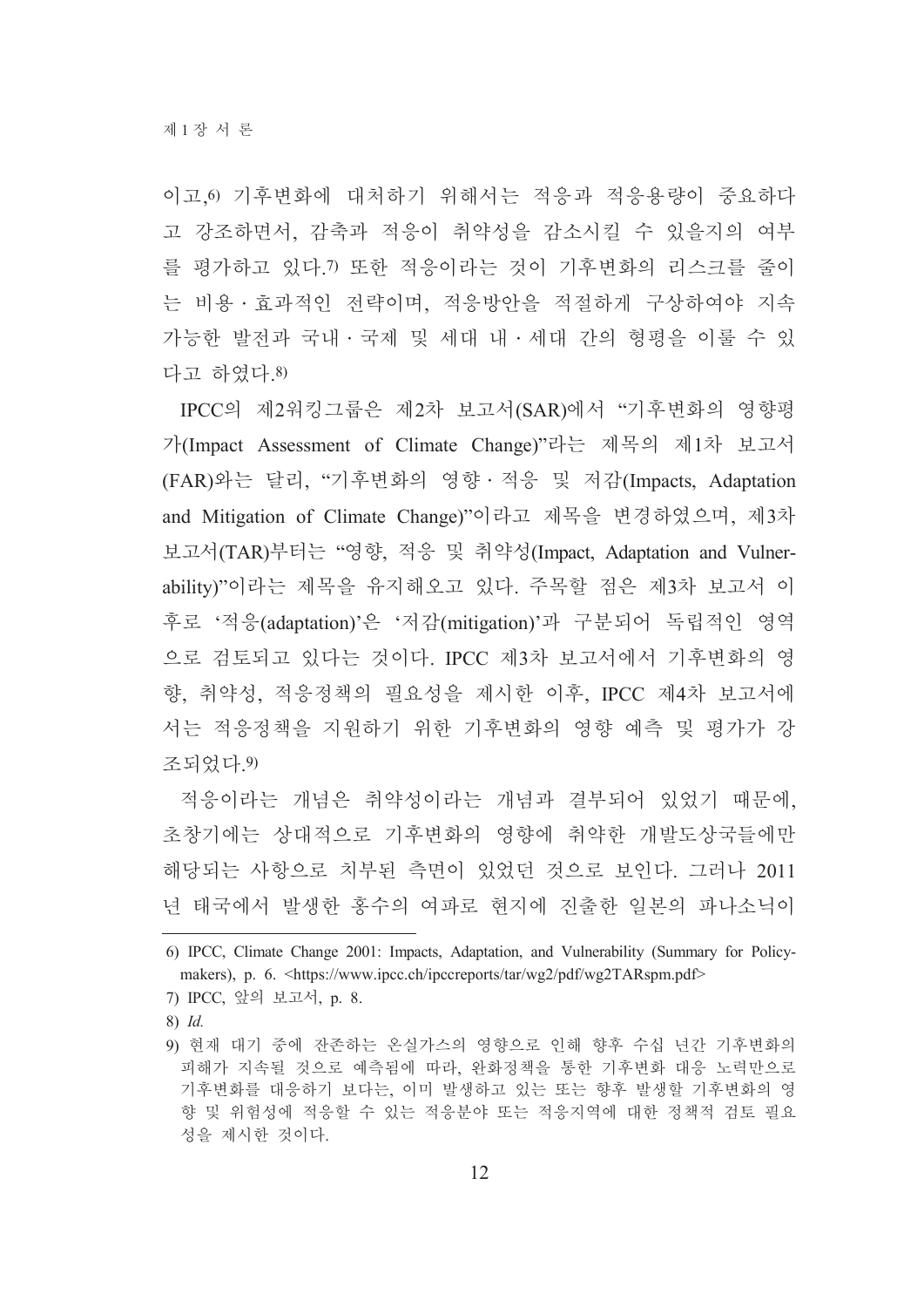약 500억 엔에 가까운 손실을 입은 사례에서 보듯.10) 기후변화에 대 한 영향은 개발도상국에 한정되지 않고 선진국을 포함하여 전 지구적 으로 확대되고 있다. 따라서 이제 적응에 대한 논의는 비단 개발도상 국들 사이에서만 유효한 것은 아니다.

우리나라에서도 최근 들어 기후변화 적응에 대한 논의들이 활발해 지고 있는데, 이른바 "빅 애스크(Big Ask)"라는 네트워크에서 제안한 기후변화법 제정 운동이 한 예이다.11) 이 네트워크는 약 4만 4천여 명 의 시민들의 의견과 서명을 통하여 '기후변화대응기본법'을 구상하여 발의하기까지 이르렀는데 12) 법안의 내용에는 현행 『저탄소 녹색성장 기본법(이하 "녹색성장법"이라 한다), 13)에서 미처 다루지 못한 기후변 화 적응에 관한 사항들이 포함되어 있다.14)

한편 녹색성장법에 따라 각 지방자치단체별로 기후변화 관련 조례 가 제정되기도 하였는데, 지방자치단체의 기후변화대응 종합계획과 연차별 시행계획, 시 · 도 기후변화대책위원회의 설치 및 구성, 기후변 화대응센터의 설치 및 지원을 비롯한 각종 기후변화대응 시책들15)이 포함된 "기후변화 대응 조례안"이라는 명칭의 조례들이 광역 및 기초 지방자치단체별로 제정 및 시행되고 있다.

- $11)$  <http://bigask.kr>
- 12) <http://bigask.kr/?p=45579>
- 13) 이하 언급되는 법률명의 약칭은 국가법령정보센터의 것을 따르도록 한다.
- 14) 연혁적으로 녹색성장법은 2008년 추진되었던 '기후변화대책기본법'을 모태로 하 고 있다. 현행법과 동일하게 당시 법안 또한 기후변화대응 종합계획의 수립. 배출 권거래제의 도입, 온실가스 통계시스템(인벤토리)의 구축, 온실가스 배출사업자 보 고의무 등을 주된 내용으로 다루었다. 이 법안에 에너지와 자원의 효율 및 산업의 성장에 관한 내용을 포함하여 발전시킨 것이 녹색성장법이다. 녹색성장법은 기후변화 · 에너지 · 자원 문제의 해결과 사회 · 경제 활동에서 에너지
- 와 자원 이용의 효율성 증진 및 자원순환의 촉진을 '저탄소 녹색성장'을 추진하기 위한 기본원칙에 포함시키고 있다(제3조 제1호, 제5호 참조). 15) 신 · 재생에너지 보급 장려, 승용차 요일제, 친환경자동차의 보급, 기후변화영향조
	- 사 등이 있다.

<sup>10)</sup> 임지훈 외, 태국 홍수로 인한 일본기업 피해 현황, Kotra Executive Brief 11-023.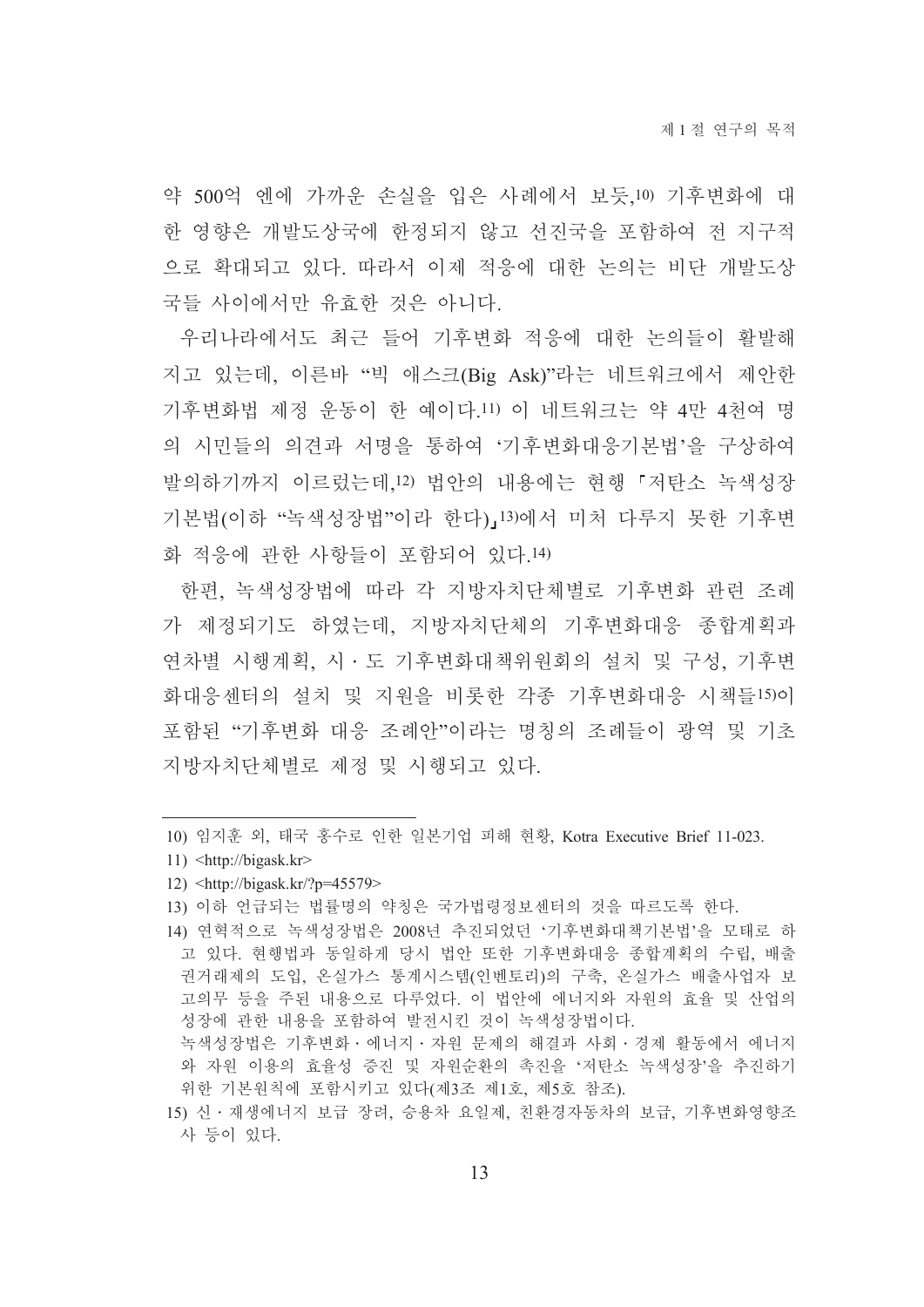녹색성장법 제48조 제4항에서는 "정부는 기후변화로 인한 피해를 줄 이기 위하여 사전 예방적 관리에 우선적인 노력을 기울여야 하며 대 통령령으로 정하는 바에 따라 기후변화의 영향을 완화시키거나 건강 ·자연재해 등에 대응하는 적응대책을 수립·시행하여야 한다"고 규 정하고 있고, 같은 법 시행령 제38조에서는 환경부장관에게 기후변화 적응대책의 수립 · 시행 의무를 부여하고 있다. 이와 더불어 시 · 도지 사 및 시장 · 군수 · 구청장은 기후변화 적응대책에 따라 소관 사항에 대하여 기후변화 적응대책 세부 시행계획을 수립 · 시행하도록 하고 있는데(제38조 제2항), 제1차 국가 기후변화 적응대책이 2015년 종료 됨에 따라서 후속 대책의 마련이 요구되는 시점이다.

본 연구에서는 현재 각 자치단체의 기후변화 관련 조례들이 어떻게 구성되어 있는지를 조사·분석하고, 기후변화 적응에 관한 조례가 필 요한지, 만약 필요하다면 그 핵심적인 내용들을 향후 이 조례들에 어 떻게 반영되어야 할지를 제안해보고자 한다.

## 제 2절 연구의 범위

실제로 기후변화 적응대책에는 지방자치단체에 대한 고려가 보다 강하게 요구된다. 중앙 정부에서 일반적인 지침을 개발하여 제공한다 고 하더라도 각 지역별 지리적·환경적·사회적 상황이 다르기 때문 에 기후변화에 대한 취약성 및 적응대책이 상이할 수 있기 때문이다. 그렇다고 해서 적응대책에 관한 모든 사항을 각 지방자치단체에 일임 하기도 어렵다. 지방자치단체별로 독립적인 구성의 적응 조례를 구비 할 인적·물적 체계가 충분하지 않은 경우도 있기 때문이다. 어쨌든 적응대책의 실효성을 담보하기 위해서는 적절한 가이드라인과 더불어 지방자치단체의 주도적인 역할이 전제되어야만 한다.

물론 대부분의 자치단체는 녹색성장법과 시행령에서 정한 바에 따 라 기후변화 대응조례를 제정하여 시행하고 있다. 그러나 이 조례들

14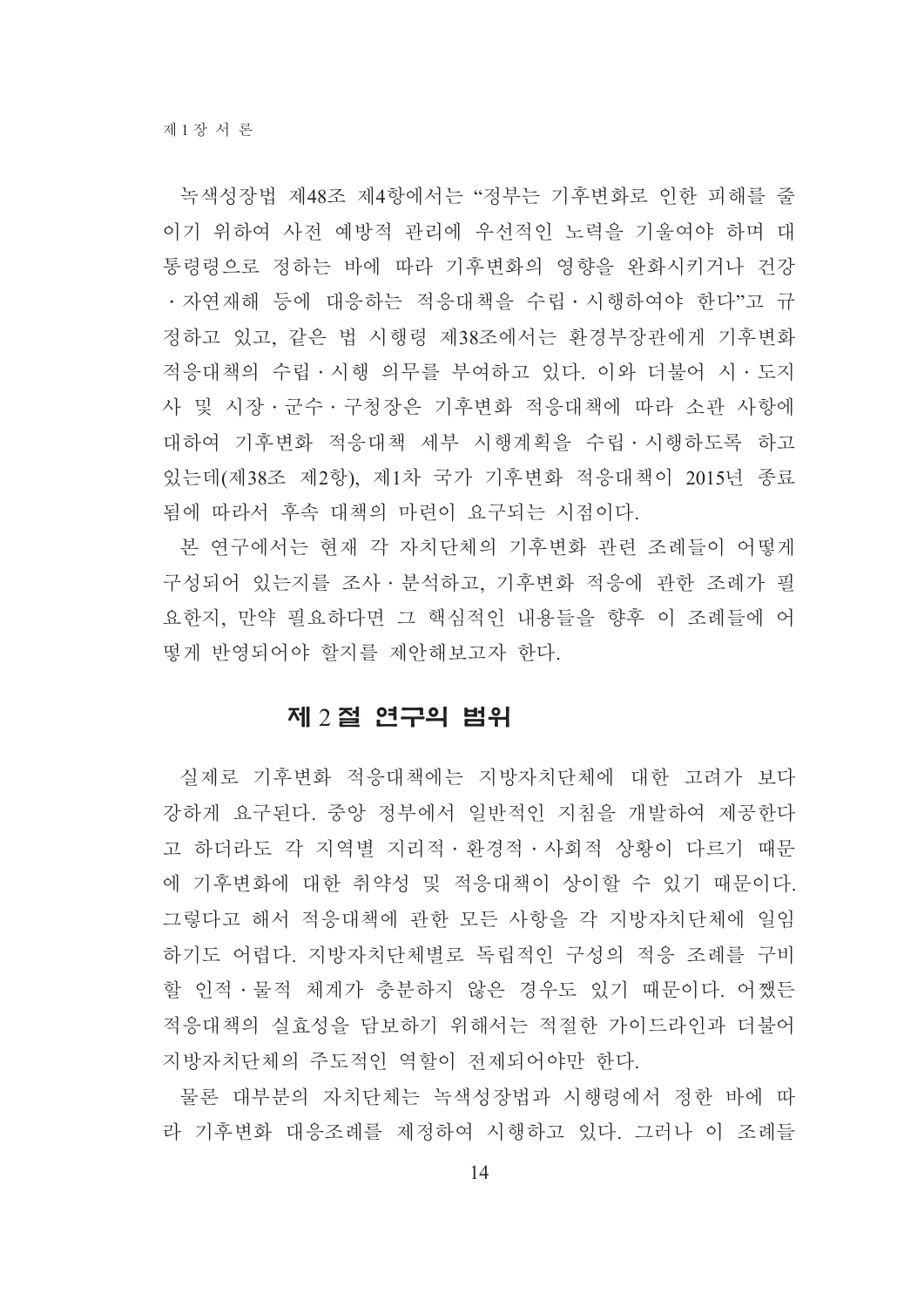은 주로 대응에 관한 내용으로 구성되어 있어서 각 자치단체별 특색 없이 거의 획일적이고 동일한 내용으로 이루어져 있다. 이러한 점을 감안하여, 본 연구에서는 우선 각 자치단체에서 제정 · 시행하고 있는 기후변화에 관한 조례를 조사하고 비교 · 분석하고자 한다. 그러나 그 구체적인 내용을 일일이 검토하기 보다는 기후변화 대응조례라는 형 태의 조례들의 구성과 그 조례에 포함되어 있는 적응 관련 내용을 중 점적으로 살펴보도록 한다. 검토의 목적은 적응 관련 조문들의 내용 과 분량이 적정한지에 초점을 맞추도록 하겠지만, '기후변화 적응조 례'라고 하는 별도의 조례가 분리 제정되어야 할지에 대한 타당성 검 토도 수반될 것이다.

## 제 3절 연구의 방법 및 구성

연구의 주된 방법은 문헌조사방법이다. 자치단체의 조례 검색에 대 해서는 법제처의 국가법령정보센터의 웹사이트(http://law.go.kr)상의 자 료를 참고하였다. 적응의 개념과 적응대책에 대해서는 이에 관련한 선행연구를 통하여 정립된 개념, 관련된 핵심 정책, 정책이행을 위한 수단 등을 검토하고자 하였다.

본 연구는 총 5개의 장으로 구성된다. 제1장 서론에 이어, 제2장에 서는 기후변화대응에 관한 현행 조례들을 분석한다. 각 지방자치단체 별로 제정한 기후변화 대응조례의 구성과 내용을 살펴보고, 별도의 기후변화 적응조례의 필요성 여부를 검토하도록 한다.

제3장에서는 기후변화적응에 관하여 법령에서 위임된 사항을 검토 하고, 조례의 형식과 내용에 대한 부석을 하여, 제4장에서는 이상의 분석과 검토를 통하여 도출해낸 기후변화 적응에 관한 표준조례의 구 성안에 대해 살펴보고, 제5장 결론에는 추가적인 사항들을 언급함으 로써 글을 마치고자 한다.

15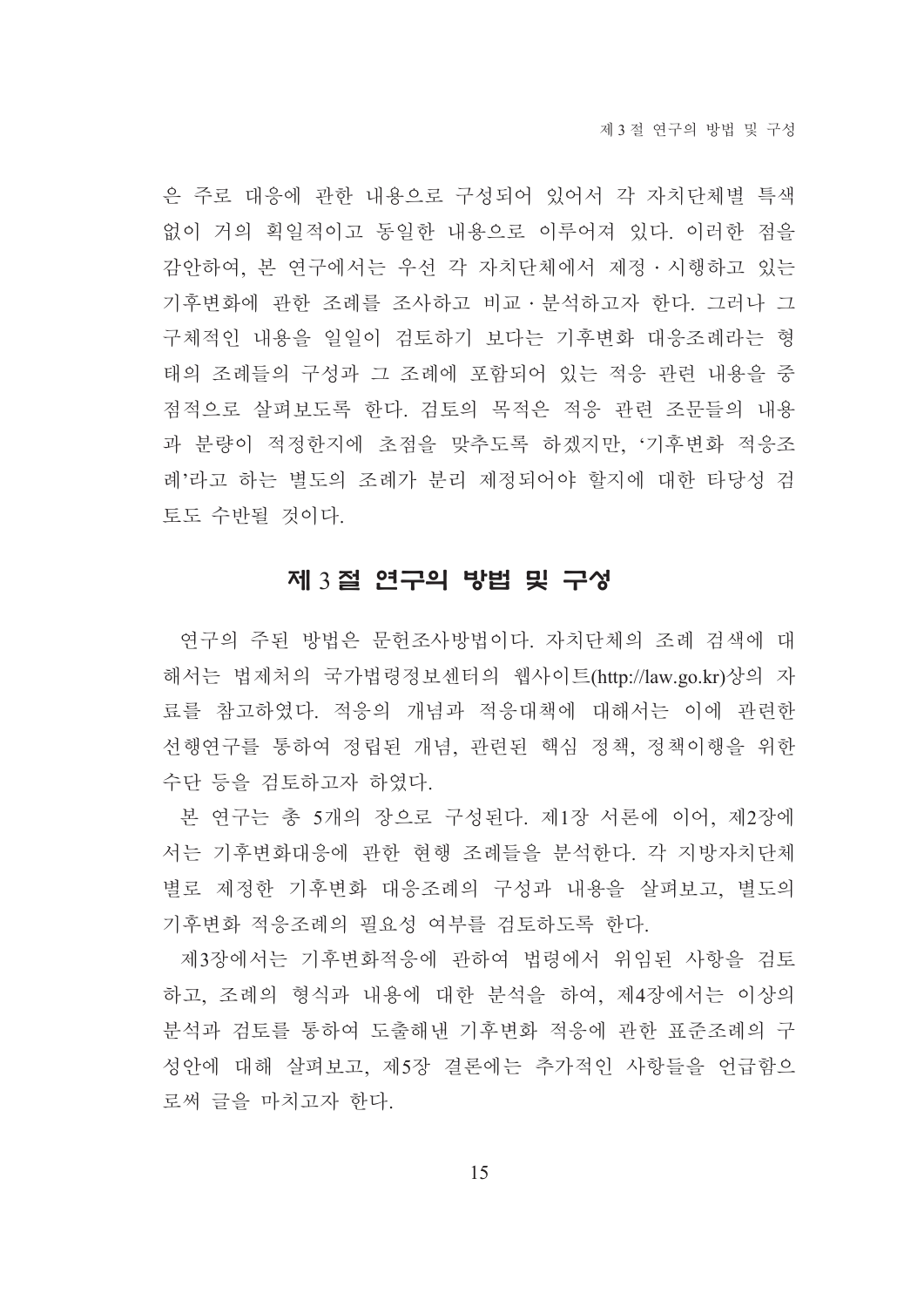# 제 2 장 현행 기후변화 관련 조례의 검토

## 제 1절 기후변화 대응조례의 분석

「온실가스 배출감소를 위한 조례」나 「탄소기금 설치 및 운영조례」 와 같이 기후변화와 관련이 있는 조례들을 더러 찾아 볼 수는 있으 나, 기후변화에 관한 대응조례(이하"기후변화 대응조례"라 한다)가 기후변화에 대한 각 자치단체의 노력을 대표하는 것이라고 할 수 있 다. 그러나 이와 같은 기후변화 대응조례는 현재 총 244개의 자치단 체16) 중 일부만이 제정하여 시행되고 있다.

광역지방자치단체의 경우, 광주광역시, 서울특별시, 인천광역시가 각 각 기후변화 대응조례를 제정 · 운영하고 있고, 기초지방자치단체의 경 우에는 『광주광역시 남구 기후변화 대응 조례』, 『대전광역시 서구 기 후변화대책기본조례」, 「서울특별시 강동구 기후변화 대응 조례」, 「서울 특별시 구로구 기후변화 대응 조례,. 「서울특별시 노원구 기후변화 대 응 기본조례」, 「서울특별시 송파구 기후변화 대응 조례」, 「서울특별시 서초구 기후변화 대응에 관한 조례」, 「서울특별시 양천구 기후변화 대 응에 관한 조례」가 있다. 그 밖에 김해시, 수원시, 창원시가 각각 기 후변화 대책 또는 대응조례를 운영하고 있다.

<표 1> 자치다체별 제정된 기후변화 대응조례

| 여버 | 조례명             | 제 정        |
|----|-----------------|------------|
|    | 광주광역시 기후변화 대응조례 | 2009.11.16 |

<sup>16) 2015</sup>년 1월 1일 현재 17개의 광역 자치단체, 226개의 기초자치단체가 있다. 행정 자치부, 지방자치단체 행정구역 및 인구 현황, 2015, 4면 참조. 상세한 내용은 행정자 치부 홈페이지<http://www.moi.go.kr/frt/bbs/type001/commonSelectBoardArticle.do?bbsId= BBSMSTR 000000000055&nttId=46105>참조.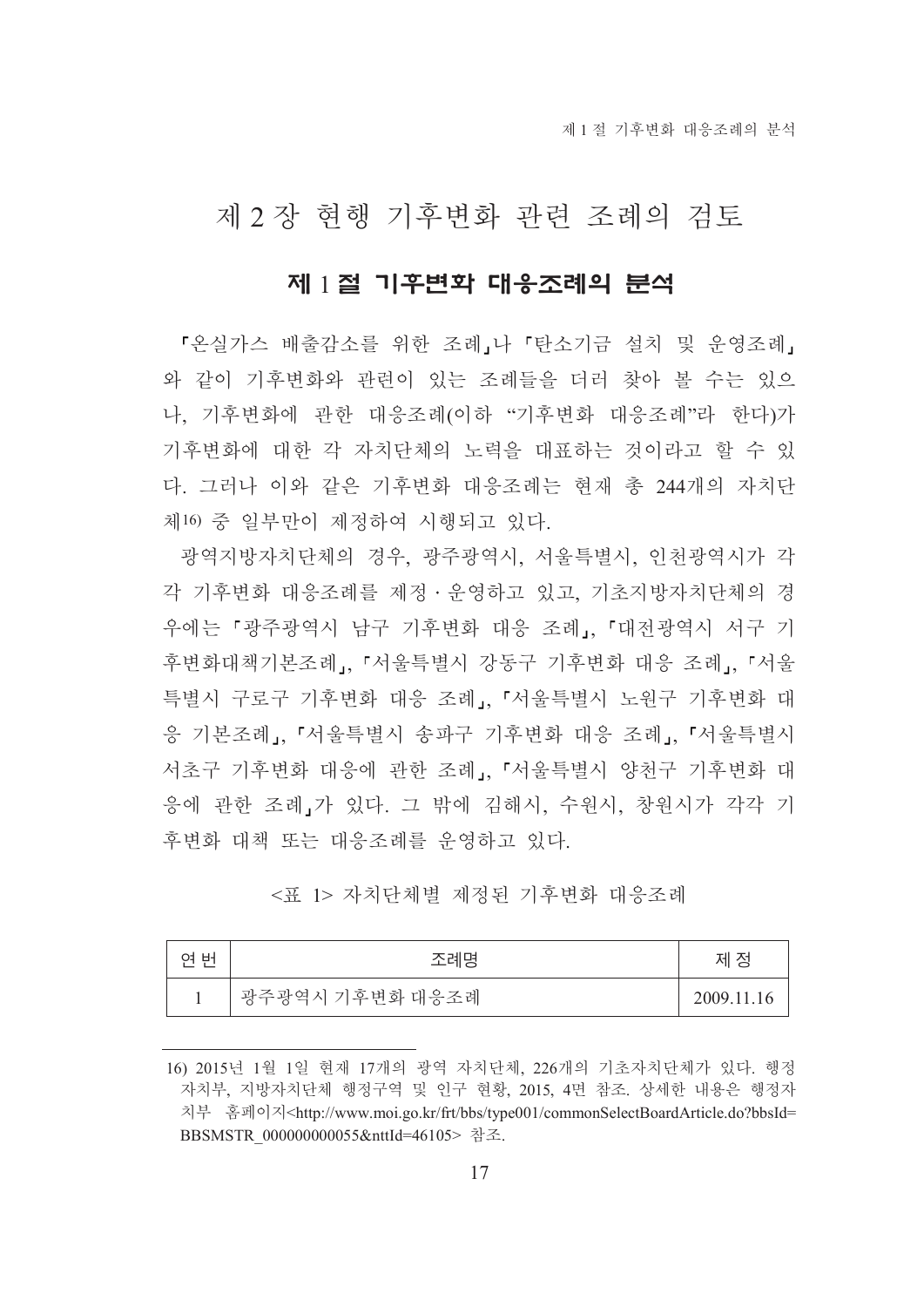| 연 번            | 조례명                      | 제 정        |
|----------------|--------------------------|------------|
| $\overline{2}$ | 광주광역시 남구 기후변화 대응 조례      | 2013.4.9   |
| 3              | 김해시 기후변화 대책 조례           | 2010.2.17  |
| $\overline{4}$ | 대전광역시 서구 기후변화대책기본조례      | 2013.6.17  |
| 5              | 서울특별시 강동구 기후변화 대응 조례     | 2012.12.12 |
| 6              | 서울특별시 구로구 기후변화대응 조례      | 2010.2.10  |
| 7              | 서울특별시 기후변화 대응에 관한 조례     | 2013.8.1   |
| 8              | 서울특별시 노원구 기후변화 대응 기본조례   | 2013.10.10 |
| 9              | 서울특별시 서초구 기후변화 대응에 관한 조례 | 2009.12.8  |
| 10             | 서울특별시 송파구 기후변화대응 조례      | 2011.1.1   |
| 11             | 서울특별시 양천구 기후변화 대응에 관한 조례 | 2012.2.15  |
| 12             | 수원시 기후변화 대책 조례           | 2013.3.28  |
| 13             | 인천광역시 기후변화대응 조례          | 2013.7.29  |
| 14             | 창원시 기후변화대응 조례            | 2014.2.7   |

위의 <표>를 살펴보면, 현재까지 기후변화 대응조례를 제정하여 운 영하고 있는 자치단체들이 의외로 그리 많지 않다는 것을 알 수 있 다. 서울특별시를 제외하면, 아무래도 광역자치단체 또는 대도시권 자 치단체가 조례를 운영하고 있는 경우가 많다. 이는 기후변화 관련 정 책의 추진의지 혹은 역량이 상대적으로 광역자치단체와 대도시권에서 집중되어 있거나 이들 지역의 관심과 역량이 다른 지역보다 더 높은 것으로 해석할 수 있다.17)

이하에서는 각 자치단체별 조례의 구성과 내용상의 특징에 대해 비 교 · 검토해보도록 한다. 각 조례들은 기본적으로 일반화된 형식과 내

<sup>17)</sup> 윤경준 · 박순애 · 이희선, "지방자치단체의 녹색성장 추진현황과 거버넌스", 한국 국정관리학회 하계 학술대회 논문집, 한국국정관리학회, 2010, 16면.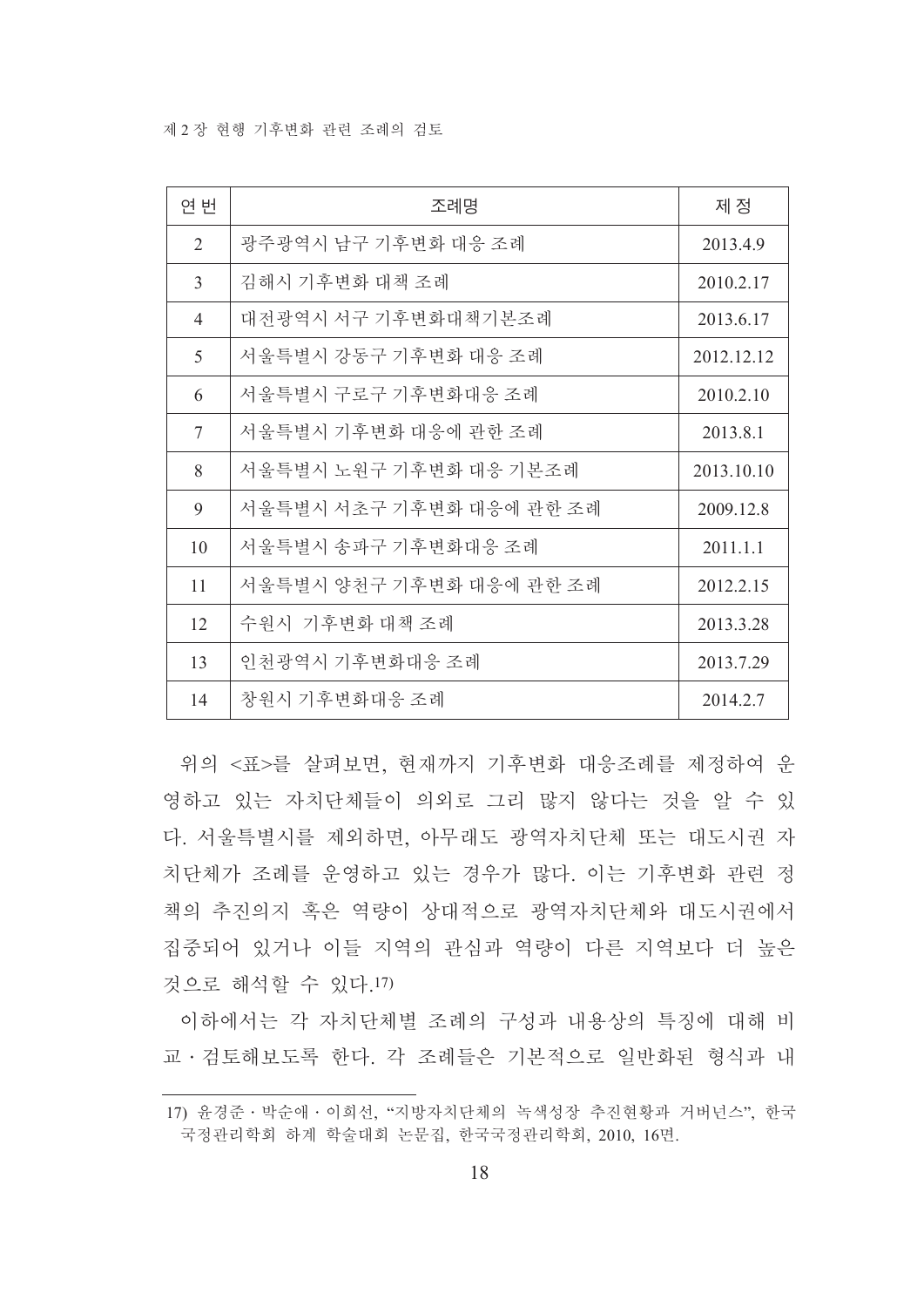제 1 절 기후변화 대응조례의 분석

용을 갖추고 있지만, 각 자치단체마다 강조하거나 필요로 하는 점은 미소한 차이가 있기 때문에 조례의 내용이나 형식의 차이가 곧 해당 자치단체의 특성을 나타내는 것으로도 볼 수 있다. 다만 검토내용의 중복을 회피하고자 위 14개 대상 중 기초자치단체를 제외한 광역자치 단체 및 대도시권의 조례만을 선별하여 살펴본다.

# 1. 광주광역시 기후변화 대응조례

#### <표 2> 광주광역시 기후변화 대응조례의 구성

| 조례명                   | 조례 구성내용                                                                                                                                                                                    |
|-----------------------|--------------------------------------------------------------------------------------------------------------------------------------------------------------------------------------------|
| 광주광역시<br>기후변화<br>대응조례 | 제1장 총칙<br>제1조(목적), 제2조(용어의 정의), 제3조(시장의 책무), 제4조(사업자<br>의 책무), 제5조(시민의 책무), 제6조(공공기관 · 학교 · 시민단체 등<br>의 책무)                                                                                |
|                       | 제2장 기후변화대응종합계획의 수립<br>제7조(기후변화대응 종합계획의 수립 및 시행), 제8조(연차별 시<br>행계획의 수립 및 시행), 제9조(보고서의 공표)                                                                                                  |
|                       | 제3장 온실가스 감축을 위한 조치<br>제10조(온실가스 배출량 등 산정), 제11조(온실가스 배출량 감축<br>계획서의 작성 등), 제12조(감축보고 등), 제13조(행사 간소화 운<br>동), 제14조(차 없는 날), 제15조(친환경자동차의 보급 등), 제16<br>조(도로 공작물 교체 등), 제17조(벽면 녹화 등)       |
|                       | 제4장 기후변화대응 추진 체제<br>제18조(국제기후환경센터의 설립 · 운영), 제19조(사업), 제20조<br>(재원조성), 제21조(사업연도), 제22조(사업계획서 등의 제출),<br>제23조(공유재산의 위탁 등), 제24조(공무원의 파견 및 겸임), 제<br>25조(보고 및 검사 등), 제26조(도시환경협약 사무국 설치 및 운 |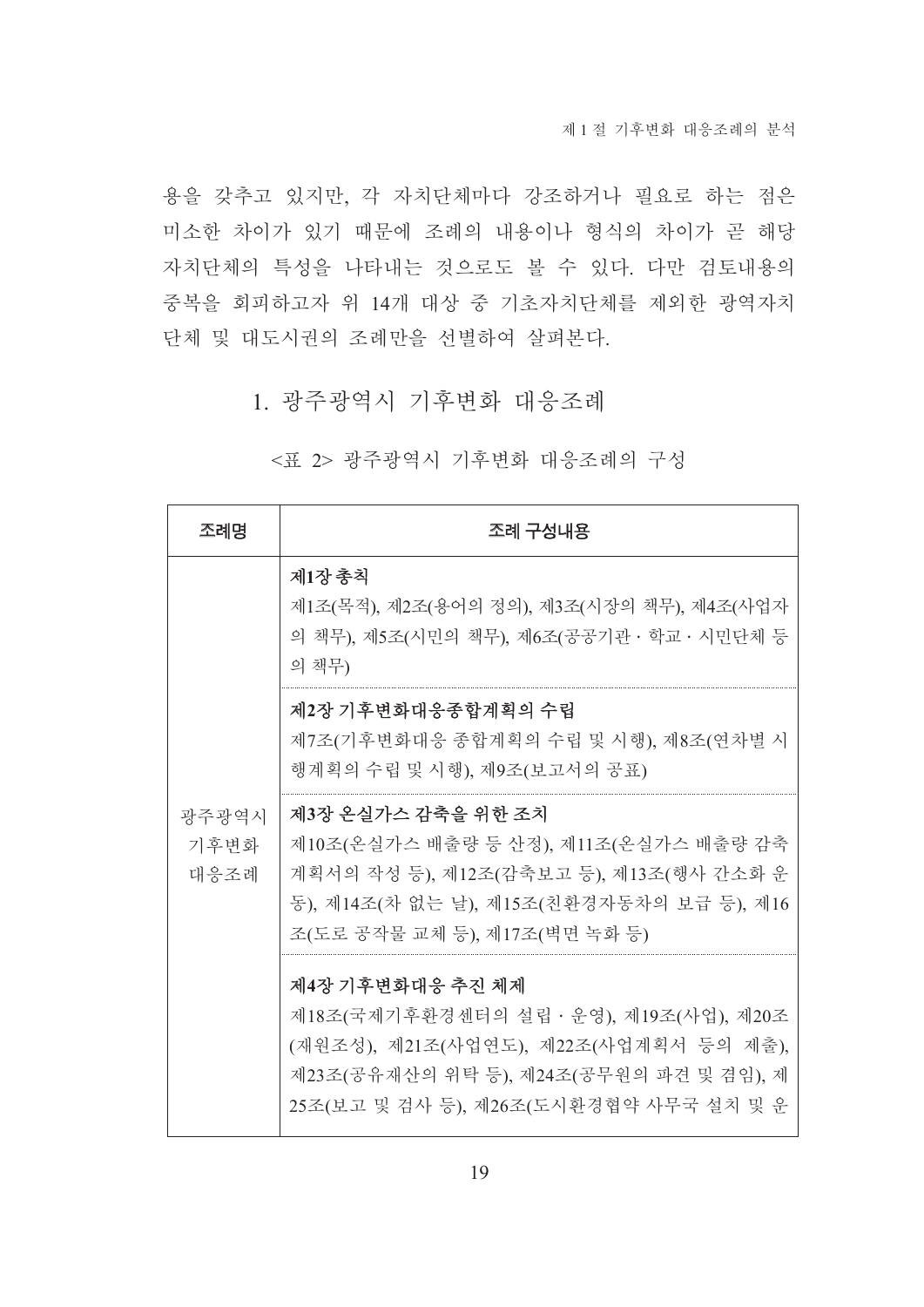제 2장 현행 기후변화 관련 조례의 검토

| 조례명 | 조례 구성내용                                                                                             |
|-----|-----------------------------------------------------------------------------------------------------|
|     | 영), 제27조(운영규정), 제28조(기금의 설치), 제29조(재정지원<br>등), 제30조(사무의 보조 · 위탁)                                    |
|     | 제5장 기후변화대응범시민협의회<br>제31조(기후변화대응범시민협의회 설치), 제32조(협의회의 구<br>성), 제33조(협의회의 운영), 제34조(수당 등), 제35조(시행규칙) |

출처: 국가법령정보센터<http://law.go.kr>

광주광역시의 경우 기후변화 대응조례는 총 5장 35개의 조문으로 구성되어 있다. 총칙에는 각 주체별 책무가 제시되어 있는데, 시장, 사업자, 시민 외에 공공기관 • 학교 • 시민단체 등에게 기후변화 관련 교육실시의 책무를 부여한 것이 특색이 있다(제6조 제1항).

기후변화대응 종합계획의 내용에 시 기후변화 적응대책을 포함하도 록 하였기 때문에(제7조 제2항 제3호). 이 체계대로라고 한다면 적응 대책을 위한 별도의 조례는 불필요한 것으로 보인다.

그밖에 온실가스 감축을 위한 다양한 시책들과 국내 · 외 기후변화 정보공유와 교류협력을 위하여 국제기후환경센터를 설립 · 운영하도록 하고 있으며(제18조). 기후변화대응 종합계획 및 시행계획의 수립 등을 위하여 기후변화대응범시민협의회를 설치하여 운영하고 있다(제31조).

광주광역시의 경우 센터와 협의회 등 기후변화 관련 계획과 시책을 수립 · 추진하기 위한 인적 · 물적 기구에 중점을 두고 있는 것으로 보 인다.

20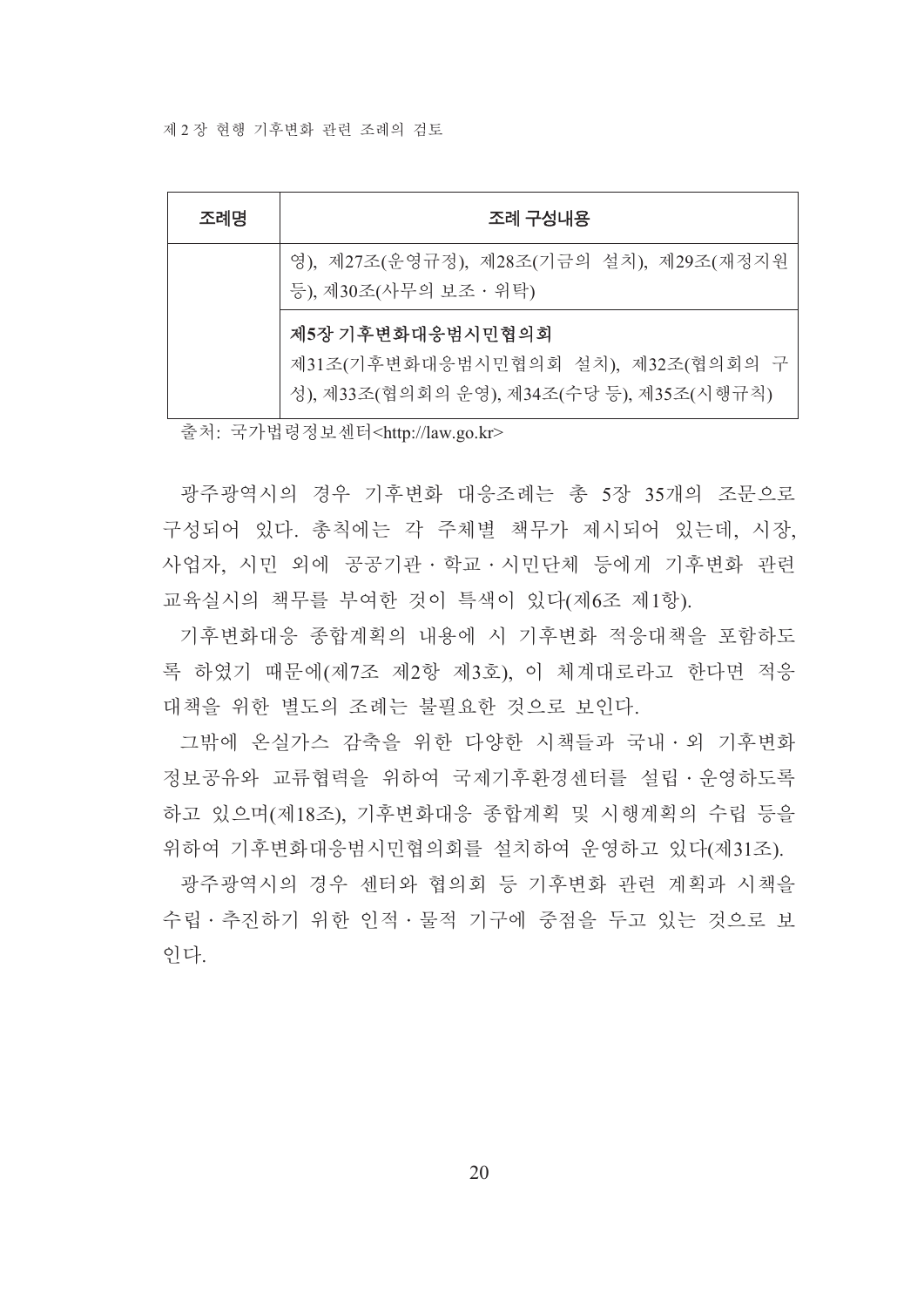# 2. 김해시 기후변화 대책 조례

# <표 3> 김해시 기후변화 대책 조례의 구성

| 조례명         | 조례 구성내용                                                                                                                                                                   |
|-------------|---------------------------------------------------------------------------------------------------------------------------------------------------------------------------|
|             | 제1장 총칙<br>제1조(목적), 제2조(정의), 제3조(온실가스 감축목표), 제4조(시의 책<br>무), 제5조(사업자의 책무), 제6조(시민의 책무), 제7조(학교 • 시민단<br>체 · 공공기관의 책무)                                                      |
|             | 제2장 기후변화대응종합계획의 수립 등<br>제8조(기후변화대응종합계획), 제9조(연차별 시행계획)                                                                                                                    |
|             | 제3장 기후변화대책위원회의 설치 등<br>제10조(기후변화대책위원회 설치 및 운영), 제11조(회의), 제12<br>조(수당 등)                                                                                                  |
| 김해시<br>기후변화 | 제4장 기후변화센터의 설치 · 운영 등<br>제13조(기후변화대응센터의 설치 · 운영 등)                                                                                                                        |
| 대책 조례       | 제5장 온실가스 감축을 위한 조치<br>제14조(온실가스 배출량 등 산정), 제15조(행사 간소화 운동), 제<br>16조(산림 등에 의한 흡수원 확충), 제17조(자동차의 사용 자제<br>등), 제18조(차 없는 날 등), 제19조(친환경자동차 구매 · 보급),<br>제20조(승용차 요일제 등 참여) |
|             | 제6장 기타 시책 및 지원 등<br>제21조(기후변화 적응대책), 제22조(기후변화영향 조사 등), 제23<br>조(국가 및 다른 지방자치단체 등과의 협력), 제24조(교육 및 홍<br>보), 제25조(민간단체 등의 기후변화대응활동 촉진), 제26조(재정<br>지원 등)                   |

출처: 국가법령정보센터<http://law.go.kr>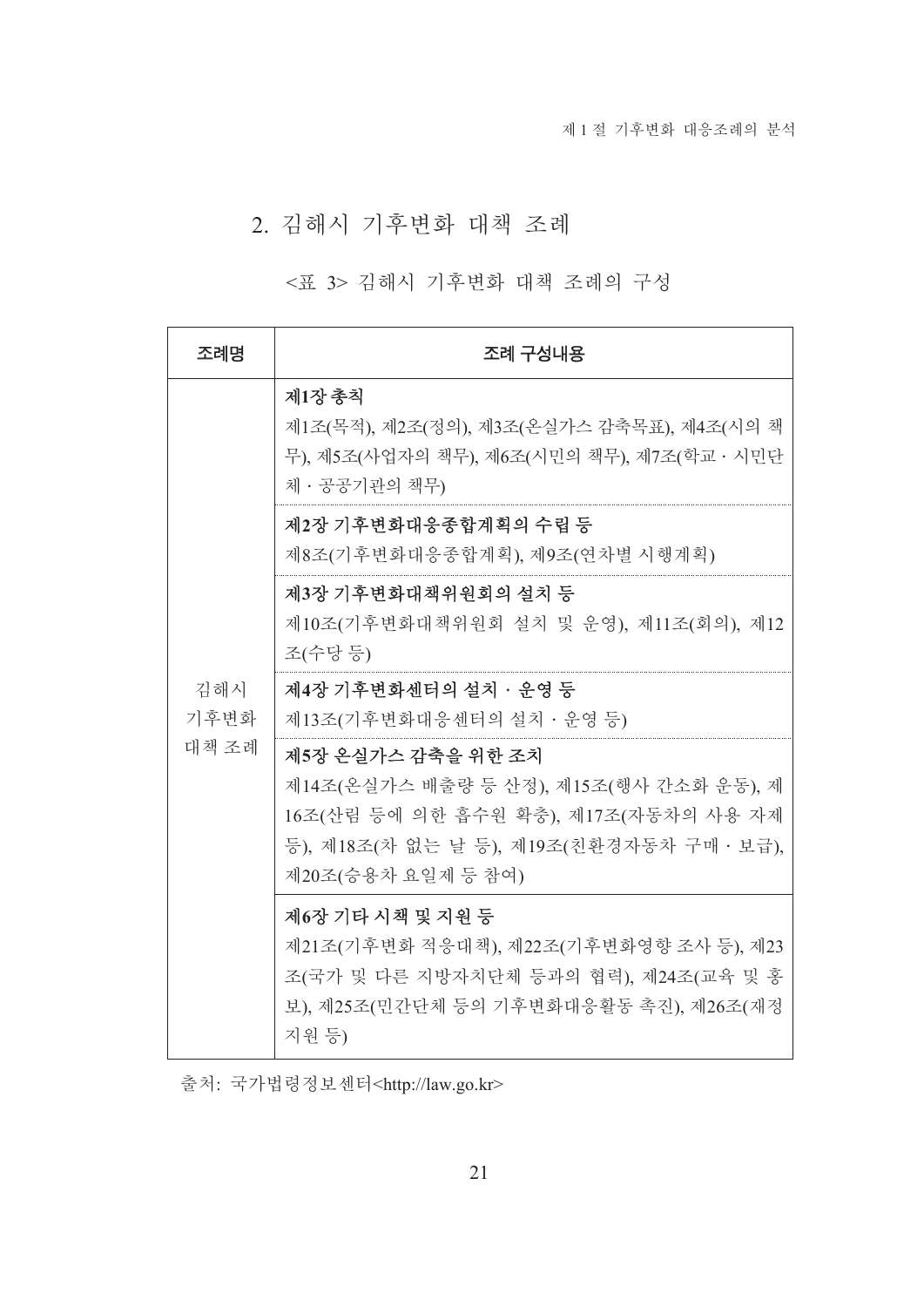김해시의 경우 기후변화 대응조례가 아닌 '대책조례'라는 표현을 사 용하고 있는데. 이것이 대응이라는 용어와 딱히 구부하려고 사용된 것은 아닌 것으로 보인다. 이 조례는 총 6장 26개의 조문으로 구성되 어 있다. 광주광역시와 동일하게 김해시의 조례에도 시장, 사업자, 시 민 외에 공공기관·학교·시민단체 등에게 기후변화 관련 교육실시의 책무를 부여하고 있다(제7조 제1항).

이 조례에는 기후변화대응 종합계획의 내용에 기후변화로 인한 영 향평가 및 적응대책에 관한 사항을 포함하도록 하고 있으면서(제8조 제2항 제3호). 기후변화 적응대책에 관한 조문을 두고 있기 때문에 광 주광역시와 마차가지로 적응대책을 위한 별도의 조례는 불필요한 것 으로 보인다.

그러나 기후변화 적응대책에 관한 조문 내용이 "시장은 기후변화로 인한 장래의 다양한 화경현상으로부터 시민들의 인적 · 물적 피해 등 부정적 영향을 최소화하여 지속가능한 발전을 유지하기 위한 대책을 수립 · 시행하여야 한다"고 되어 있어. 적응대책에 포함되어야 할 내용 이나 과려 시책이 아직까지도 구체화되지 않았다.

그밖에 기후변화대응종합계획을 심의하기 위하여 기후변화대책위원 회를 설치 · 유영하고(제10조). 기후변화 관련 교육 · 홍보. 시책개발을 위하여 기후변화대응센터를 설치·운영하는 등(제13조) 기구를 갖추고 있으며, 온실가스 감축을 위한 다양한 시책들을 제시하고 있다.

# 3. 서울특별시 기후변화 대책조례

<표 4> 서울특별시 기후변화 대책조례의 구성

| 조례명 | 조례 구성내용                                                     |
|-----|-------------------------------------------------------------|
|     | 서울특별시   <b>제1장 총칙</b> : 제1조(목적), 제2조(정의), 제3조(온실가스 감축목표), 제 |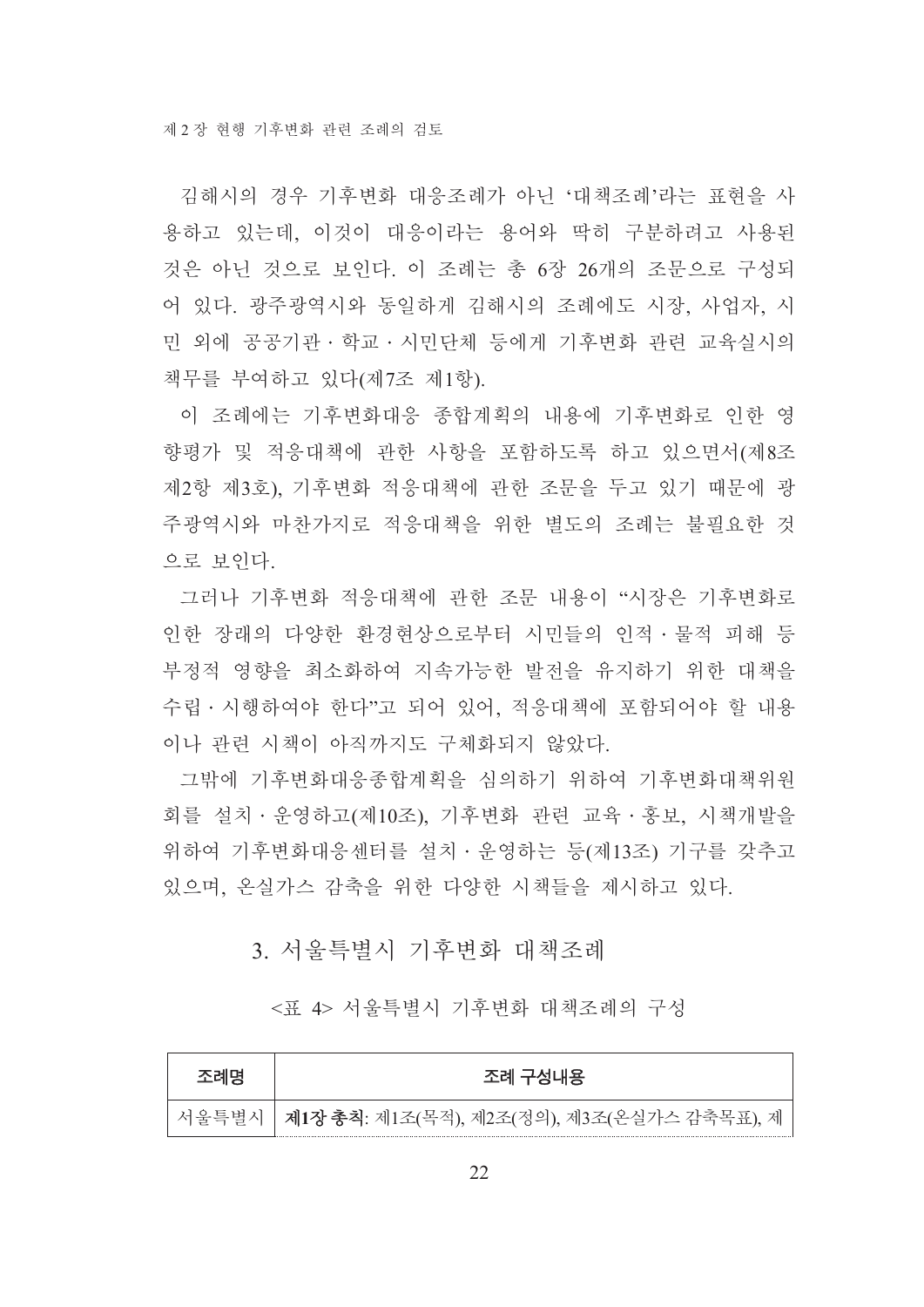| 조례명                  | 조례 구성내용                                                                                                                                                                                                                                                                                        |
|----------------------|------------------------------------------------------------------------------------------------------------------------------------------------------------------------------------------------------------------------------------------------------------------------------------------------|
| 기후변화<br>대응에<br>관한 조례 | 4조(시의 책무), 제5조(자치구의 책무), 제6조(사업자의 책무), 제7조<br>(시민의 책무)                                                                                                                                                                                                                                         |
|                      | 제2장 기후변화대응종합계획의 수립: 제8조(기후변화대응종합<br>계획), 제9조(연차별 시행계획), 제10조(시의회 보고), 제11조(기<br>후변화백서)                                                                                                                                                                                                         |
|                      | 제3장 기후변화대책위원회: 제12조(기후변화대책위원회 설치 ·<br>운영), 제13조(회의), 제14조(수당 등)                                                                                                                                                                                                                                |
|                      | 제4장 온실가스 감축을 위한 조치: 제15조(온실가스 배출량 등<br>산정), 제16조(온실가스 배출량 감축계획 등), 제17조(온실가스<br>배출량 감축보고 등), 제18조(온실가스 배출량 감축계획 등의 공<br>표), 제19조(건축물의 친환경기준 적용), 제20조(자동차의 사용자<br>제 등), 제21조(자동차의 공회전 금지), 제22조(친환경자동차 구<br>매 · 보급), 제23조(승용차 요일제 등 참여), 제24조(차 없는 날),<br>제25조(자전거 등 이용활성화), 제25조의2(에코마일리지 제도) |
|                      | 제5장 기후변화 적응을 위한 조치: 제26조(기후변화 적응대책),<br>제27조(기후변화영향 조사체계 구축), 제29조(기후변화 영향 ·<br>취약성 평가)                                                                                                                                                                                                        |
|                      | 제6장 기후변화 대응을 위한 지원 등: 제29조(기후변화대응연구<br>센터 설치 · 운영), 제30조(국가 등과의 협력관계), 제31조(교육<br>및 홍보), 제32조(기금의 설치), 제33조(재정지원 등)                                                                                                                                                                            |

서울특별시의 경우 기후변화 대응조례는 총 6장 33개의 조문으로 구성되어 있다. 특징적인 것은 "2030년까지 온실가스 총배출량을 2005 년을 기준으로 하여 40퍼센트를 감축"하겠다는 온실가스 감축목표를 제시하고 있다는 점인데(제3조 제2항), 자치단체 차원에서 이렇게 감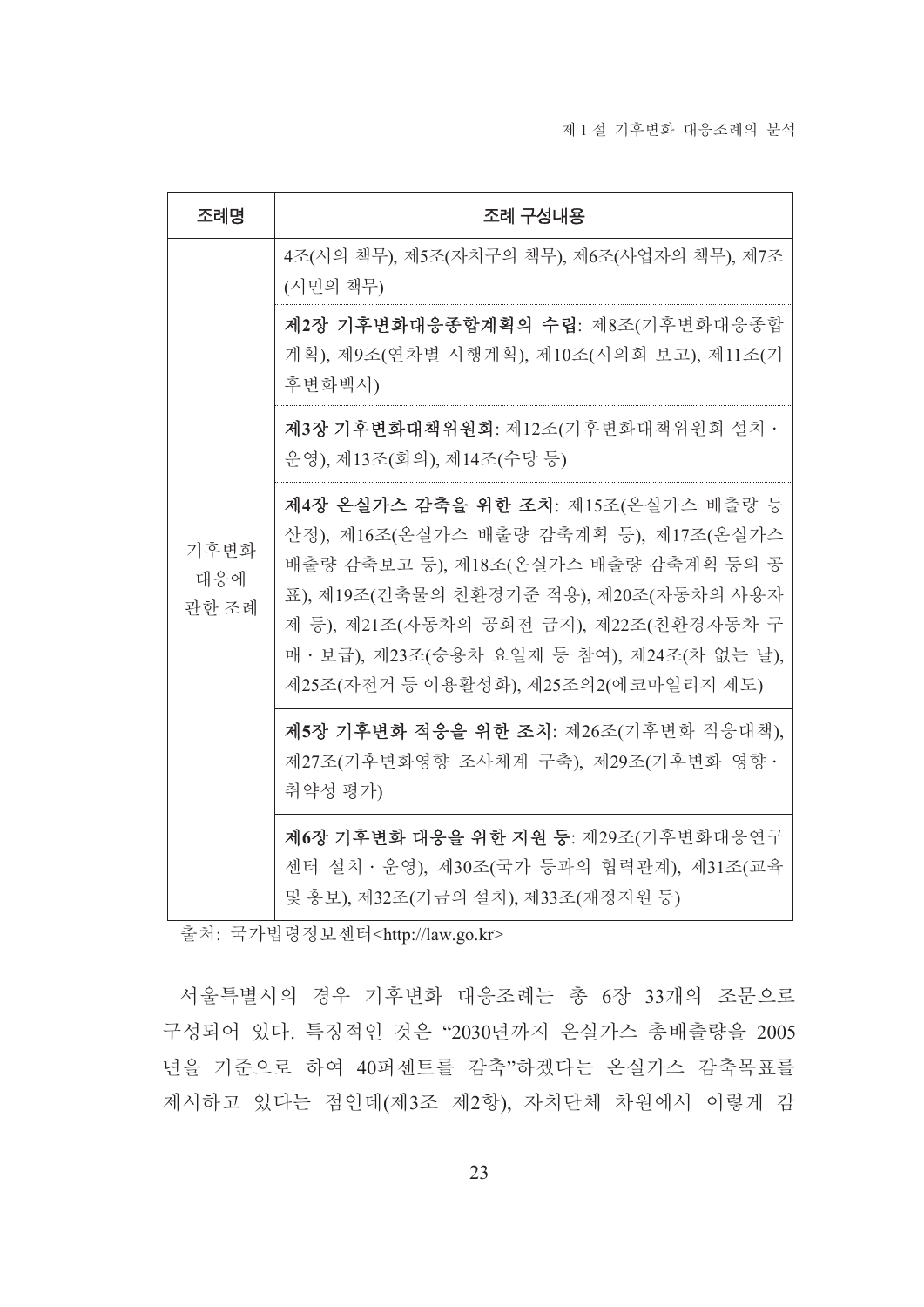축목표를 구체적으로 제시한 사례는 서울특별시가 유일하다.18) 이 감 축목표와 연계된 조치는 제4장 중에서 제15조부터 제18조에 제시되어 있는데, 온실가스 배출량의 산정과 감축계획, 감축보고, 감축계획의 공표에 관한 사항이다.

또한 앞서 살펴본 두 시(市)와는 다르게 공공기관 · 학교 · 시민단체 등의 책무에 대해서는 별다른 내용이 없다.

이 조례에는 기후변화대응 종합계획의 내용에 기후변화로 인한 영 향평가 및 적응대책에 관한 사항을 포함하도록 하고 있으면서(제8조 제2항 제3호). 기후변화 적응대책에 관한 조문을 두고 있기 때문에 광 주광역시와 마찬가지로 적응대책을 위한 별도의 조례는 불필요한 것 으로 보인다.

특히, 제5장의 3개 조문을 기후변화 적응을 위한 별도의 내용으로 구성하고 있는데, 기후변화 적응대책을 수립 · 시행하고(제26조), 기후 변화영향 조사체계를 구축하는 한편(제27조), 기후변화 영향·취약성 평가를 실시할 것을 정하고 있다(제28조).

그밖에 기후변화대응종합계획을 심의하기 위하여 기후변화대책위워 회를 설치 · 운영하고(제12조), 온실가스 감축방안을 연구하고 기후변 화 대응을 위한 시책을 개발하기 위하여 기후변화대응연구센터를 설 치·운영하는 등(제29조) 기구를 갖추고 있으며, 기후변화 시책 추진 을 위한 자체 재원의 조달을 위하여 기후변화기금을 설치·운용하는 (제32조) 등 온실가스 감축을 위한 시책들을 제시하고 있다.

<sup>18)</sup> 다른 자치단체의 조례에 나타나 있는 온실가스 감축목표 관련 조문의 내용은 감 축목표를 정하여 이를 기후변화종합대책에 포함하여야 한다는 내용으로 서울특별시 조례 제3조 제1항에 해당한다.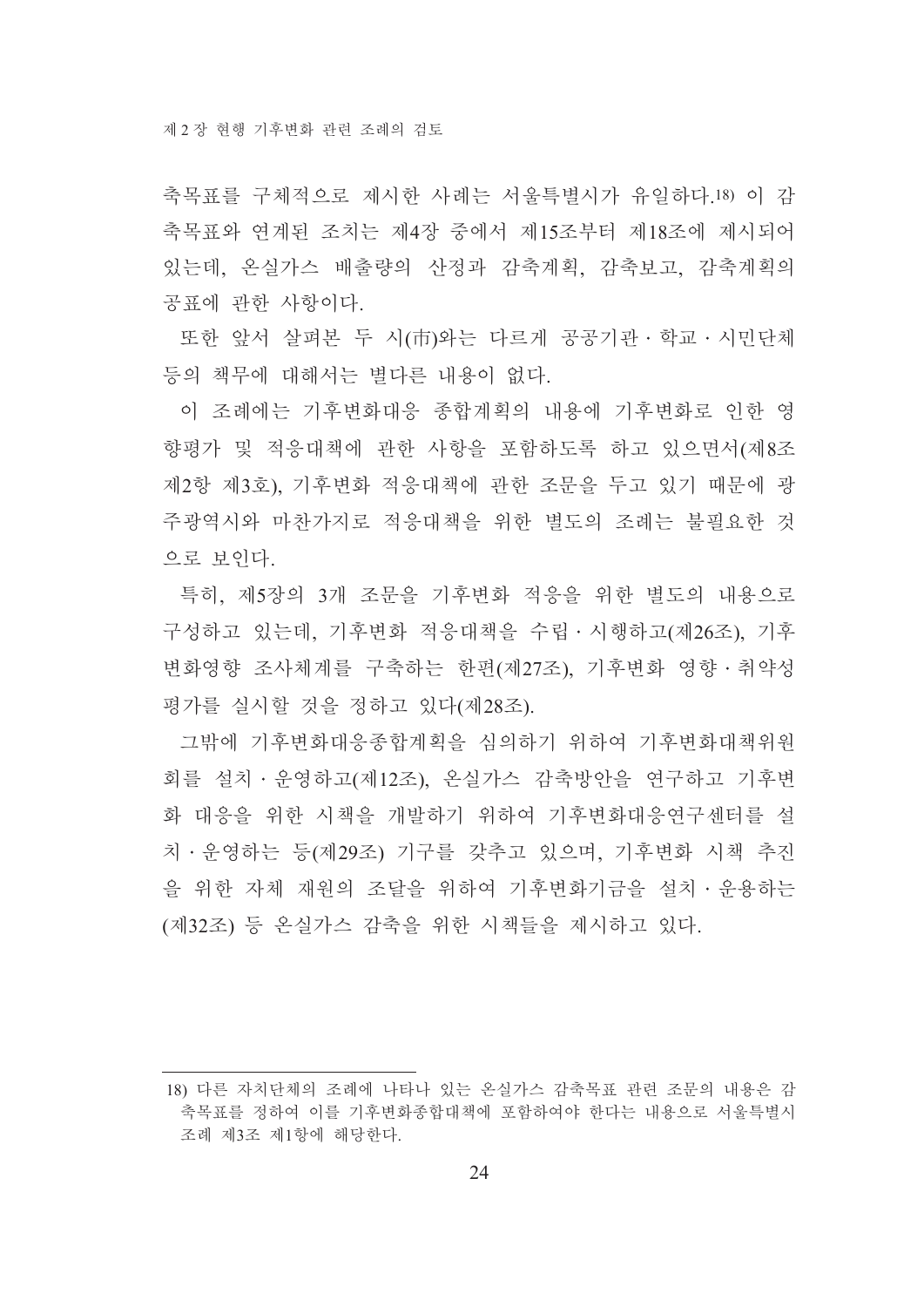# 4. 수원시 기후변화 대책조례

<표 5> 수원시 기후변화 대책조례의 구성

| 기본조례명                | 조례 구성내용                                                                                                                                                                                                                                                                         |  |
|----------------------|---------------------------------------------------------------------------------------------------------------------------------------------------------------------------------------------------------------------------------------------------------------------------------|--|
|                      | 제1장 총칙<br>제1조(목적), 제2조(정의), 제3조(온실가스 감축목표), 제4조(시의 책<br>무), 제5조(사업자의 책무), 제6조(시민의 책무), 제7조(학교 · 시민단<br>체 · 공공기관의 책무)                                                                                                                                                            |  |
|                      | 제2장 기후변화대응종합계획 수립<br>제8조(기후변화대응종합계획), 제9조(신·재생에너지 기본계<br>획), 제10조(연차별 시행계획), 제11조(기후변화백서)                                                                                                                                                                                       |  |
|                      | 제3장 <삭제>                                                                                                                                                                                                                                                                        |  |
| 수원시<br>기후변화<br>대책 조례 | 제4장 온실가스 감축을 위한 조치: 제18조(온실가스 배출량 등<br>산정), 제19조(건축물의 친환경기준 적용), 제19조의2(공공시설<br>의 사용료 등 감면), 제20조<삭제>, 제22조(자동차의 사용자제<br>등), 제22조(자동차의 공회전 금지), 제23조<삭제>, 제24조(승용<br>차 요일제 등 참여), 제25조(차 없는 날), 제26조(자전거 등 이용<br>활성화), 제27조<삭제>, 제28조(기후변화영향 조사체계 구축),<br>제29조(기후변화영향 · 취약성 평가) |  |
|                      | 제5장 기후변화 대응을 위한 지원 등<br>제30조(기후변화대응연구사업위탁), 제31조(다른 단체들과의 협<br>력), 제32조(교육 및 홍보), 제33조(민간단체 등의 기후변화대응<br>활동 촉진), 제34조(재정지원 등)                                                                                                                                                   |  |
|                      | 제6장 기후변화 기금 기타 특별회계 설치 및 운영<br>제35조(기금 설치), 제36조(기금 조성), 제37조(기금 용도), 제38<br>조(기금 운용 및 관리), 제39조(기금운용심의위원회 설치), 제40<br>조(준용규정), 제41조(시행규칙)                                                                                                                                      |  |

출처: 국가법령정보센터<http://law.go.kr>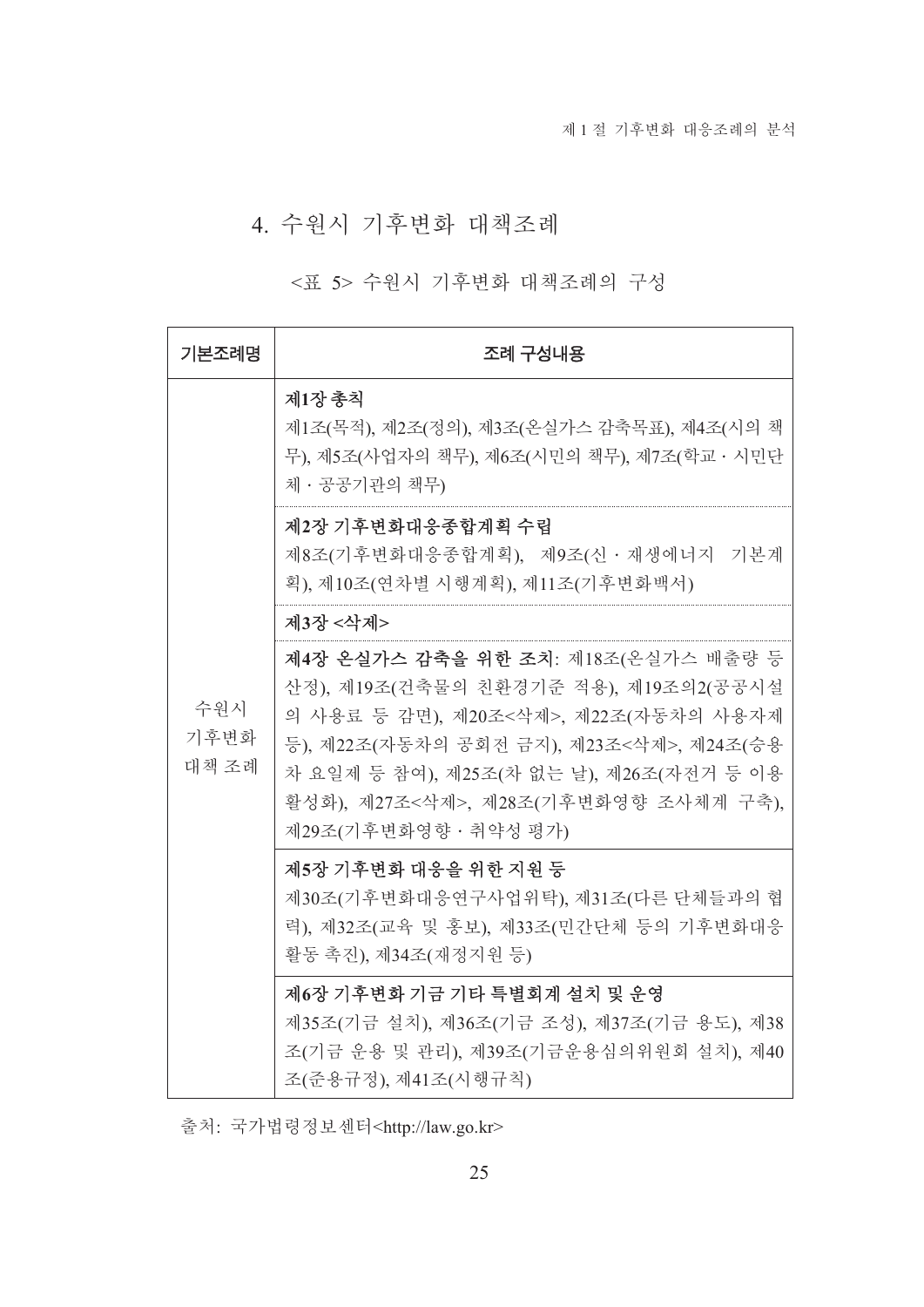수원시의 경우도 '대책조례'라는 표현을 사용하고 있으며, 총 6장 41개의 조문으로 구성되어 있다. 검토대상 중 가장 많은 조문을 구성 한 것으로 보이나 제3장의 6개 조문이 삭제된 상태여서 사실상 다른 조례들과 유사한 분량을 갖추고 있다.

광주광역시와 김해시와 동일하게 수원시의 조례에도 시장, 사업자, 시민 외에 공공기관·학교·시민단체 등에게 기후변화 관련 교육실시 의 책무를 부여하고 있다(제7조 제1항).

-이 조례에도 기후변화대응 종합계획의 내용에 기후변화 영향평가 및 적응대책에 관한 사항을 포함하도록 하고 있어(제8조 제2항 제4 호), 적응대책을 위한 별도의 조례는 불필요한 것으로 보인다. 서울특 별시와 같이 기후변화 적응대책을 위한 별도의 장을 구성하지는 않았 으나, 기후변화영향 조사체계의 구축(제28조)과 기후변화영향 · 취약성 평가(제29조)에 관한 근거 규정을 두고 있다.

한편, 기후변화대응종합계획과 더불어 신·재생에너지 기본계획을 별도로 수립하도록 하고 있는 점이 특징이다(제9조). 그밖에도 다른 시와는 달리 별도의 심의기구인 기후변화대책위워회를 두지 않고 있 다는 점, 기후변화 관련 교육 · 홍보, 시책개발을 위하여 기후변화대응 센터를 설치 · 우영하는 것이 아니라 이를 민간에게 위탁할 수 있는 근거를 두고 있는 점(제30조), 자체의 재원조달을 위하여 기후변화 기 금을 설치 · 운용하도록 하고 있다(제35조)는 점이 특징이다.

5. 인천광역시 기후변화대응 조례

<표 6> 인천광역시 기후변화대응 조례의 구성

| 내용         |
|------------|
| ☆ 추 치<br>제 |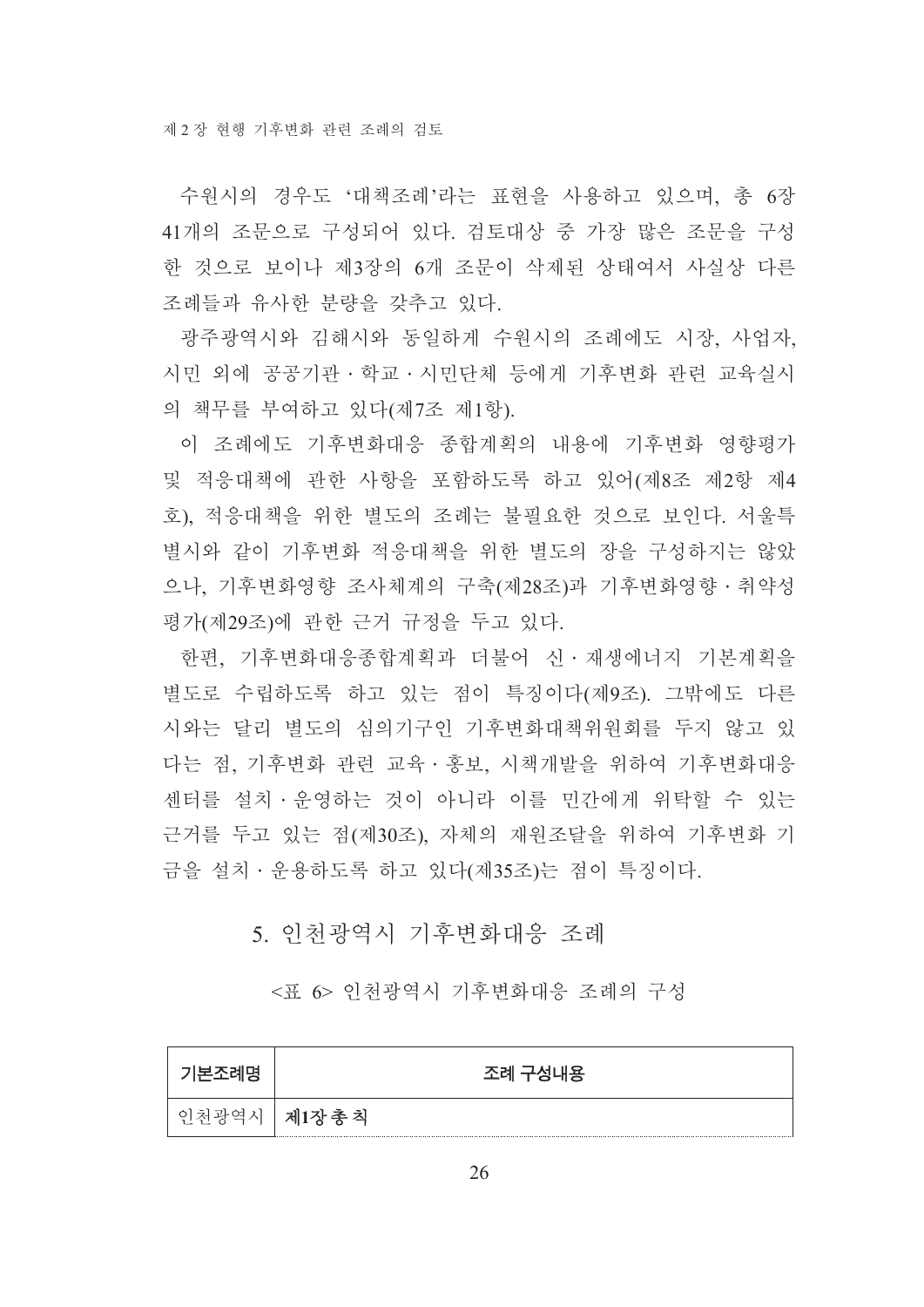| 기본조례명         | 조례 구성내용                                                                                                                                                                                                                                                                                                                                       |  |
|---------------|-----------------------------------------------------------------------------------------------------------------------------------------------------------------------------------------------------------------------------------------------------------------------------------------------------------------------------------------------|--|
| 기후변화<br>대응 조례 | 제1조(목적), 제2조(정의), 제3조(시의 책무), 제4조(자치군 · 구의 책<br>무), 제5조(사업자의 책무), 제6조(시민의 책무)                                                                                                                                                                                                                                                                 |  |
|               | 제2장 기후변화대응종합계획의 수립<br>제7조(기후변화대응종합계획), 제8조(연차별 시행계획), 제9조<br>(시의회 보고), 제10조(기후변화보고서)                                                                                                                                                                                                                                                          |  |
|               | 제3장 기후변화대책위원회<br>제11조(기후변화대책위원회), 제12조(위원회의 기능), 제13조(회<br>의), 제14조(수당 등)                                                                                                                                                                                                                                                                     |  |
|               | 제4장 온실가스 감축을 위한 조치<br>제15조(온실가스 배출량 등 산정), 제16조(온실가스 배출량 감축<br>계획 등), 제17조(온실가스 배출량 감축보고 등), 제18조(온실가<br>스 배출량 감축계획 등의 공표), 제19조(건축물의 친환경기준 적<br>용), 제20조(산림 등에 의한 흡수 작용의 보전 등), 제21조(차 없<br>는 날), 제22조 자동차의 사용자제 등), 제23조(승용차 요일제 등<br>참여), 제24조(친환경자동차 구매 · 보급), 제25조(신 · 재생에너<br>지 보급 장려 등), 제26조(자전거 등 이용 활성화), 제26조의2(친<br>환경운전 확산운동 전개) |  |
|               | 제5장 기후변화 적응을 위한 조치<br>제27조(기후변화 적응대책), 제28조(기후변화영향 조사체계 구<br>축), 제29조(기후변화 영향 · 취약성 평가)                                                                                                                                                                                                                                                       |  |
|               | 제6장 기후변화 대응을 위한 지원 등<br>제30조(기후변화관련 연구기관 및 단체의 지원), 제31조(국가 등<br>과의 협력관계), 제32조(교육 및 홍보), 제33조(기금의 설치), 제34<br>조(재정지원 등)                                                                                                                                                                                                                      |  |

출처: 국가법령정보센터<http://law.go.kr>

인천광역시의 경우 조례는 총 6장 34개의 조문으로 구성되어 있다. 이 조례에도 기후변화대응종합계획의 내용에 기후변화로 인한 영향평 가 및 적응대책에 관한 사항을 포함하도록 하고 있으면서(제7조 제2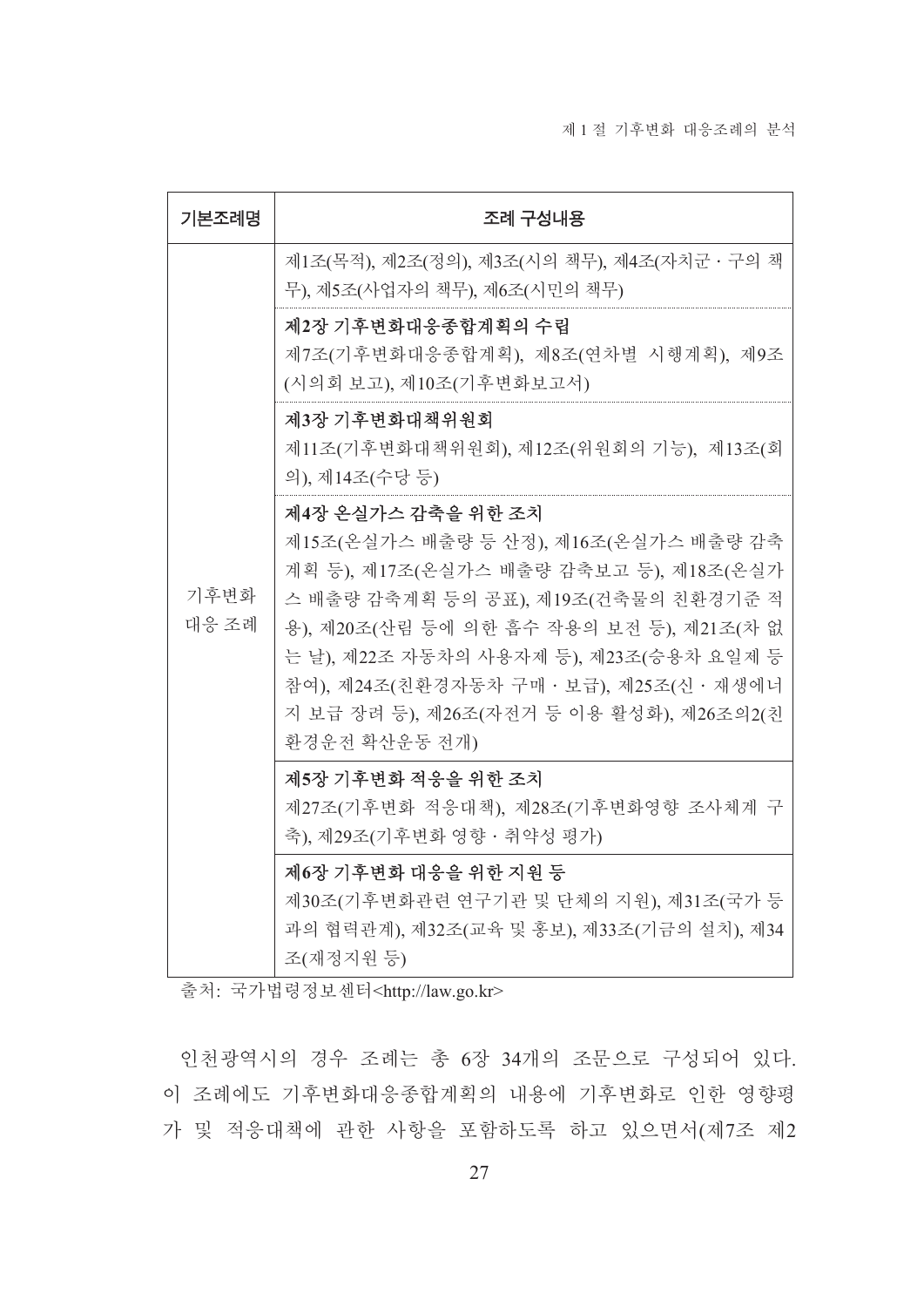항 제3호), 기후변화 적응을 위한 조치에 관한 조문을 별도로 두고 있 기 때문에 광주광역시와 마찬가지로 적응대책을 위한 별도의 조례는 불필요한 것으로 보인다. 기후변화 적응을 위한 조치의 내용은 앞서 살펴본 서울특별시 • 수원시와 동일하게 기후변화적응대책(제27조), 기 후변화영향 조사체계 구축(제28조), 기후변화 영향 · 취약성 평가(제29 조)로 구성되어 있다.

서울특별시와 유사하게 온실가스 배출량 산정(제15조), 온실가스 배 출량 감축계획(제16조), 온실가스 배출량 감축보고(제17조), 온실가스 배출량 감축계획 등의 공표(제18조) 등 온실가스 감축을 위한 조치 관 런 조문이 갖추어져 있다.

그밖에 기후변화대응종합계획을 심의하기 위하여 기후변화대책위원 회를 설치 · 운영하고(제12조), 기후변화 관련 교육 · 홍보, 시책개발을 위하여 연구기관을 및 단체를 지원할 수 있는 근거를 만들었으며(제 30조), 자체 재원 조달을 위한 기후변화기금을 설치 · 운용하도록 하고 있다(제33조).

#### 6. 창워시 기후변화 대책조례

<표 7> 창워시 기후변화 대응조례의 구성

| !몬조례몃                | 조례 구성내용                                                                                               |
|----------------------|-------------------------------------------------------------------------------------------------------|
| 창워시<br>기후변화<br>대응 조례 | 제1장 총칙: 제1조(목적), 제2조(정의), 제3조(시장의 책무), 제4조(사<br>업자의 책무), 제5조(시민의 책무), 제6조(학교 · 시민단체 · 공공기<br>관 등의 책무) |
|                      | 제2장 기후변화대응 종합계획 수립 등<br>제7조(기후변화대응 종합계획)                                                              |
|                      | 제3장 온실가스 배출 감축 등을 위한 조치                                                                               |

28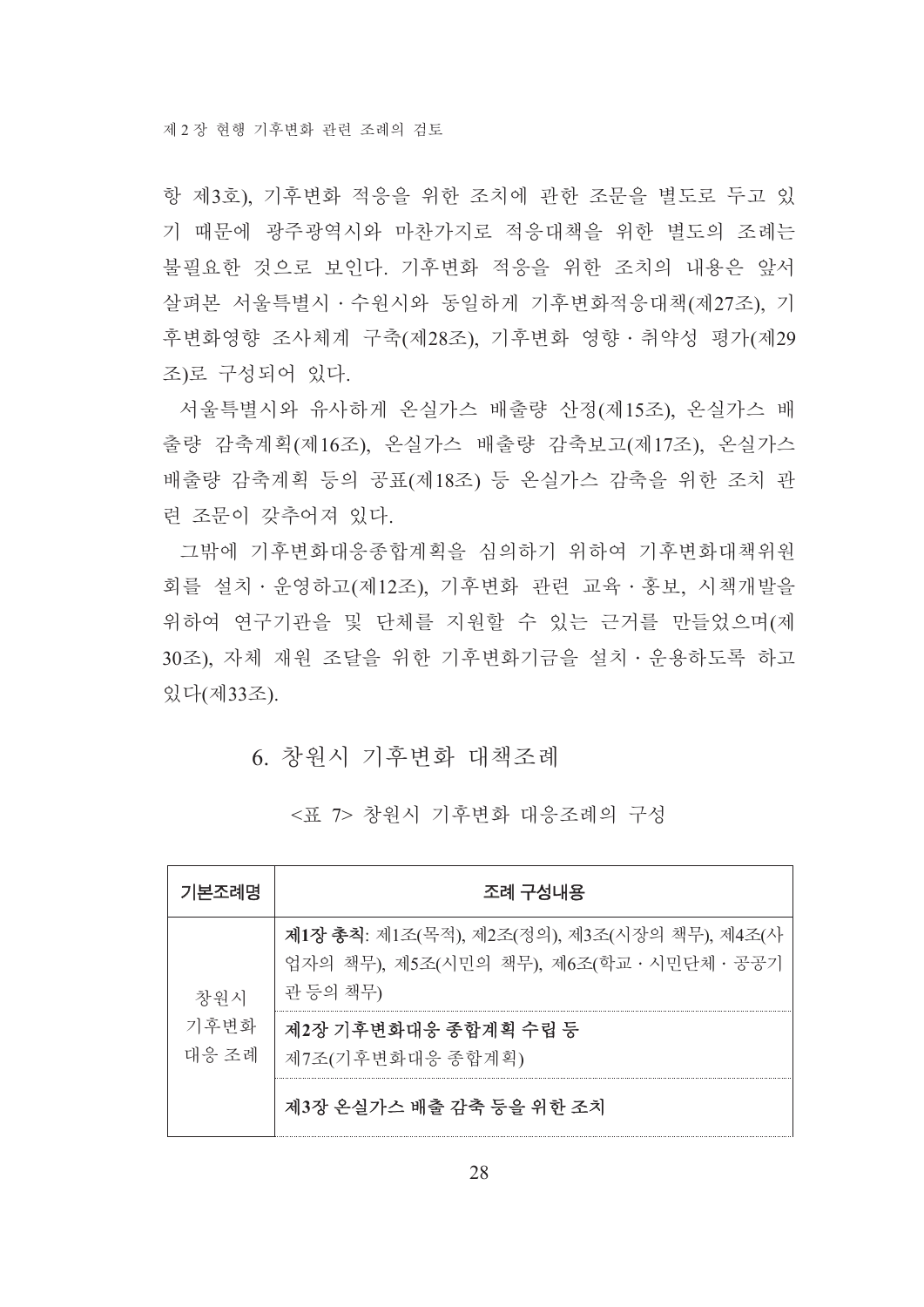| 조례 구성내용                                                                      |  |
|------------------------------------------------------------------------------|--|
| 제8조(온실가스 배출량 등 산정), 제9조(공공시설의 사용료 등<br>감면), 제10조(자동차로 인한 온실가스 감축), 제11조(기후변화 |  |
| 대응 교육센터 설치운영), 제12조(기후변화대응 민간협력), 제13<br>조(기후변화대응 특화시책 발굴 추진)                |  |
| 제4장 녹색생활 시민실천 확산 추진                                                          |  |
| 제14조(탄소포인트제 시행), 제15조(저탄소 녹색아파트 등 인증                                         |  |
| 사업), 제15조의2(기후행동의 날 운영), 제16조(시민 교육 및 홍보)                                    |  |
| 제5장 창원시 기후변화대응위원회 설치 및 운영                                                    |  |
| 제17조(기후변화대응위원회 설치), 제18조(위원회의 구성), 제19<br>조(위원회의 운영), 제20조(수당 등), 제21조(시행규칙) |  |
|                                                                              |  |

출처: 국가법령정보센터<http://law.go.kr>

창원시 조례는 총 5장 21개의 조문으로 다른 조례보다 비교적 간결 하게 구성되어 있다. 이 조례에도 시장, 사업자, 시민 외에 공공기관 · 학교 · 시민단체 등에게 기후변화 관련 교육실시의 책무를 부여하고 있으며(제6조 제1항). 기후변화대응종합계획의 내용에 기후변화 취약 성 등 영향평가 및 기후변화 적응대책에 관한 사항을 포함하도록 하 고 있다(제7조 제2항 제4호).

그밖에 기후변화대응 특화시책 발굴을 추진하도록 한 점(제13조)과 탄소포인트제를 시행하는 점(제14조)이 특징이다. 기후변화대응종합계 획을 심의하기 위하여 기후변화대응위원회를 설치 · 운영하고(제17조), 기후변화 관련 교육 · 홍보, 시책개발을 위하여 기후변화대응 교육센터 를 설치운영하고 있다(제11조).

29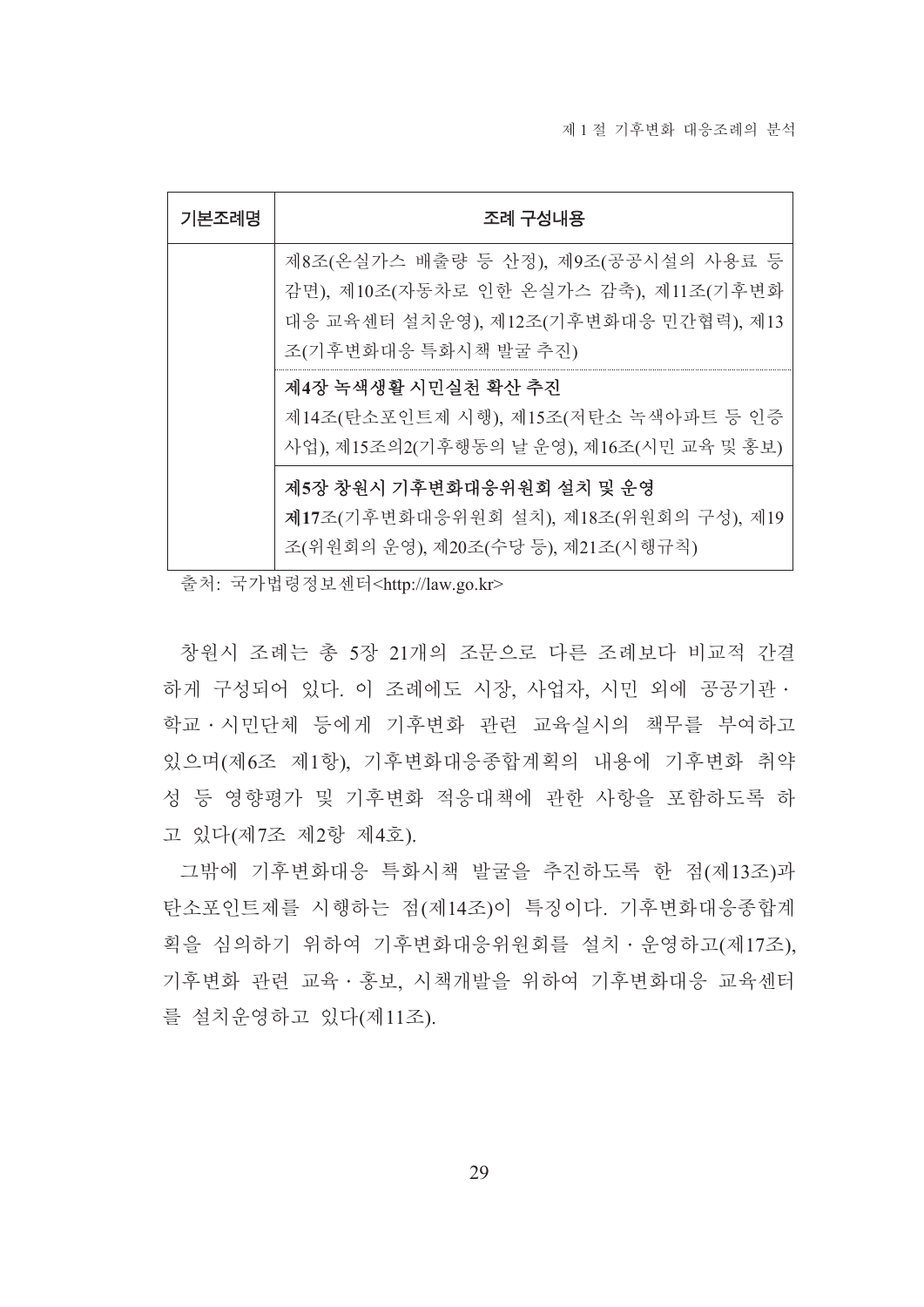### 제 2 절 기후변화 대응조례의 검토

이상 살펴본 자치단체별 기후변화 대응조례의 구성과 내용을 정리 해보면 다음과 같은 잠정적인 결론을 도출할 수 있다.

첫째, 감축시기와 감축량을 토대로 온실가스 감축목표가 구체적으로 제시되어 있는 자치다체는 서울특별시 외에는 없었다.

둘째, 기후변화 적응대책에 관하여는 "적응대책을 수립 · 시행하여야 한다"와 같이 여전히 추상적 · 선언적인 규정에 머물러 있으며, 그 내 용에 포함될 구체적인 시책이나 제도가 부족하다는 것이다.

셋째, 기후변화대응종합계획의 내용에 적응대책을 포함시키고 있기 때문에 현재의 조례 체계상으로는 기후변화 적응대책을 위한 별도의 독립적인 조례는 불필요하다는 점이다.

넷째, 기후변화시책의 추진을 위한 자체 재원 조달을 위하여 기후변 화기금을 설치 · 운용하고 있으나, 기금의 재원과 용도에 대한 사항이 구체적으로 마련되어 있지 않는 경우가 많다.

다섯째, 대체적으로는 동일하거나 유사하지만 자치단체별로 차별화 된 시책이 다소 포함되어 있다는 점이다. 예컨대, 건축물의 친환경기 준, 차 없는 날, 자동차의 사용자제, 자동차의 공회전 금지, 승용차 요 일제, 친환경자동차 구매 · 보급, 자전거 이용활성화 등은 어느 정도 공통된 시책에 해당하지만, 광주광역시의 벽면녹화19)나 행사 간소화 운동, 서울특별시의 에코 마일리지 제도.20) 김해시와 인천광역시의 산 림 등에 의한 흡수 작용의 보전,2!) 수원시의 그린카드를 이용한 공공

<sup>19) 『</sup>광주광역시 기후변화 대응 조례, 제17조(벽면 녹화 등) 시장은 건축물 등 일체의 공작물의 벽면 및 옥상 또는 주변 녹화에 노력하고 시민운동을 전개하여야 한다.

<sup>20) 『</sup>서울특별시 기후변화 대응에 관한 조례, 제25조의2(에코마일리지 제도) ① 시장 은 에너지절약을 통한 온실가스 감축을 위하여 에코마일리지 제도를 실시할 수 있 다. ② 시장은 에코마일리지 제도에 참여하는 시민, 단체 등에 대하여 평가를 통해 예산지원을 할 수 있다.

<sup>21) 『</sup>인천광역시 기후변화대응 조례』 제20조(산림 등에 의한 흡수 작용의 보전 등) ①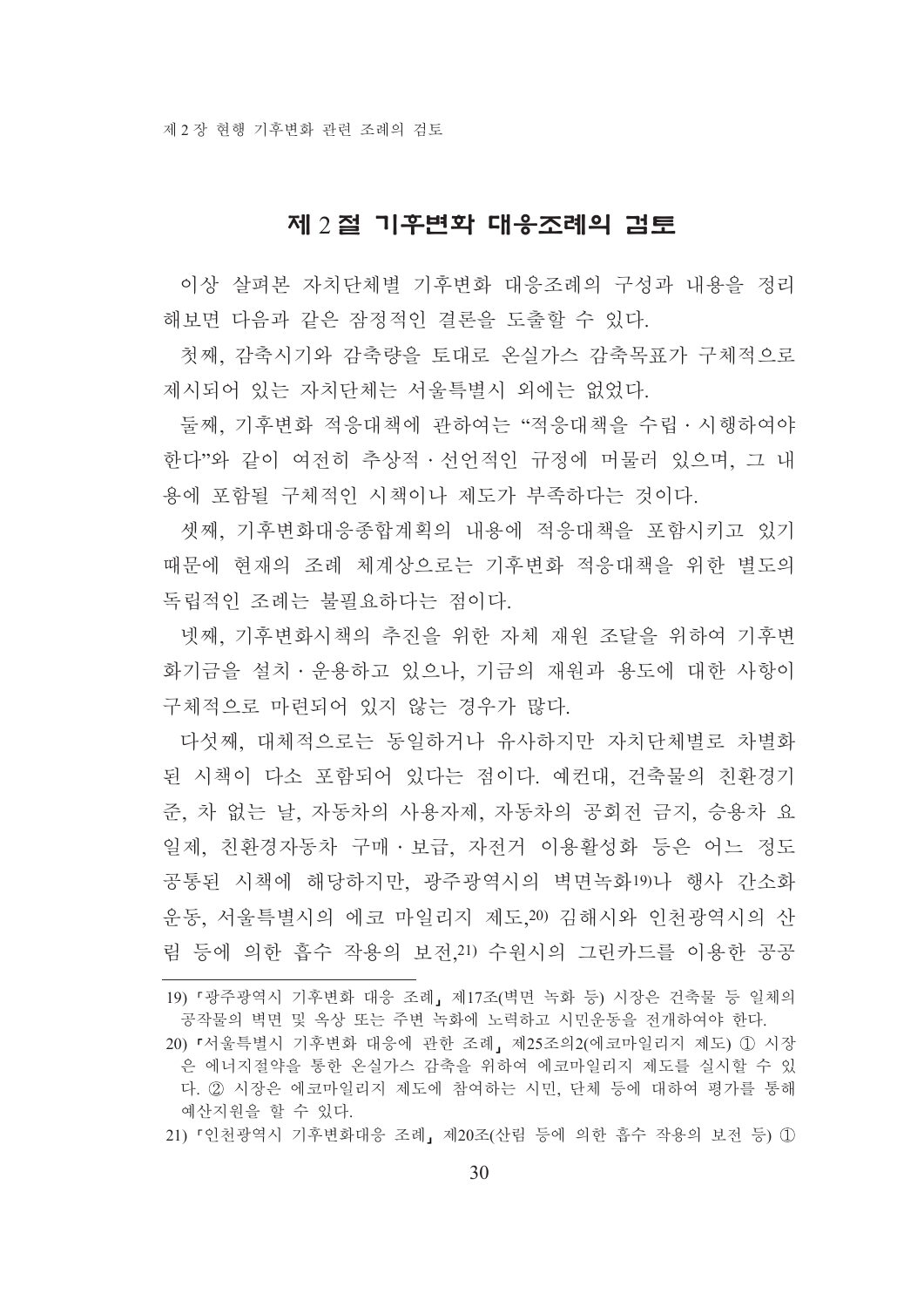시설의 사용료 등 감면 22) 창원시의 탄소포인트제와 기후행동의 날 운영 등은 각 자치다체별로 차별화된 시책에 해당하다.

이 중 기후변화 적응대책과 관계된 사항에 대해서만 상세히 검토하 기로 하다.

#### 1 기후변화 적응대책의 종속성

제 O 조(기후변화대응종합계획) ① OO시장(이하 "시장"이라 한다)은 기 후변화시책의 종합적이고 계획적인 추진을 위하여 5년마다 OO시기후 변화대응종합계획(이하 "기후변화대응종합계획"이라 한다)을 수립 · 시행 하여야 한다 ② 제1항의 기후변화대응종합계획에는 다음 각 호의 사항이 포함되어야 한다. 1. 온실가스 배출현황 및 전망 2 온실가스 배출억제 목퓨 설정과 달성을 위한 제도적 추진사항 3. 기후변화로 인한 영향평가 및 적응대책 4. 기후변화에 대한 교육 및 홍보대책 5. 사업시행에 소요되는 비용의 산정 및 재원조달 방법 6. 그 밖에 기후변화대응종합계획의 추진을 위하여 필요한 사항 3) 시장이 기후변화대응종합계획을 수립하는 때에는 제12조제1항에 따

른 기후변화대책위원회의 심의를 거쳐 확정한다. 기후변화대응종합계획

② 제1항에 따라 감면할 수 있는 공공시설과 감면율은 다음과 같다.

- 1. 화성 : 전액 감면
- 2. 박물관 : 전액 감면
- 3. 장아구민회관 : 10퍼센트 감면

시 및 자치군 · 구는 온실가스의 감축을 위하여 탄소순환시스템의 지속적 확충에 노력하여야 한다. 22 시 및 자치군 · 구는 온실가스의 감축을 위하여 산림의 탄소흡 수워 기능 보전을 위해 노력하여야 한다. ③ 시 및 자치군 · 구는 불가피하게 산림 을 훼손할 시에는 대체조림을 위해 노력하여야 한다.

<sup>22) 「</sup>수워시 기후변화 대책 조례, 제19조의2(공공시설의 사용료 등 감면) ① 시는 저 탄소 녹색생활 활성화를 위한 그린카드를 소지하고 그린카드로 사용료 등을 납부 할 사람에게 공공시설의 사용료 · 관람료를 감면할 수 있다.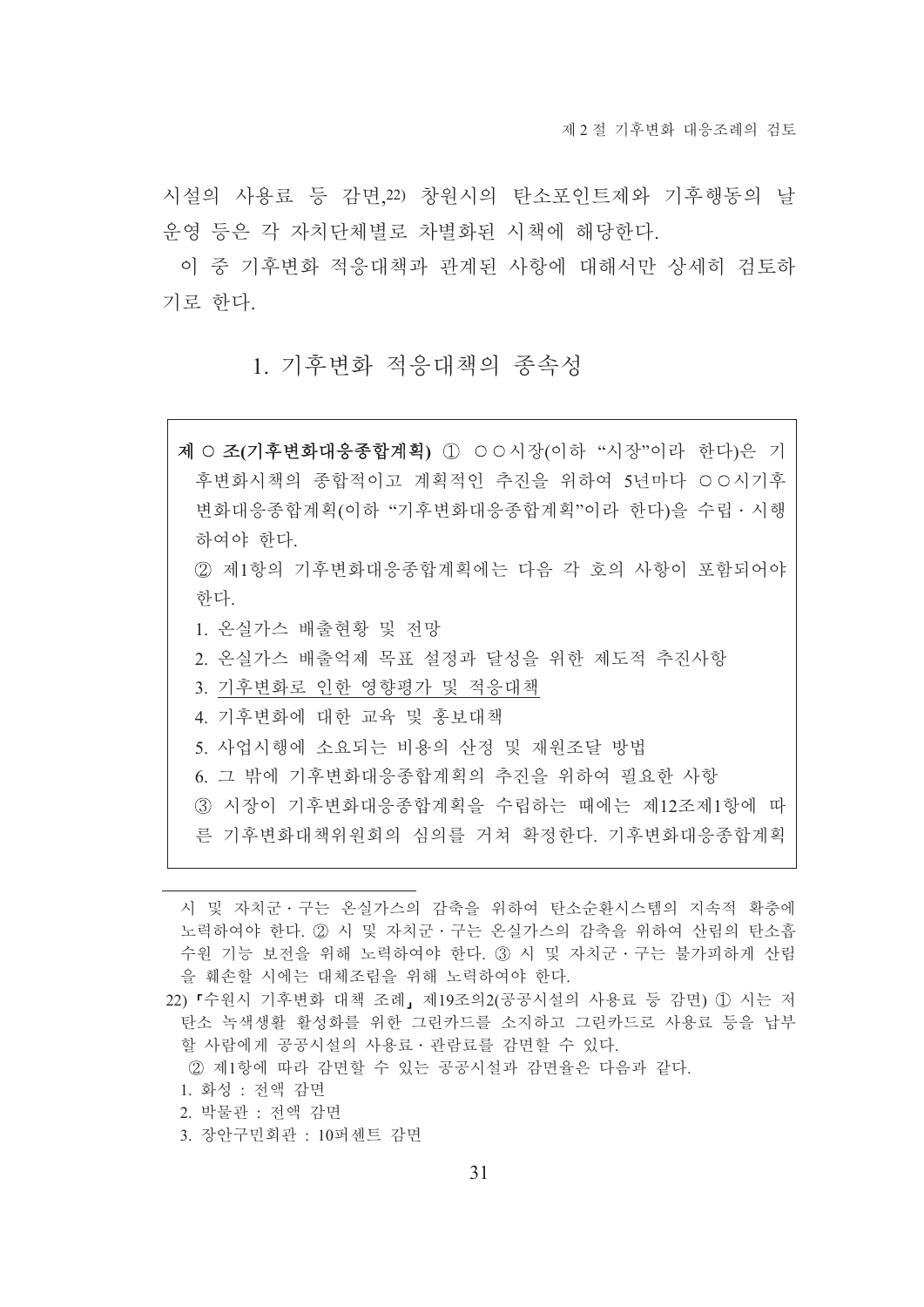제 2장 혁행 기후변화 관련 조례의 검토

을 변경하는 경우에도 또한 같다. 다만, 규칙이 정하는 경미한 사항을 변경하는 경우에는 그러하지 아니하다.

4) 시장은 제3항에 따라 확정된 기후변화대응종합계획을 공표하여야 한다.

비록 1개의 조문이기는 하지만 녹색성장법에서는 기후변화대응 기 본계획과 기후변화 적응대책을 별개의 것으로 구분하고 있다. 그러나 검토대상이었던 조례에서는 전부 기후변화 적응대책을 기후변화대응 종합계획의 한 부분으로 포함하고 있다.

기후변화대응종합계획에 포함하였더라도 별도로 기후변화 적응대책 에 관한 규정을 두 예도 있는데. 해당 조문의 내용은 대체로 다음과 같다.

제 O 조(기후변화 적응대책) 시는 기후변화로 인한 장래의 다양한 화경현 상으로부터 시민들의 인적 · 물적 피해 등 부정적 영향을 최소화하여 지속가능한 발전을 유지하기 위한 대책(이하 "기후변화 적응대책"이라 한다)을 수립 · 시행하여야 한다.

이 경우에도 기후변화 적응대책이 무엇이며 어떠한 내용이 포함되 어야 하는지가 불분명하기는 마찬가지이다.

기후변화대응종합계획에 대한 적응대책의 종속성은 구조적인 문제 라기보다는 구체적인 내용의 부재에서 기인하는 것으로 생각된다. 이 에 대해서는 다음 장에서 법체계적 검토를 통해 면밀히 살펴보도록 하겠지만. 대응계획과 구별되는 적응대책의 내용이 있다면 조문의 독 립적 구성은 물론 별도의 조례 제정도 가능할 수 있다. 따라서 기후 변화 적응대책의 세부 내용을 어떻게 구성할 것인지에 대한 발굴이 필요하다.

32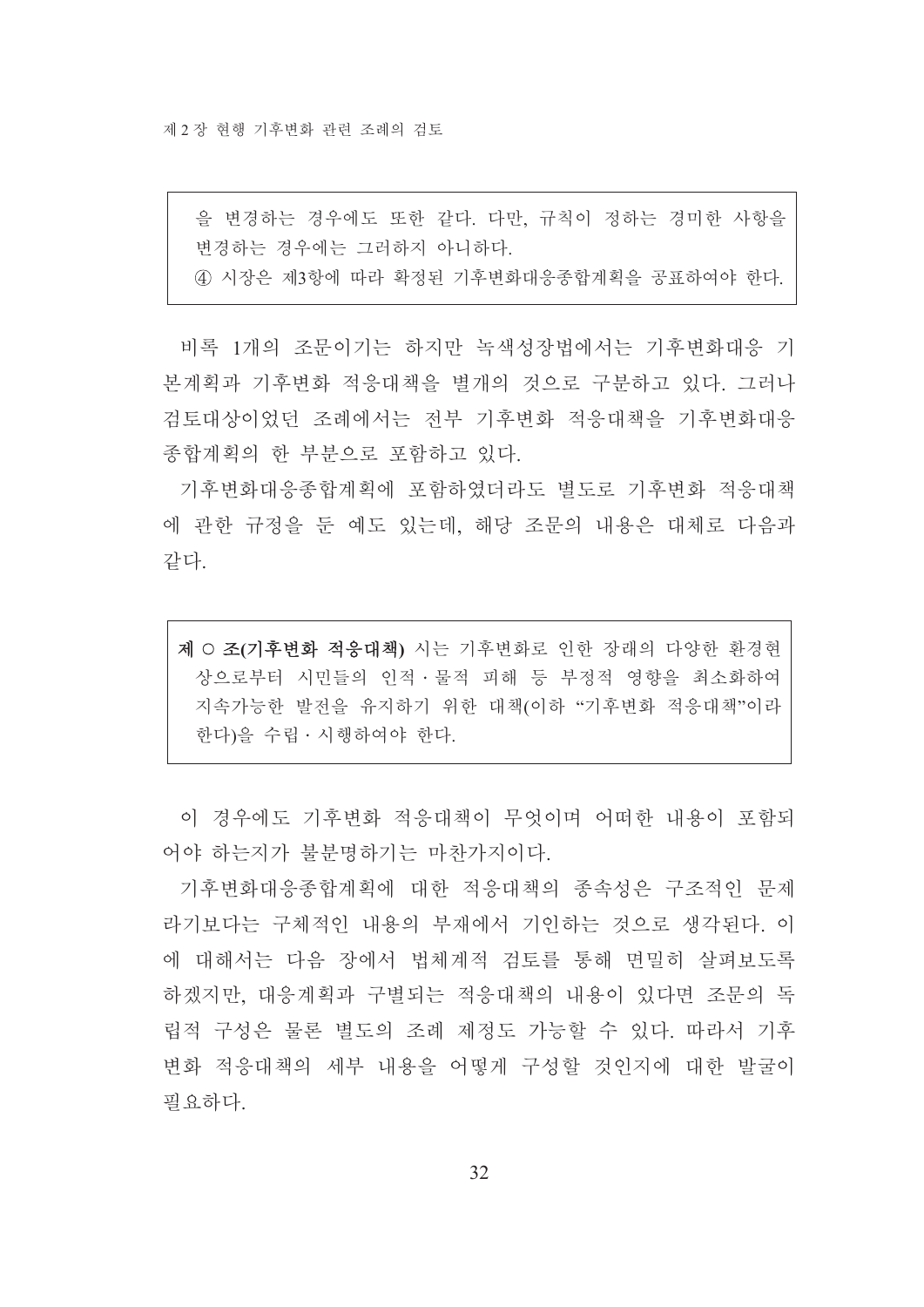제 2절 기후변화 대응조례의 검토

### 2. 기후변화 적응대책 관련 제도

기후변화 적응과 관련해서는 적응대책의 수립 · 시행, 조사체계 구축, 취약성 평가라는 3개의 조문 구성이 가장 일반적인 것으로 보인다.

제 O 조(기후변화영향 조사체계 구축) 시는 기후변화로 인하여 발생하는 환경의 변화상황과 시민건강에 미치는 영향 등을 조사하기 위하여 기 후변화 영향 조사체계를 구축하여야 한다.

제 O 조(기후변화 영향 · 취약성 평가) 시는 기후변화 적응대책을 수립함에 있어 기후변화 영향평가 및 기후변화 취약성평가를 실시하여야 한다.

따라서 기후변화 영향조사와 취약성 평가가 적응대책과 어떻게 연 관되어 각각의 제도적 기능을 하는지에 대한 검토가 필요하다. 기후 변화 적응대책의 수립에 조사체계에 관한 사항을 포함하고, 이 조사 체계를 통하여 기후변화에 대한 실질적인 영향과 취약성을 평가하고, 이 결과를 어떻게 환류(feed-back)할 것인지에 대한 일련의 절차가 마 려될 필요가 있다.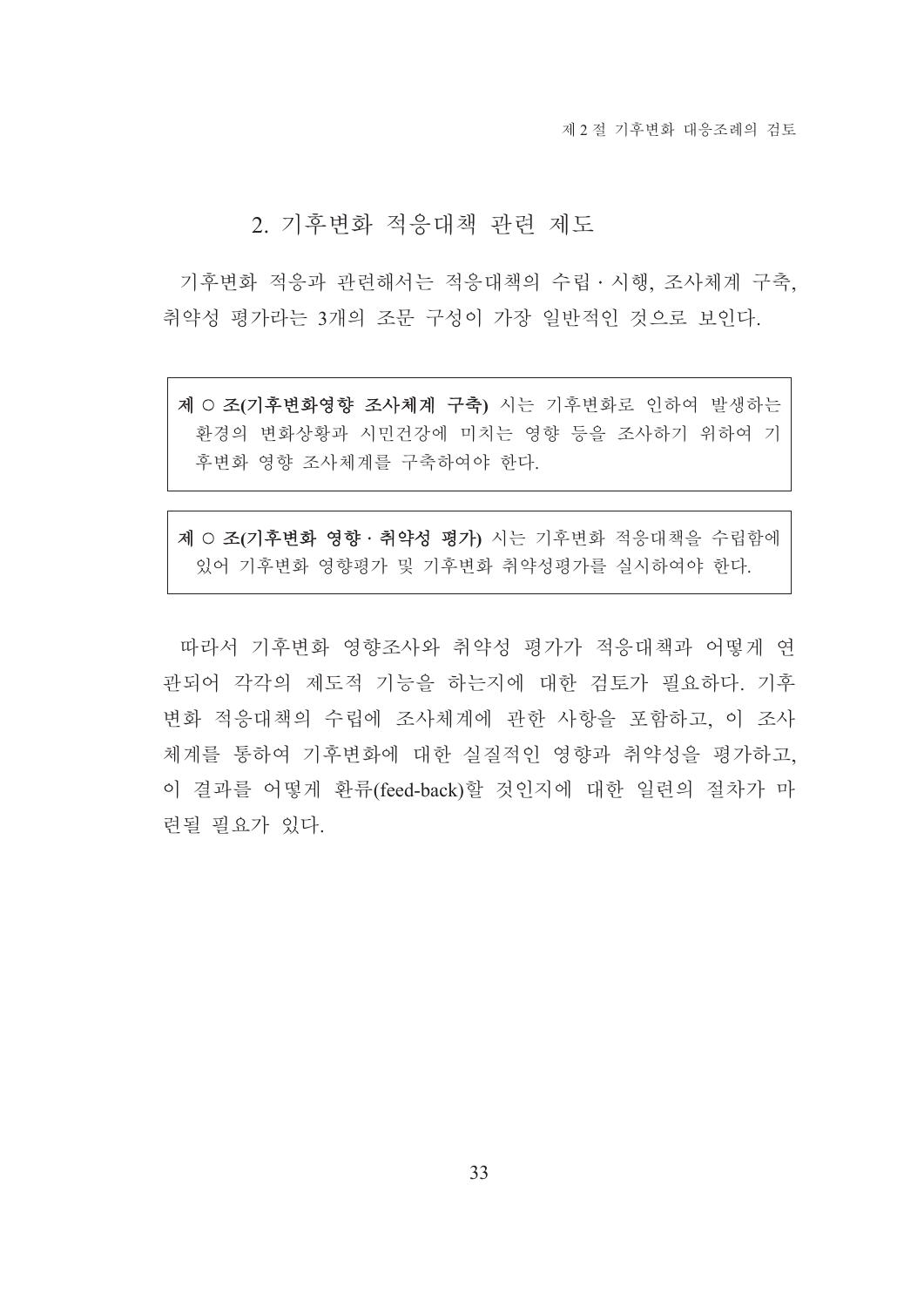# 제 3 장 기후변화 적응대책의 체계 분석

## 제 1절 법체계와 법정 계획

1. 저탄소 녹색성장 기본법의 개관

2008년 '저탄소 녹색성장'이라는 국정목표를 기반으로 '제1차 국가 에너지기본계획'(2008)이 수립되었고, 이후 '그린에너지산업발전전략' (2008), '신성장동력비전 및 발전전략'(2009), '녹색성장국가전략 및 5 개년 계획'(2009)이 발표되었다.23) 더불어 이러한 계획과 전략들을 추 진하기 위한 기구로 녹색성장위원회가 설립되었으며(2008), 법제적으 로 뒷받침하기 위해 『녹색성장 기본법』(2009)이 제정되었다.

|           | 제1조 목 적                   |
|-----------|---------------------------|
|           | 제2조정의                     |
|           | 제 3 조 저탄소 녹색성장 추진의 기본원칙   |
|           | 제 4 조 국가의 책무              |
| 제 1 장 총 칙 | 제 5 조 지방자치단체의 책무          |
|           | 제 6조 사업자의 책무              |
|           | 제 7 조 국민의 책무              |
|           | 제 8 조 다른 법률과의 관계          |
|           | 제 9조 저탄소 녹색성장 국가전략        |
|           | 제10조 중앙행정기관의 추진계획 수립 · 시행 |
| 제 2 장 저탄소 | 제11조 지방자치단체의 추진계획 수립 · 시행 |
| 녹색성장 국가전략 | 제12조 추진상황 점검 및 평가         |
|           | 제13조 정책에 관한 의견제시          |

<표 8> 저탄소 녹색성장 기본법의 구성

23) 이준서, 녹색성장 구현을 위한 에너지 관련 법제의 정비방안 연구, 한국법제연구 원, 2010, 31면.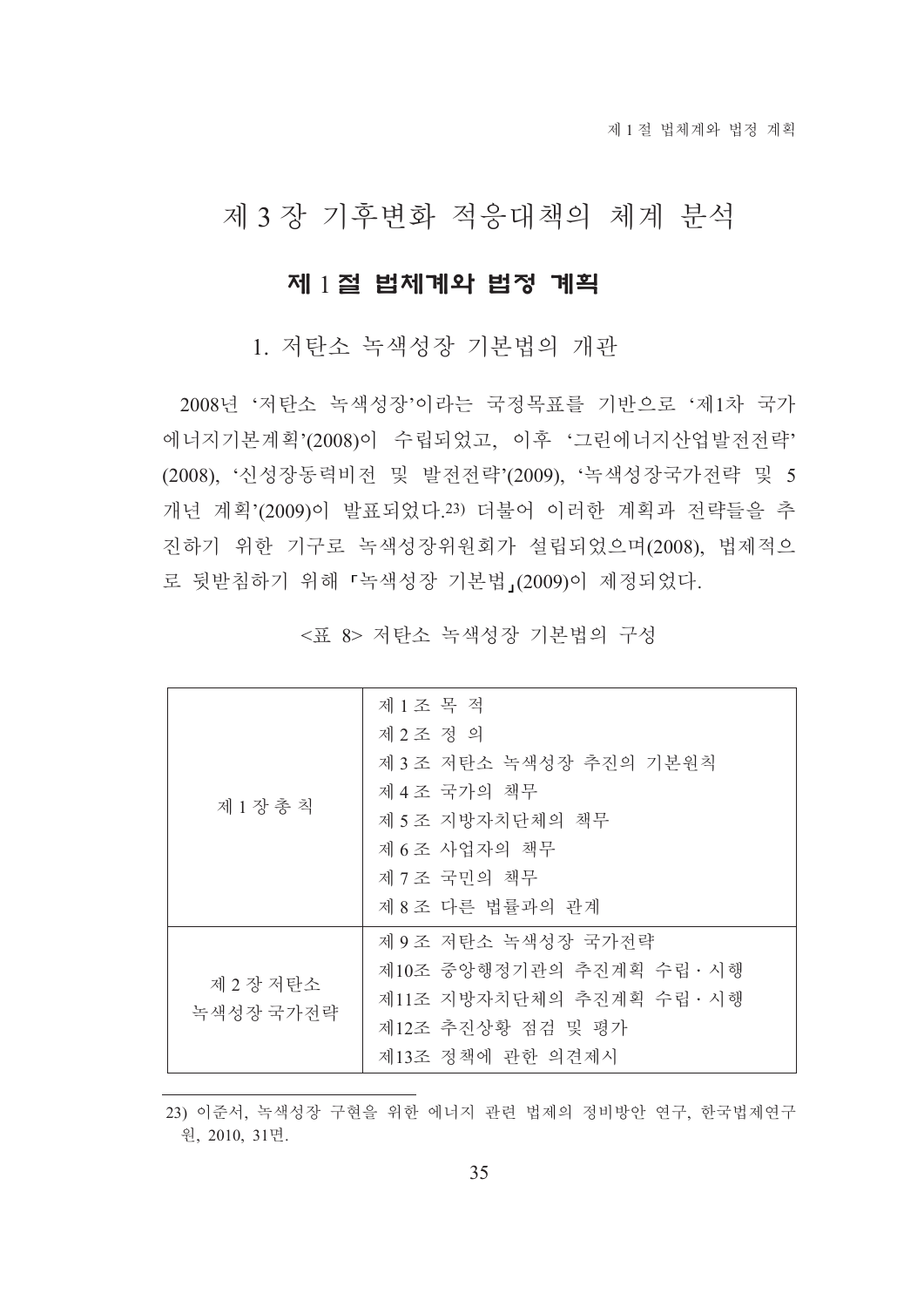#### 제 3 장 기후변화 적응대책의 체계 분석

|                       | 제14조 녹색성장위원회의 구성 및 운영                               |
|-----------------------|-----------------------------------------------------|
|                       | 제15조 위원회의 기능                                        |
|                       | 제16조 회 의                                            |
| 제 3 장                 | 제17조 분과위원회                                          |
| 녹색성장위원회 등             | 제18조 녹색성장기획단                                        |
|                       | 제19조 공무원 등의 파견 요청                                   |
|                       | 제20조 지방녹색성장위원회의 구성 및 운영                             |
|                       | 제21조 녹색성장책임관의 지정                                    |
|                       |                                                     |
|                       | 제22조 녹색경제·녹색산업 구현을 위한 기본원칙                          |
|                       | 제23조 녹색경제·녹색산업의 육성·지원                               |
|                       | 제24조 자원순환의 촉진                                       |
|                       | 제25조 기업의 녹색경영 촉진                                    |
|                       | 제26조 녹색기술의 연구개발 및 사업화 등의 촉진<br>제27조 정보통신기술의 보급 · 활용 |
|                       | 제28조 금융의 지원 및 활성화                                   |
|                       | 제29조 녹색산업투자회사의 설립과 지원                               |
| 제 4 장 저탄소<br>녹색성장의 추진 | 제30조 조세 제도 운영                                       |
|                       | 제31조 녹색기술·녹색산업에 대한 지원·특례 등                          |
|                       | 제32조 녹색기술·녹색산업의 표준화 및 인증 등                          |
|                       | 제33조 중소기업의 지원 등                                     |
|                       | 제34조 녹색기술·녹색산업 집적지 및 단지 조성 등                        |
|                       | 제35조 녹색기술·녹색산업에 대한 일자리 창출 등                         |
|                       | 제36조 규제의 선진화                                        |
|                       | 제37조 국제규범 대응                                        |
|                       |                                                     |
|                       | 제38조 기후변화대응의 기본원칙                                   |
|                       | 제39조 에너지정책 등의 기본원칙                                  |
|                       | 제40조 기후변화대응 기본계획                                    |
| 제 5 장 저탄소             | 제41조 에너지기본계획의 수립                                    |
| 사회의 구현                | 제42조 기후변화대응 및 에너지의 목표관리                             |
|                       | 제43조 온실가스 감축의 조기행동 촉진                               |
|                       | 제44조 온실가스 배출량 및 에너지 사용량 등의                          |
|                       | 보고                                                  |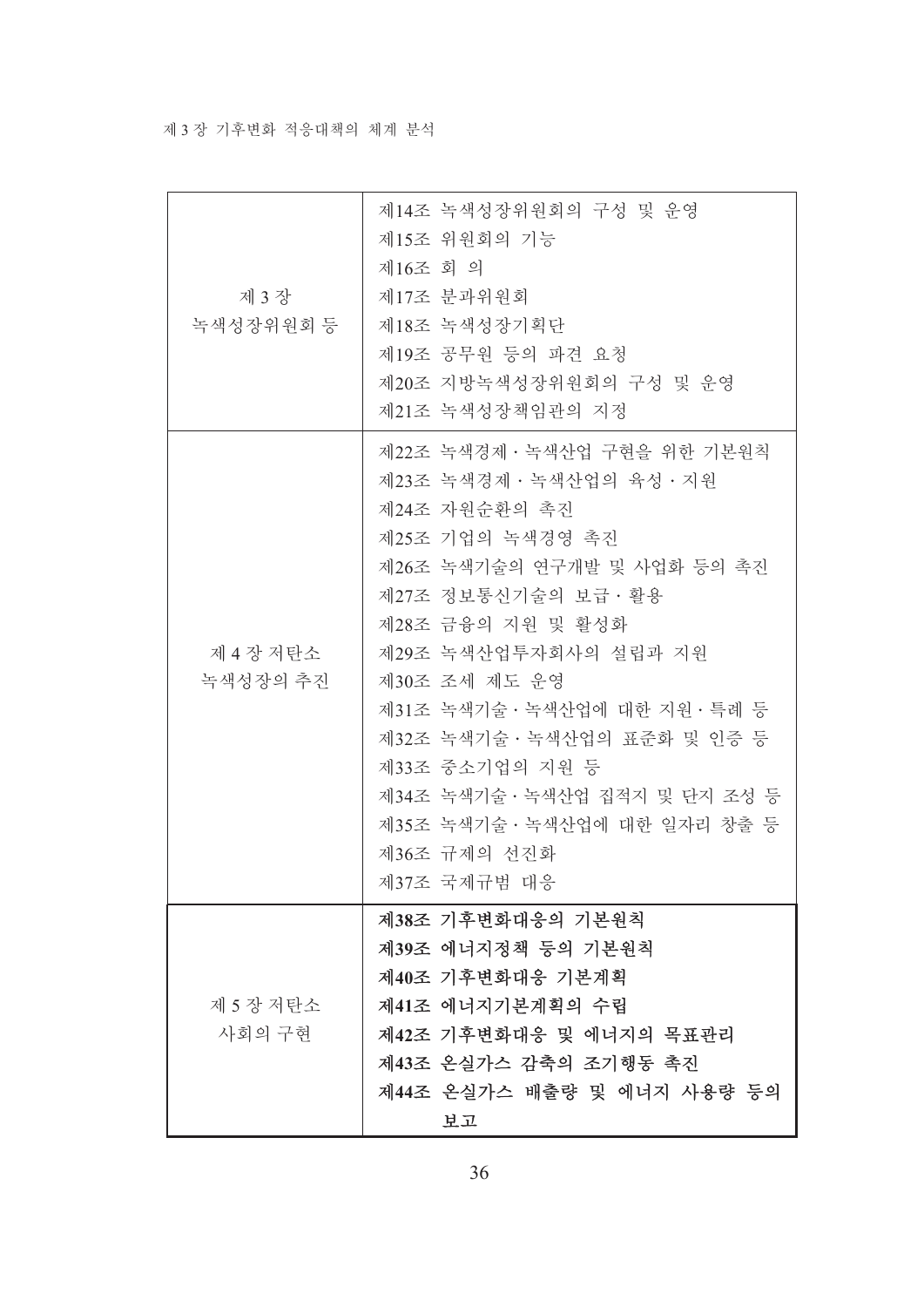|                            | 제45조 온실가스 종합정보관리체계의 구축<br>제46조 총량제한 배출권 거래제 등의 도입<br>제47조 교통부문의 온실가스 관리<br>제48조 기후변화 영향평가 및 적응대책의 추진                                                                                                                                                                     |
|----------------------------|--------------------------------------------------------------------------------------------------------------------------------------------------------------------------------------------------------------------------------------------------------------------------|
| 제 6 장 녹색생활 및<br>지속가능발전의 실현 | 제49조 녹색생활 및 지속가능발전의 기본원칙<br>제50조 지속가능발전 기본계획의 수립 · 시행<br>제51조 녹색국토의 관리<br>제52조 기후변화대응을 위한 물 관리<br>제53조 저탄소 교통체계의 구축<br>제54조 녹색건축물의 확대<br>제55조 친환경 농림수산의 촉진 및 탄소흡수원<br>확충<br>제56조 생태관광의 촉진 등<br>제57조 녹색성장을 위한 생산 · 소비 문화의 확산<br>제58조 녹색생활 운동의 촉진<br>제59조 녹색생활 실천의 교육 · 홍보 |
| 제 7 장 보 칙                  | 제60조 자료제출 등의 요구<br>제61조 국제협력의 증진<br>제62조 국회 보고<br>제63조 국가보고서의 작성<br>제64조 과태료                                                                                                                                                                                             |

출처: 국가법령정보센터(<http://law.go.kr>) 『저탄소 녹색성장 기본법』의 구 성을 편집

이 법은 제1장 총칙에 이어, 저탄소 녹색성장 국가전략(제2장), 녹색 성장위원회(제3장), 저탄소 녹색성장의 추진(제4장), 저탄소 사회의 구 현(제5장), 녹색생활 및 지속가능발전의 실현(제6장)으로 구성되어 있 다. 이 중 기후변화와 밀접한 관련이 있는 부분은 바로 제5장이다.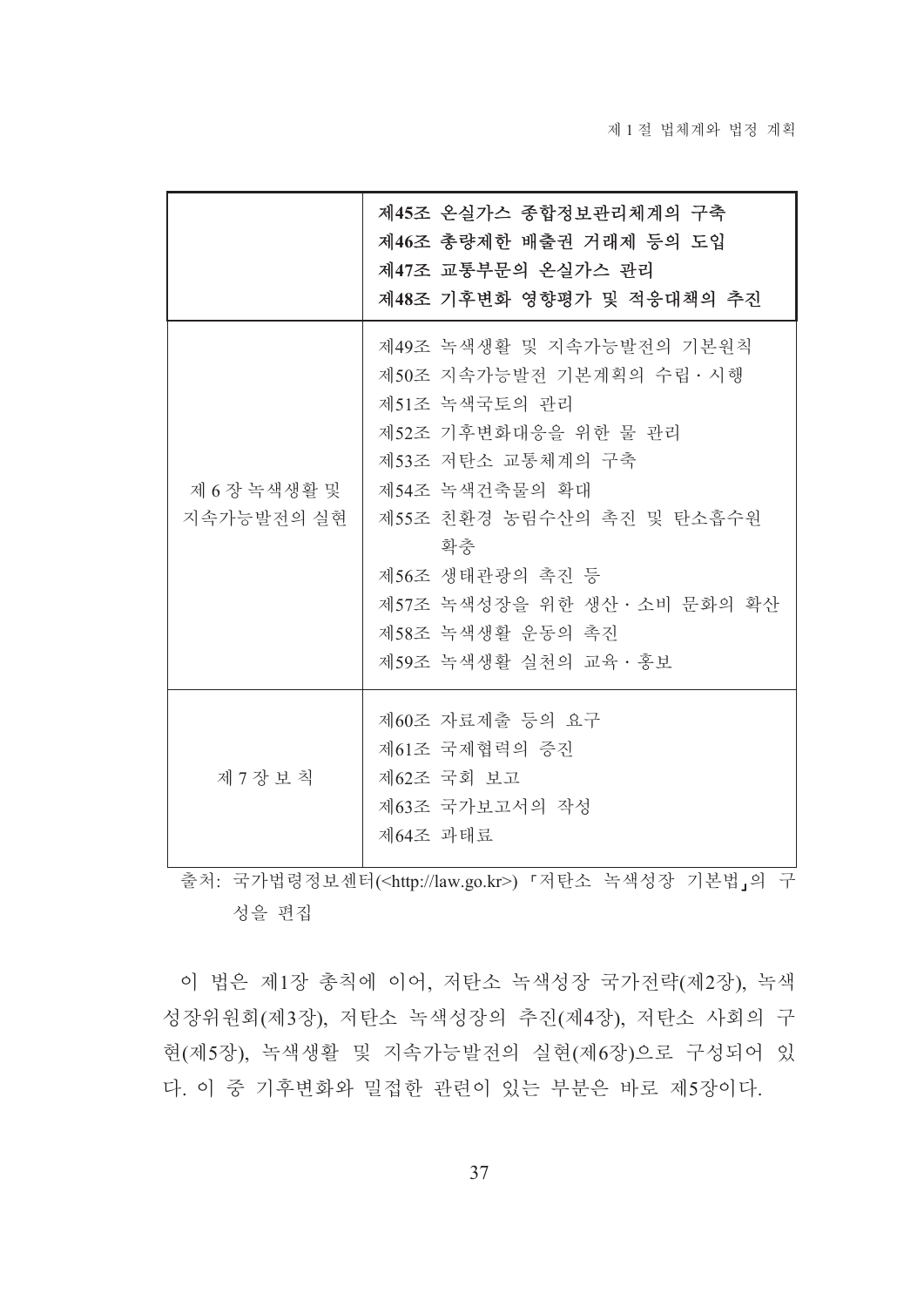제5장에는 기후변화대응의 기본원칙(제38조)과 함께 기본계획(제40 조)에 관한 조문이 있고, 기후변화대응 및 에너지의 목표관리(제42조), 온실가스 배출량 및 에너지 사용량 등의 보고(제44조), 온실가스 종합 정보관리체계의 구축(제45조), 총량제한 배출권 거래제 등의 도입(제 46조)에 관한 사항들이 있으며, 마지막에는 기후변화 영향평가 및 적 응대책의 추진(제48조)에 관한 사항이 제시되어 있다.

그런데 제5장에서 제시된 시책은 대체적으로 그 목표를 기후변화에 대한 대응과 온실가스의 감축에 두고 있으나, 기후변화대응 기본계획 과 더불어 에너지기본계획이 포함되어 있다. 여기에는 에너지기본계 획이 에너지 부문 전반에 관한 독립적인 계획으로서의 성격을 갖는 것인지와 이 기본계획을 통하여 어떠한 시책을 달성하려고 하는 것인 지에 대한 내용이 구체적이지 못하다는 문제가 있다.24)

## 2. 기후변화대응 기본계획

녹색성장법에서는 기후변화대응에 대하여 기후변화대응 기본계획을 수립 · 시행하도록 하고 있는데, 여기에 포함될 내용은 주로 온실가스 의 감축과 기후변화 대응에 대한 세부 대책들이 주를 이룬다.

<sup>24)</sup> 이준서, 앞의 보고서, 36면.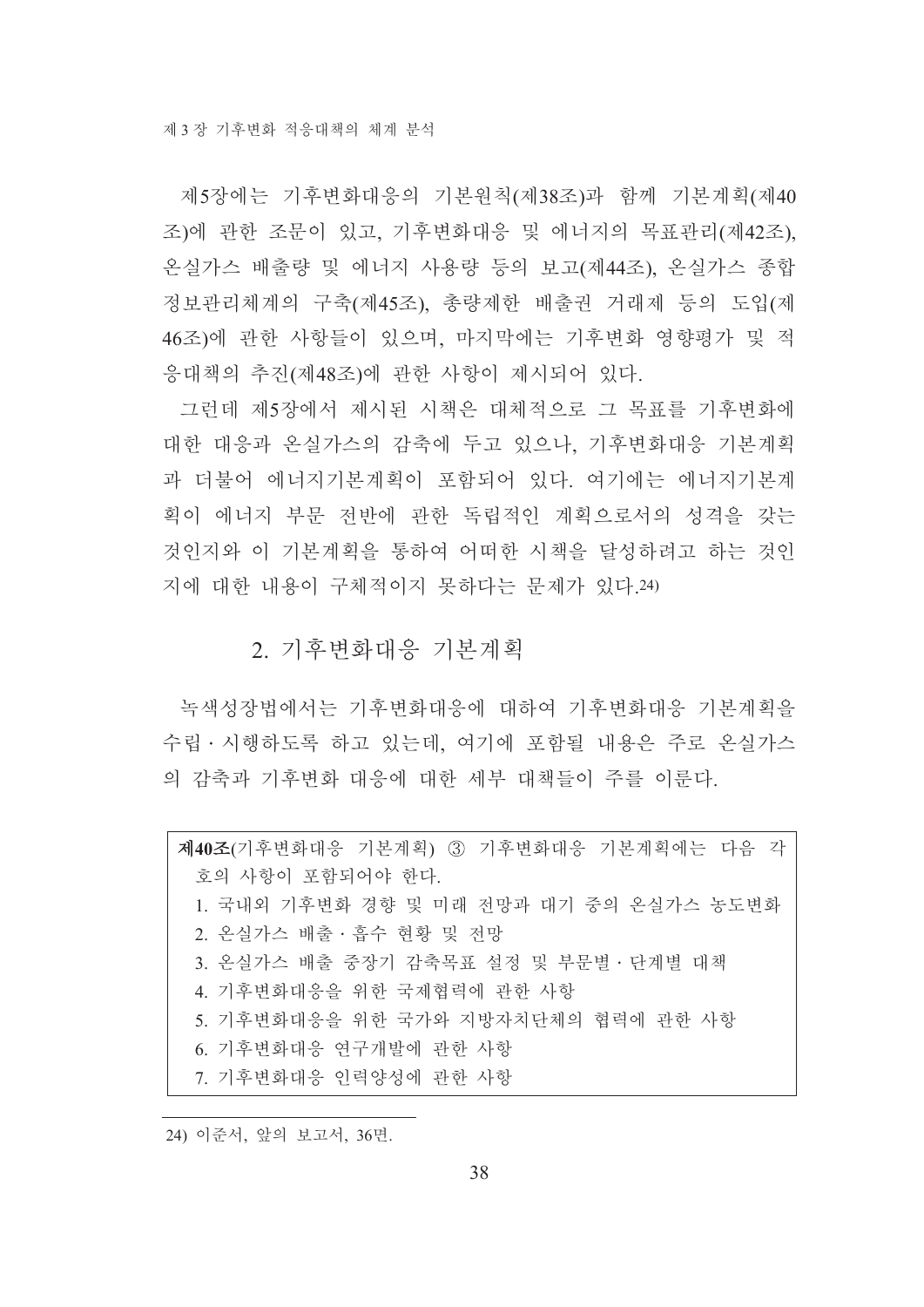| 8. 기후변화의 감시 · 예측 · 영향 · 취약성평가 및 재난방지 등 적응대책 |  |  |  |
|---------------------------------------------|--|--|--|
| 에 관한 사항                                     |  |  |  |
| 9. 기후변화대응을 위한 교육 · 홍보에 관한 사항                |  |  |  |
| 10. 그 밖에 기후변화대응 추진을 위하여 필요한 사항              |  |  |  |

동법은 "기후변화대응 및 에너지의 목표관리"라는 제명으로 정부로 하여금 국내 여건 및 각국의 동향 등을 고려하여 범지구적인 온실가 스 감축에 적극 대응하고 저탄소 녹색성장을 효율적 · 체계적으로 추 진하기 위하여 온실가스 감축 목표, 에너지 절약 목표 및 에너지 이 용효율 목표, 에너지 자립 목표, 신 · 재생에너지 보급 목표사항에 대 한 중장기 및 단계별 목표를 설정하고 그 달성을 위하여 필요한 조치 를 강구하여야 함을 규정하고 있다(제42조 제1항).

아울러 실질적인 관리와 감독을 위하여 정부는 위의 목표를 달성하 기 위하여 관계 중앙행정기관, 지방자치단체 및 대통령령으로 정하는 공공기관 등에 대하여 대통령령으로 정하는 바에 따라 해당 기관별로 에너지절약 및 온실가스 감축목표를 설정하도록 하고 그 이행사항을 지도·감독할 수 있다(제42조 제3항). 또한 정부는 이러한 목표를 달 성할 수 있도록 산업, 교통 · 수송, 가정 · 상업 등 부문별 목표를 설정 하고 그 달성을 위하여 필요한 조치를 적극 마련하여야 한다(제42조 제4항). 그 밖에도 온실가스 감축의 조기행동 촉진(제43조), 온실가스 배출량 및 에너지 사용량 등의 보고(제44조), 온실가스 종합정보 관리 체계 구축(제45조), 총량제한 배출권 거래제 등의 도입(제46조), 교통 부문의 온실가스 관리(제47조) 등이 있다.

#### 3. 기후변화 적응대책

녹색성장법에서는 단지 1개의 조문에서만 적응에 관하여 다루고 있 다. 정부는 제48조 제4항 및 동법 시행령 제38조에 근거하여 5년 단

39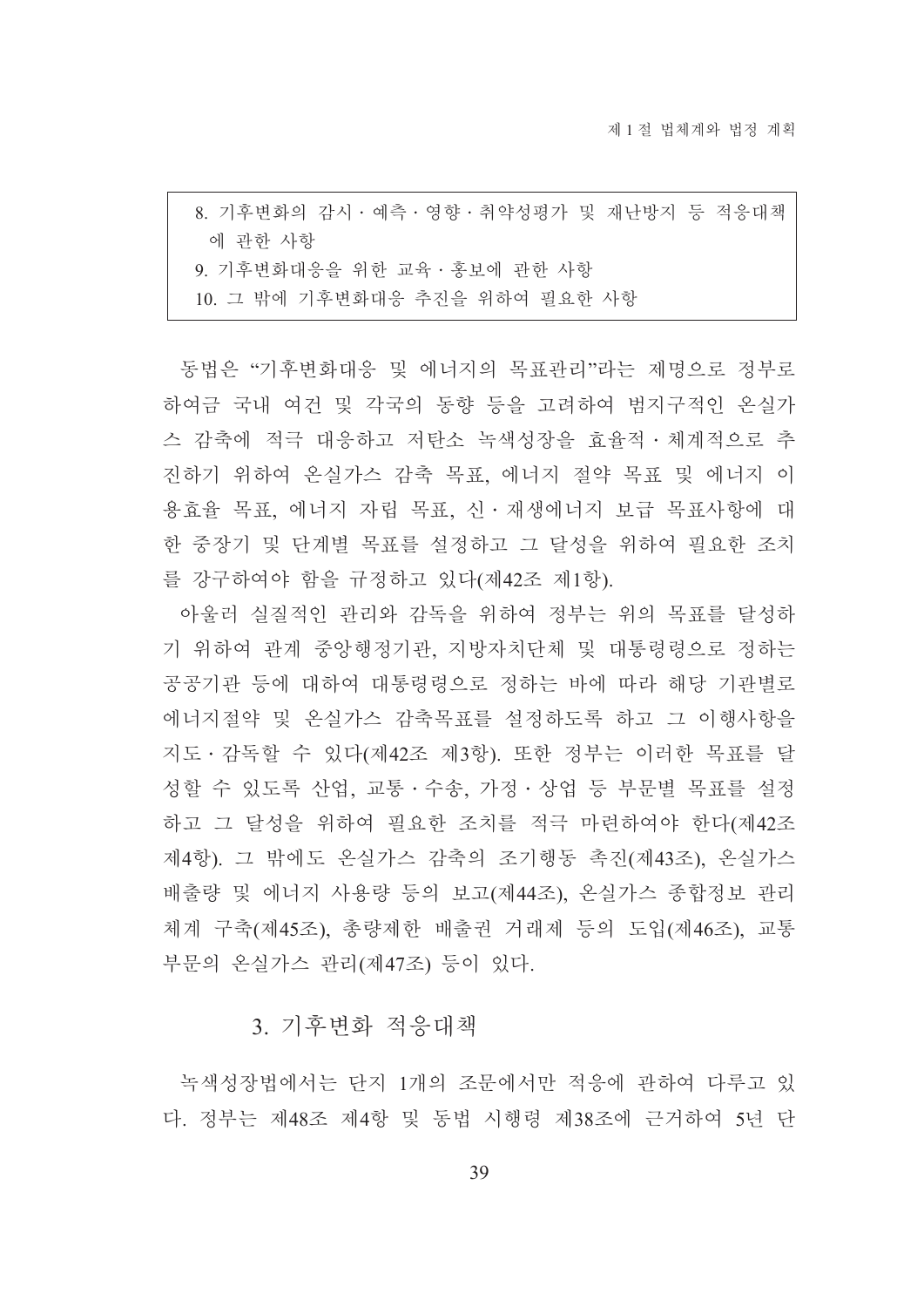위의 국가 기후변화 적응대책을 수립 및 시행하며, 이와 관련한 관계 부처 및 지자체는 소관 사항에 대해 세부시행계획을 수립 및 시행하 여야 한다. 녹색성장법에 따라서 관계부처 및 지자체는 세부시행계획 을 수립하여야 한다. 동법 제48조는 적응대책의 근거와 세부시행계획 의 수립을 마려하기 위한 기본계획이라 할 수 있다.

법률 제48조(기후변화 영향평가 및 적응대책의 추진) ① 정부는 기상현상 에 대한 관측 · 예측 · 제공 · 활용 능력을 높이고, 지역별 · 권역별로 태 양력 · 풍력 · 조력 등 신 · 재생에너지원을 확보할 수 있는 잠재력을 지 속적으로 분석 · 평가하여 이에 관한 기상정보관리체계를 구축 · 운영하 여야 한다.

② 정부는 기후변화에 대한 감시 · 예측의 정확도를 향상시키고 생물자 원 및 수자원 등의 변화 상황과 국민건강에 미치는 영향 등 기후변화로 인한 영향을 조사 · 분석하기 위한 조사 · 연구, 기술개발, 관련 전문기관 의 지워 및 국내외 협조체계 구축 등의 시책을 추진하여야 한다.

③ 정부는 관계 중앙행정기관의 장과 협의하여 기후변화로 인한 생태 계, 생물다양성, 대기, 수자원 · 수질, 보건, 농 · 수산식품, 산림, 해양, 산 업, 방재 등에 미치는 영향 및 취약성을 조사 · 평가하고 그 결과를 공 표하여야 한다.

4) 정부는 기후변화로 인한 피해를 줄이기 위하여 사전 예방적 관리에 우선적인 노력을 기울여야 하며 대통령령으로 정하는 바에 따라 기후변 화의 영향을 완화시키거나 건강 · 자연재해 등에 대응하는 적응대책을 수립 · 시행하여야 한다.

5 정부는 국민 · 사업자 등이 기후변화 적응대책에 따라 활동할 경우 이에 필요한 기술적 및 재정적 지원을 할 수 있다.

시행령 제39조(기후변화 적응대책의 수립 · 시행 등) ① 환경부장관은 법 제48조제4항에 따라 다음 각 호의 사항이 포함된 기후변화 적응대책을 관계 중앙행정기관의 장과의 협의 및 위원회의 심의를 거쳐 5년 단위로 수립 · 시행하여야 한다.

1. 기후변화 적응을 위한 국제협약 등에 관한 사항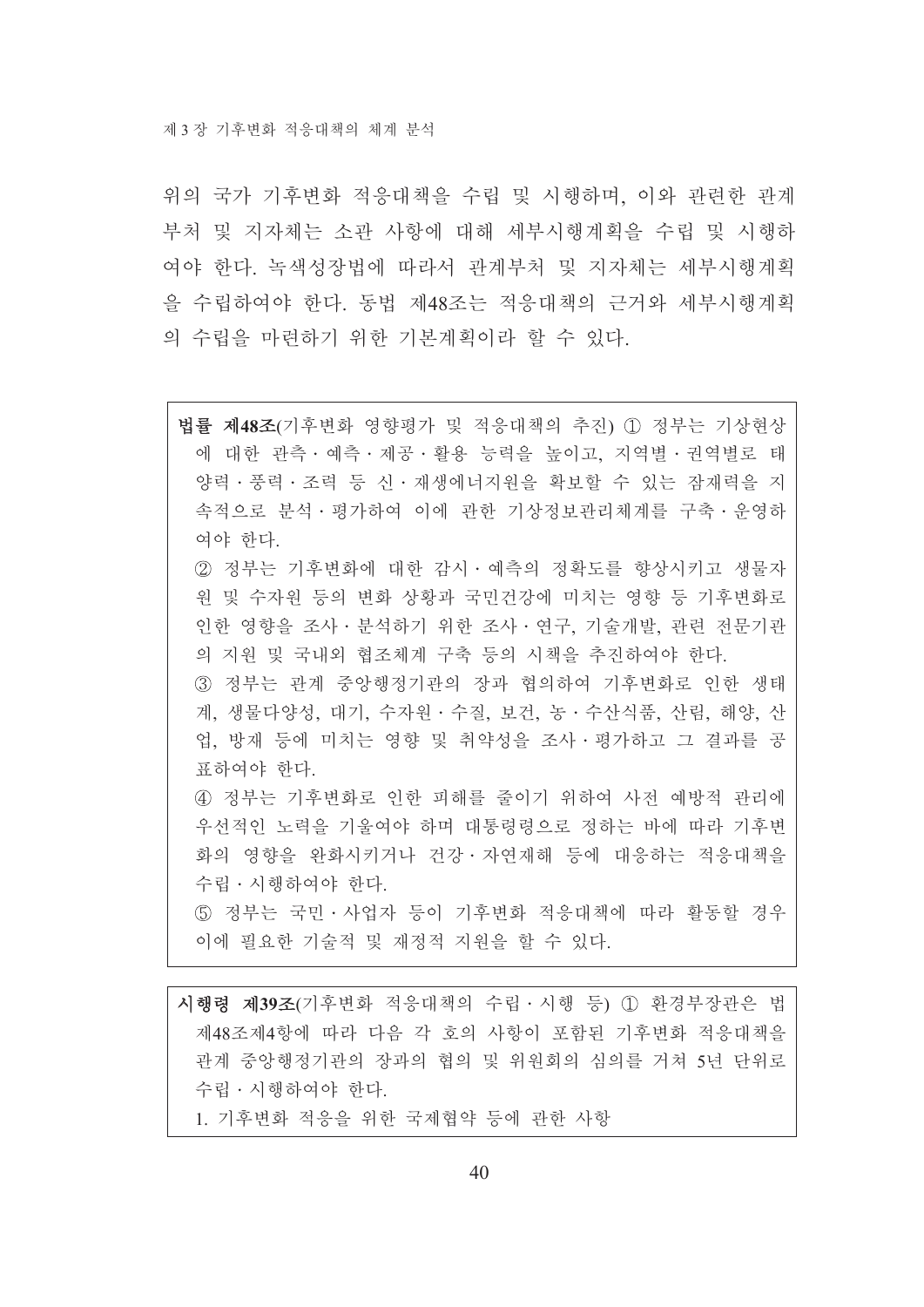2. 기후변화에 대한 감시 · 예측 · 제공 · 활용 능력 향상에 관한 사항 3. 부문별 • 지역별 기후변화의 영향과 취약성 평가에 관한 사항 4. 부문별 · 지역별 기후변화 적응대책에 관한 사항 5. 기후변화에 따른 취약계층 · 지역 등의 재해 예방에 관한 사항 6. 법 제58조에 따른 녹색생활운동과 기후변화 적응대책의 연계 추진에 관한 사항 7. 그 밖에 기후변화 적응을 위하여 화경부장관이 필요하다고 인정하는 사항 2 관계 중앙행정기관의 장, 시 · 도지사 및 시장 · 군수 · 구청장(자치구 의 구청장을 말한다. 이하 같다)은 제1항에 따른 기후변화 적응대책에 따라 소관 사항에 대하여 기후변화 적응대책 세부 시행계획을 수립 · 시 행한다. 3 환경부장관은 제2항에 따른 세부 시행계획 시행의 적정성 등을 확인 하기 위하여 관계 중앙행정기관의 장 시 · 도지사 및 시장 · 군수 · 구청 장에 대하여 매년 그 실적을 점검할 수 있다. 4) 환경부장관은 제1항에 따른 기후변화 적응대책 및 제2항에 따른 세 부 시행계획의 수립 · 시행을 위하여 관계 중앙행정기관의 고위공무원단 에 속하는 공무원으로 구성된 협의체를 구성·운영할 수 있다. 5 환경부장관은 제2항에 따른 세부 시행계획의 수립 · 시행 및 제3항에 따른 실적 점검을 위하여 필요하다고 인정하는 경우에는 관계 중앙행정 기관의 장, 시 · 도지사 및 시장 · 군수 · 구청장에게 필요한 자료의 제출 을 요청할 수 있다.

동법 시행령 제38조에서는 기후변화 적응대책의 수립 주체와 내용, 세부 시행계획의 수립과 시행 등에 관한 사항을 정하고 있다. 대부분 의 기본계획들은 5년 또는 10년의 주기로 수립 · 시행하도록 하고 있 는데, 이 법에서는 기후변화의 유동성·불확실성을 고려하여 적응대 책을 5년 단위의 주기로 정하도록 한 것을 볼 수 있다. 또한 기후변 화에 대한 대응 및 적응역량을 높이기 위하여 지역별 특성을 고려한 적응대책을 수립할 수 있는 근거를 마련하고 있다. 이에 따라 세부 시행계획의 수립 주체를 기초지방자치단체(시 · 군 · 구)로 확대하였다.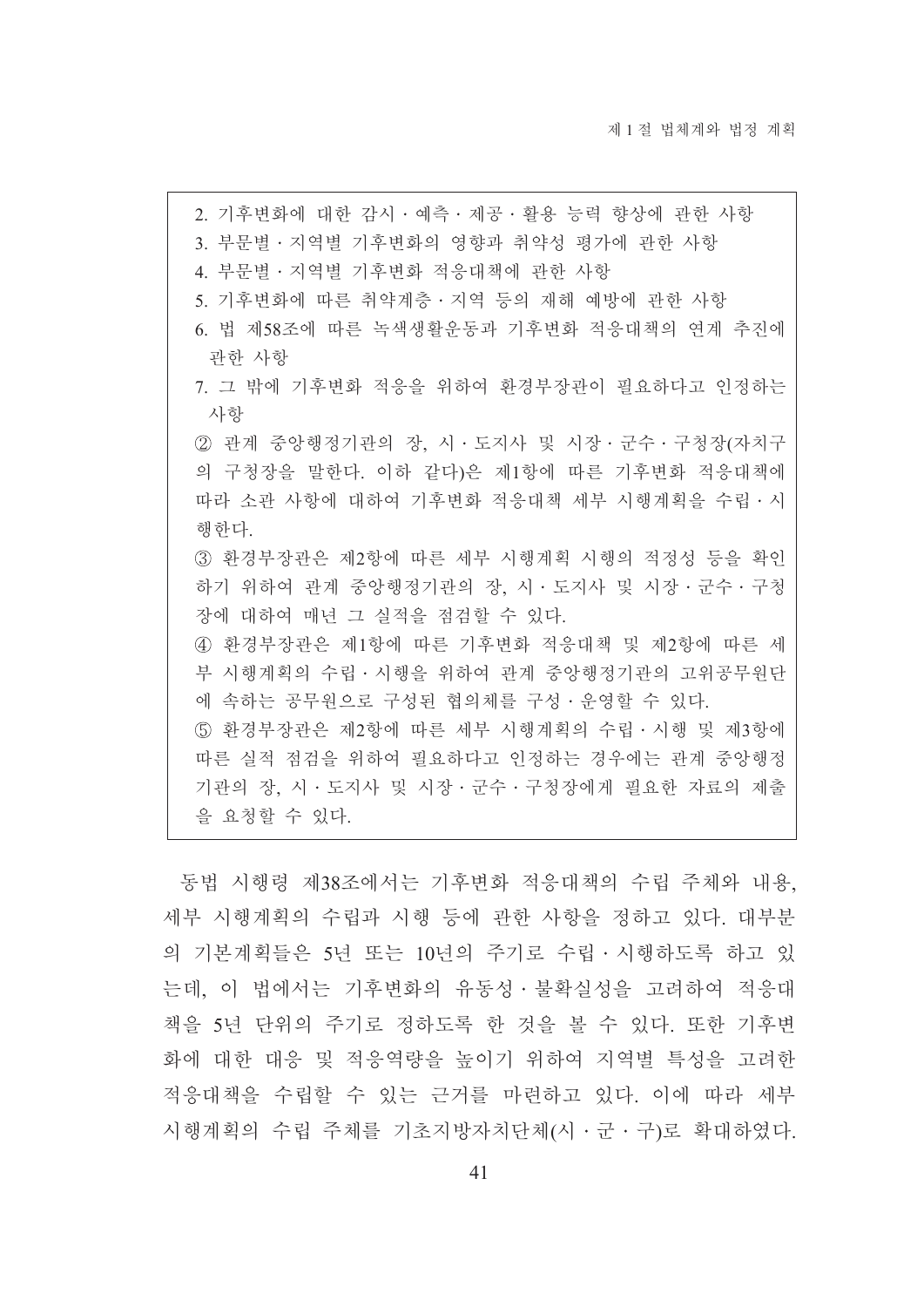그러나 그 구체적인 내용이나 절차 등에 대해서는 별도로 다루지 않 고 있다.

기후변화 적응대책에는 다양한 분야가 연계되어 있기 때문에 적응 과 관련한 의사결정을 위해 환경부뿐 아니라 관계 중앙행정기관의 고 위공무원으로 구성된 협의체를 구성 · 운영할 수 있도록 하고, 적응대 책과의 연계를 위해 세부 시행계획의 수립 · 시행 및 실적 점검을 위 해 필요한 자료의 제출을 요청할 수 있도록 하였다. 녹색성장법에 따 라 구성된 기후변화 적응에 관한 각 기관의 역할은 다음과 같다.

<그림 1> 저탄소 녹색성장법에 따른 중앙행정기관 및 기초지자체의 기후변화 적응을 위한 역할



출처 : 이수재 외, "국가정책의 적응평가제도 도입방안", 한국환경정책평가 연구원 · 환경부, 2012, 16면.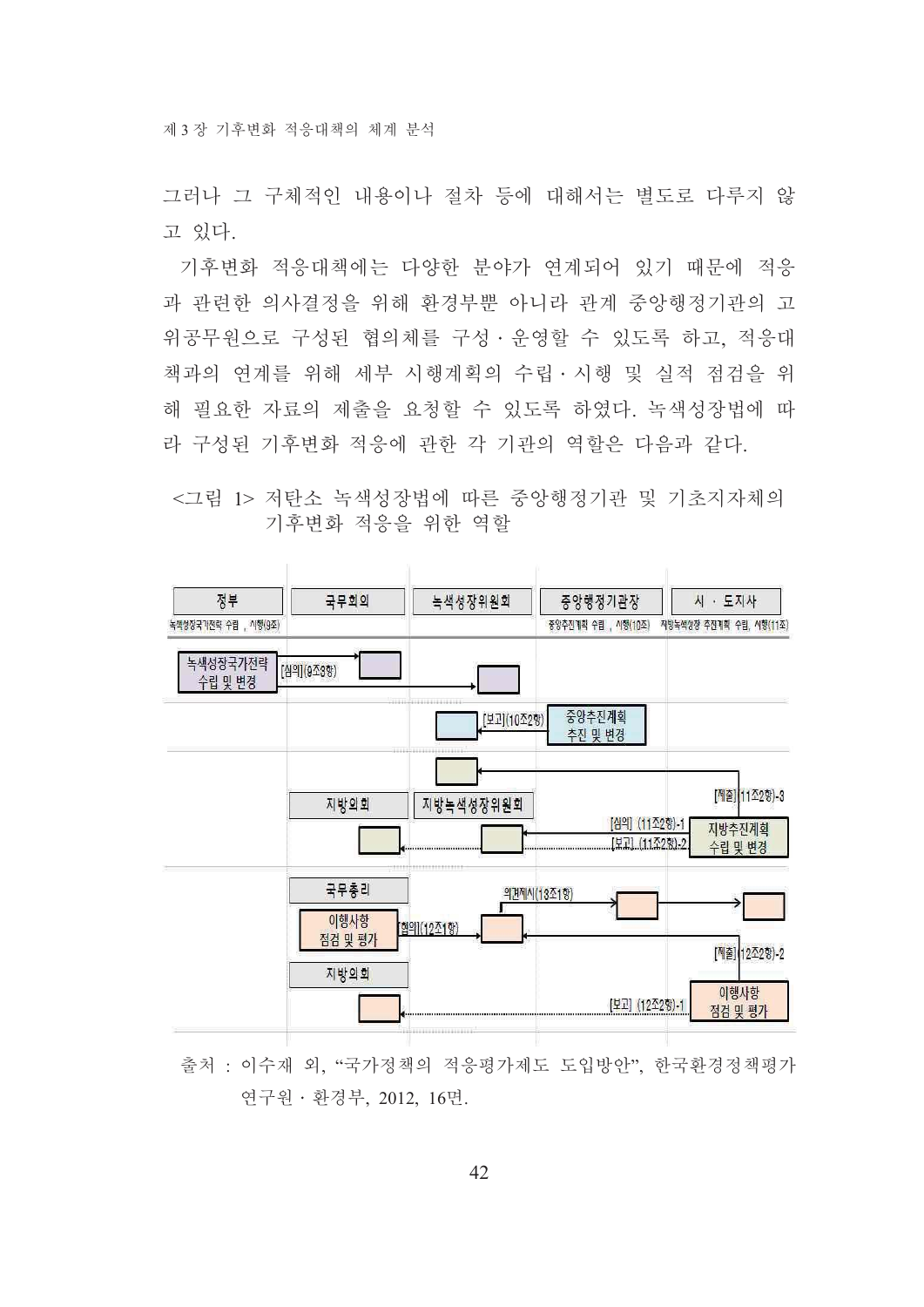#### 제 2 절 국가 기후변화 적응대책

1. 제1차 국가 기후변화 적응대책

국가 기후변화 적응 기본계획이 수립됨에 따라, 2011년에는 광역지 자체의 기후변화 적응 세부이행계획이, 2012년에는 기초지자체 단계 의 기후변화 적응 세부이행계획이 시범적으로 수립되었다. 이에 정부 는 기후변화 대응을 향후 달성해야 할 국정과제로 선정하고 기후변화 감축 및 대응과 관련하여 주요 추진사항을 계획하였다. 25)

| 구분         | 감 축(mitigation)                  | 적 응(adaptation)                     |
|------------|----------------------------------|-------------------------------------|
| 국정과제<br>번호 | 89                               | 90                                  |
| 과제명        | 온실가스 감축 등 기후변화<br>대응             | 기상이변 등 기후변화 적응                      |
| 주관부서       | 국무조정실                            | 화경부                                 |
| 협업부서       | 환경부, 외교부, 기재부                    | 복지부, 기상청                            |
| 과제개요       | 기후변화 등 환경문제에 적<br>극적으로 대응하고, 환경과 | 기후변화의 위기를 기회로 활<br>용한 '지속가능사회'를 구현하 |

<표 9> 기후변화 대응과 관련된 국정과제 선정

<sup>25) &</sup>quot;기후변화에 대한 적응(adaptation)의 경우 기상이변, 기후변화로 인한 부문별 · 지 역별 영향에 적응하는 것으로 정책목표로 하며, 이를 위하여 기후변화에 따른 영향 조사 및 분석, 평가, 기후변화 관련 데이터베이스의 구축과 관련 정보의 공유 및 확산과 기후변화 적응 관련 범부처 대응체계 마련 등이 중요한 정책수단으로 부각 되고 있다. 이와 동시에 기후변화 영향평가 및 적응을 위한 민간과의 협력체계 구 축 그리고 개도국에 대한 기후변화 적응 지원 확대 등을 통한 국제 네트워크 강화 등도 기후변화 적응을 위한 과제이다." 이수재, "기후변화 적응전략 종합연구", 한 국환경정책평가연구원(2013), 11면.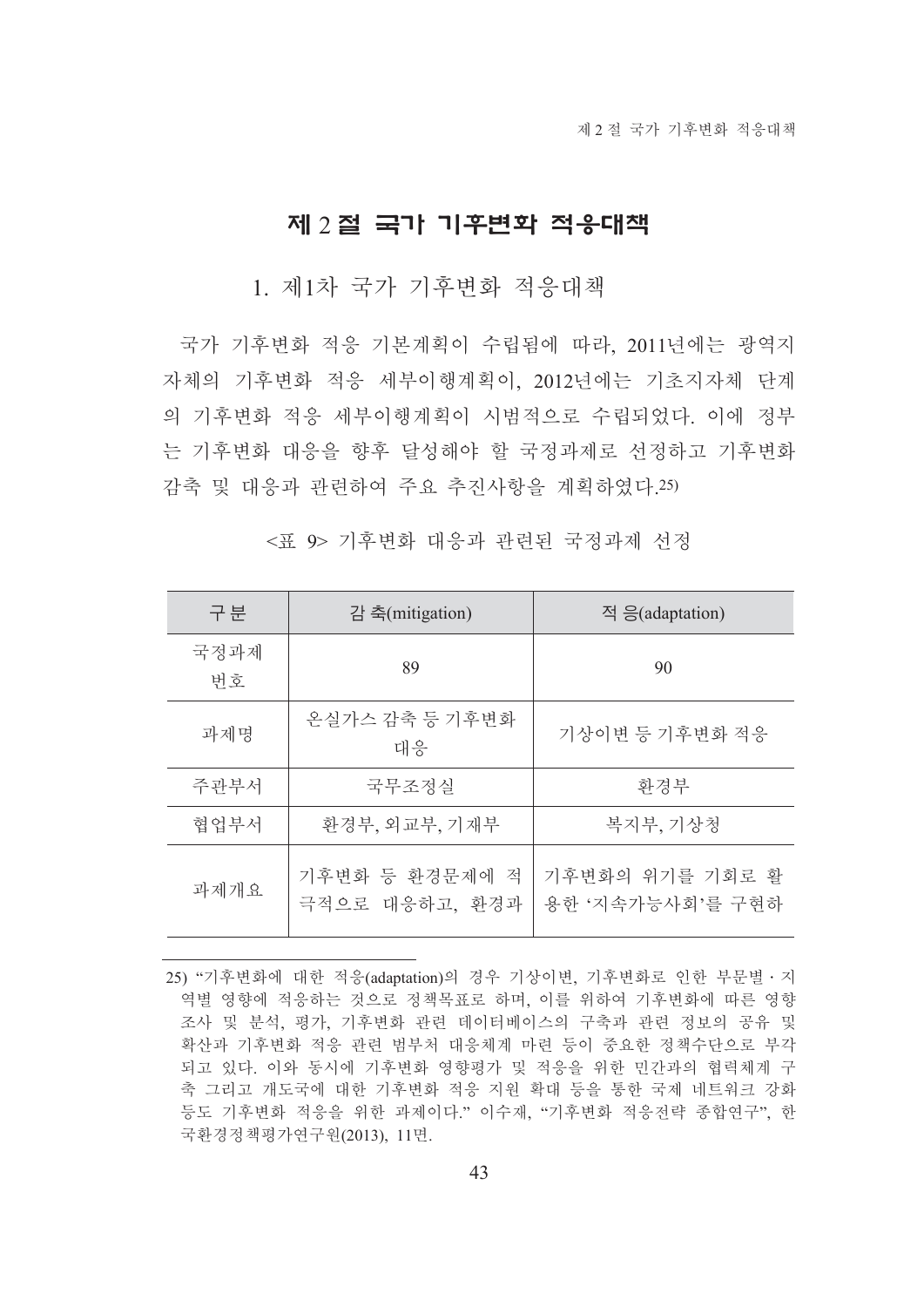#### 제 3 장 기후변화 적응대책의 체계 분석

| 구분         | 감 축(mitigation)                                                                                                                                                                                                         | 적 응(adaptation)                                                                                                                                                                                                                                                              |
|------------|-------------------------------------------------------------------------------------------------------------------------------------------------------------------------------------------------------------------------|------------------------------------------------------------------------------------------------------------------------------------------------------------------------------------------------------------------------------------------------------------------------------|
|            | 성장이 선순환되도록 하고,<br>지구환경문제 해결에 선도적<br>역할 수행                                                                                                                                                                               | 고, 정부와 민간 등 사회 전 분<br>야에서 기후변화에 대한 적응<br>역량을 제고함                                                                                                                                                                                                                             |
| 주요<br>추진계획 | 온실가스 감축목표의 효과적<br>이행<br>배출권 거래제 시행(2015년<br>이후) 관련 제도적 기반 및<br>역량 강화<br>범지구적 기후변화 및 환경<br>문제에 적극적 역할 수행<br>2020년 이후 신기후체제 협<br>상전략 수립<br>국제적인 기후재원 공여국으  <br>로서의 역할 강화<br>- 개도국 지원 장기재원인 GCF<br>조성 및 활용<br>녹색 ODA 비중 확대 | 기후변화 감시, 예측능력의 확<br>보 및 이상기후 대응능력 강화<br>환경위성체 확보<br>이상기후 환경영향평가체계<br>구축<br>기후변화로 인한 질병관리 강<br>화 및 생물다양성 보전<br>- 취약계층의 기후변화에 기인<br>한 질병관리 강화<br>기후/생태계 모니터링 시스<br>템 구축<br>지속가능한 물순환체계 구축<br>- 저영향개발 기업 적용<br>민간의 기후변화 적응대책<br>수립 지원<br>- 공공기관 적응대책 수립<br>기후변화 적응사업 해외진출<br>지원 |

출처 : 원대성 · 엄기증, 박근혜정부 기후변화정책에 따른 강원도의 대응방안, Green Issue 2013-08. 한국기후변화 대응연구센터, 2013. 4면,

이후 2005년에 수립된 제3차 기후변화협약 대응종합대책(2005-2007) 에서 기후변화 적응의 개념이 최초로 등장했고, 2008년에 수립된 제4 차 대책(2008-2012)에서는 기후변화 적응을 주요 부분으로 다루기 시 작했다. 이러한 정책적 필요성에 따라 2008년 12월에 환경부가 총괄 하고 13개 정부부처가 참여하는 국가기후변화 적응 종합계획을 발표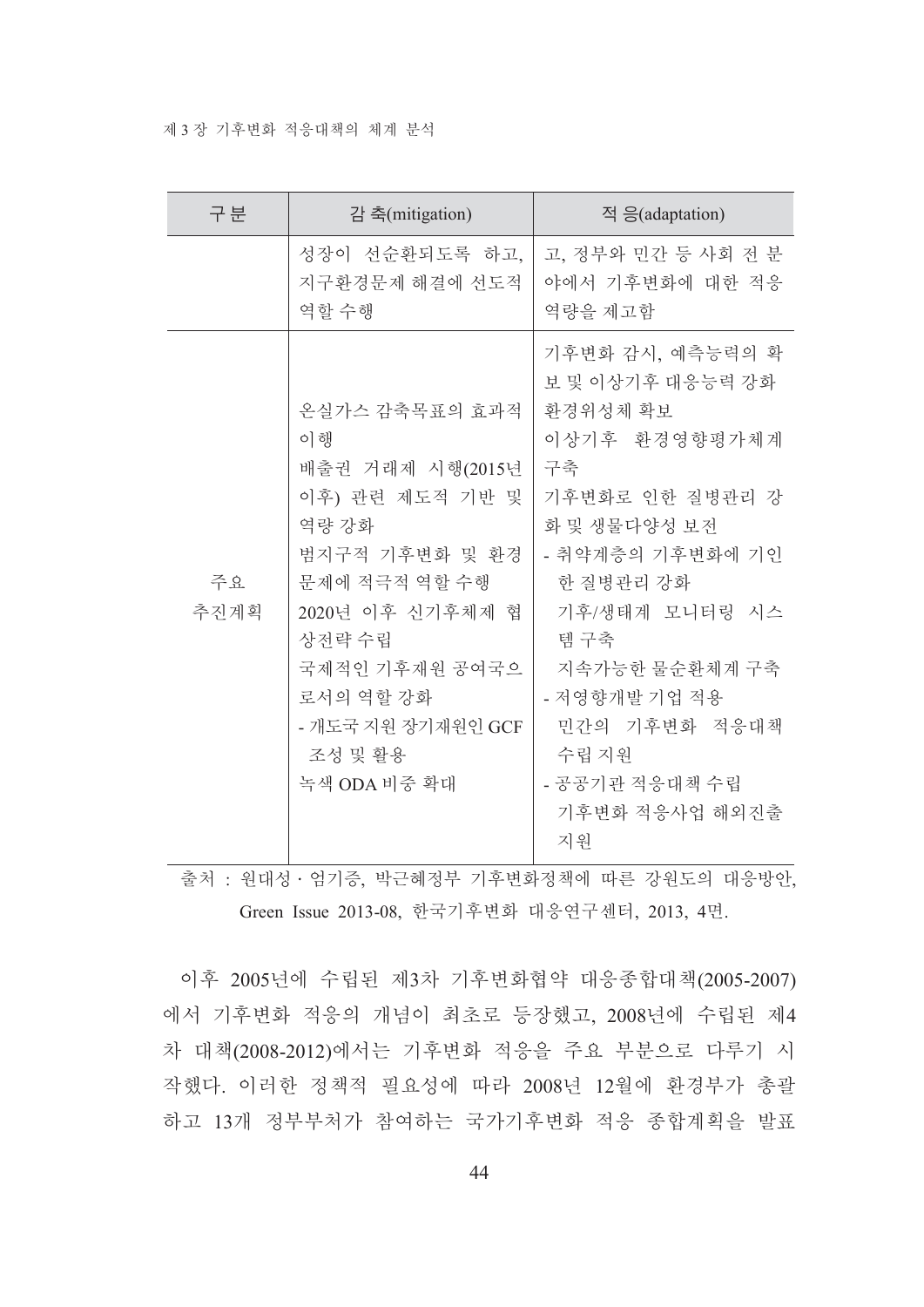하였다. 2009년과 2012년에는 국가기후변화 적응 종합계획을 기초로 하 여, 각 부처 차원에서의 세부이행계획을 수립하였는바, 여기에는 국내 기후변화 적응정책의 여건, 비전 및 목표, 추진전략, 부문별 추진과제, 추진체계 등이 포함되어 있다. 이 종합계획과 녹색성장을 근거로 국 가기후변화 적응대책이 수립되었다.

<표 10> 2011-2015년 국가 기후변화 적응대책의 분야 및 세부과제

| 분야        | 세부과제                                                                                                                                                                                                                                                                                                                                                                                                                     |
|-----------|--------------------------------------------------------------------------------------------------------------------------------------------------------------------------------------------------------------------------------------------------------------------------------------------------------------------------------------------------------------------------------------------------------------------------|
| 건강        | ㅇ 폭염 및 자외선 적응<br>- 폭염의 건강영향 감시 및 취약성 평가체계 구축<br>- 폭염 및 자외선 피해 저감대책 마련<br>ㅇ 기상재해 적응<br>- 기상재해로 인한 건강영향 감시 및 저감대책 마련<br>ㅇ 전염병 적응<br>- 자연생태계 변화에 따른 건강영향 조사 · 감시시스템 구축<br>- 전염병 조사감시 및 관리 강화<br>- 매개체 전염병 적응 연구개발 강화<br>○ 대기오염 및 화학물질 적응<br>- 대기오염 거동에 따른 건강영향 감시 및 취약성평가 시스템<br>구축<br>- 취약계층의 대기오염 피해 저감<br>- 화학물질의 거동에 따른 건강영향 감시 및 취약성 평가 시스템<br>구축<br>ㅇ 알레르기 적응<br>- 알레르기 질환 유발 환경인자 관리 강화<br>- 기후변화에 따른 알레르기질환 예방 · 관리 |
| 재난<br>/재해 | ㅇ 방재체계<br>- 기후변화에 따른 자연재해 위험도 분서<br>- 기후변화 대응 방재기준 • 제도 강화<br>- 재해보험 활성화                                                                                                                                                                                                                                                                                                                                                 |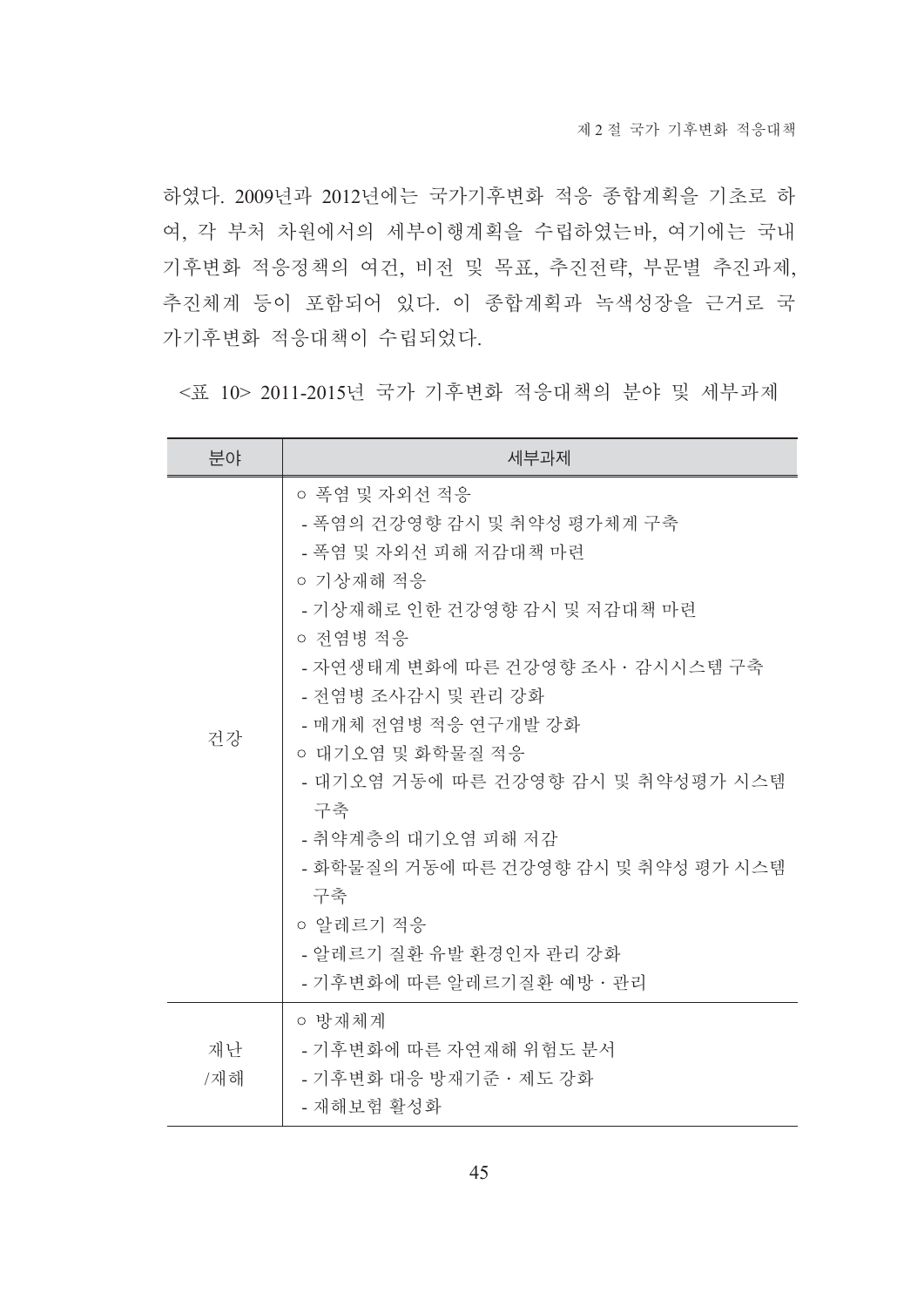#### 제 3 장 기후변화 적응대책의 체계 분석

| 분야 | 세부과제                                                                                                                                                                                                                                                                                                                                                               |
|----|--------------------------------------------------------------------------------------------------------------------------------------------------------------------------------------------------------------------------------------------------------------------------------------------------------------------------------------------------------------------|
|    | ㅇ 방재인프라<br>- 안전한 국토기반 조성을 위한 재해예방사업 추진<br>- 한발 앞선 대응을 위한 재해 복구 시스템 개선<br>- 기후변화 대응 우수유출 저감시설 설치<br>- 폐기물 처리시설의 안정적 관리 및 방재체계 구축<br>- 기후변화 기상재해의 능동적 대응을 위한 기상조절 기술개발<br>- 집중강우 대비 하수도시설 개선<br>ㅇ 사회기반시설<br>- 기후변화에 따른 국토 취약지역 분석 및 적응방안 마련<br>- 기후변화 적응 친화적인 국토이용계획 수립 및 국토 관리체계<br>구축<br>- 도시의 기후변화 적응능력 제고<br>- 기후변화 적응 방재도시 조성사업 추진                              |
| 농업 | ㅇ 기후친화형 농축산업 육성<br>- 기후변화에 따른 작물생산 영향평가 및 예측<br>- 기후변화 적응 품종 및 신작물 개발<br>- 기후변화 적응 재배기술 개발<br>- 기후변화 대응 가축 개량 · 관리기술 개발<br>- 농업용수의 효율적 이용 및 절약 기술 개발<br>- 기후변화 대응 농업용수의 안정적 공급방안 마련<br>ㅇ 농축산업 피해방지대책<br>- 농업부문 기후변화 취약성 평가<br>- 농업기상재해 경감을 위한 대응 기술 개발<br>- 풍수해 예방을 위한 농업기반시설 확충<br>- 기후변화에 따른 병해충 확산 방지 시스템 구축<br>- 외래병해충 발생 예측 시스템 개발<br>- 온난화에 따른 가축질병 방지 대책 마련 |
| 산림 | ㅇ 산림기능 침 회복력 유지증진<br>- 기후변화 취약 산림생물자원 보호관리<br>- 기후변화 적응 산림 수자원의 체계적 관리                                                                                                                                                                                                                                                                                             |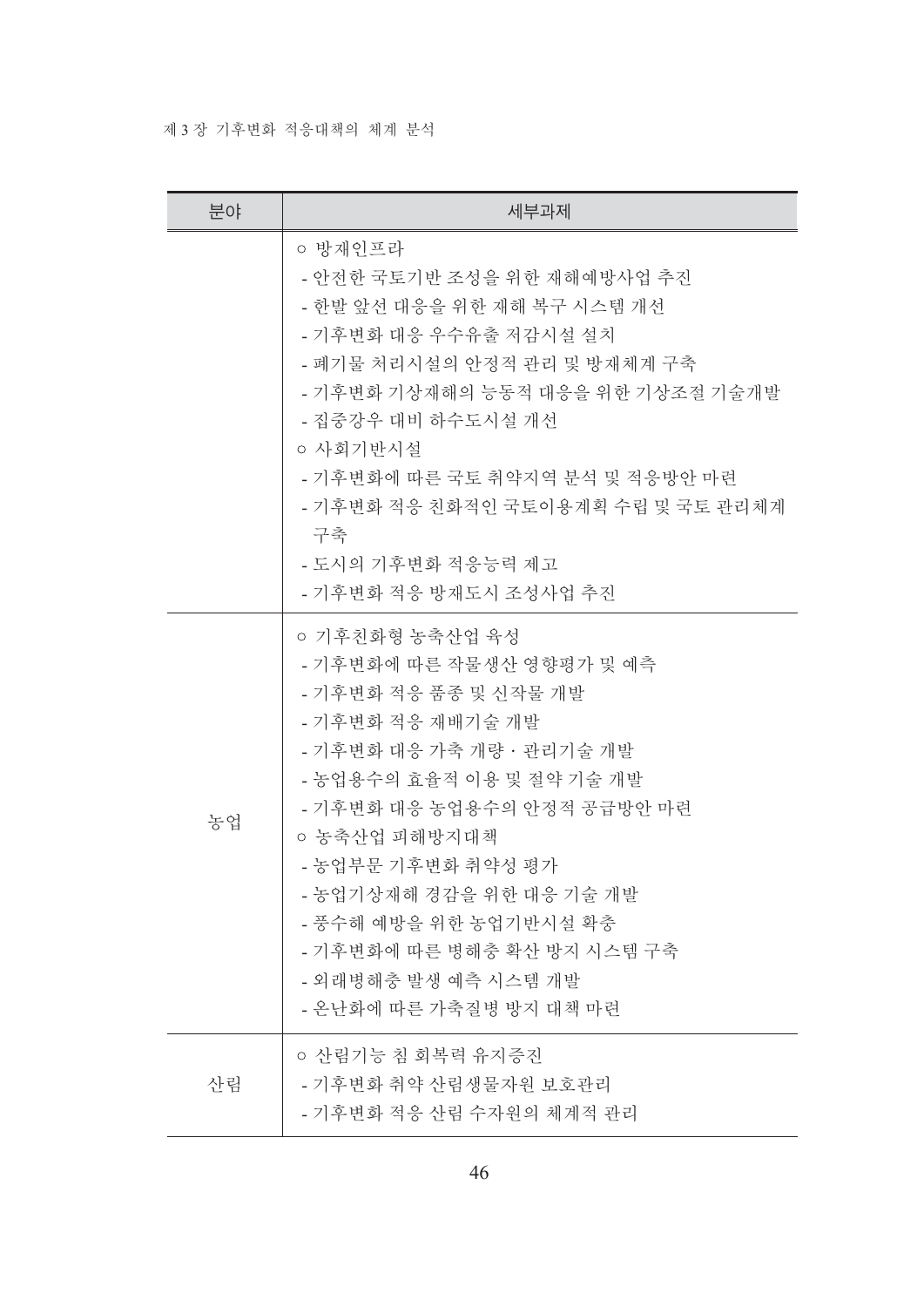| 분야        | 세부과제                                                                                                                                                                                                                                                                                                           |
|-----------|----------------------------------------------------------------------------------------------------------------------------------------------------------------------------------------------------------------------------------------------------------------------------------------------------------------|
|           | ㅇ 임업생산성 증진<br>- 임업부문 영향/취약성 평가<br>- 기후변화 적응 임업 생산성 유지 · 증진<br>ㅇ 산림피해방지대책<br>- 시후변화에 따른 산림재해 취약성 평가<br>- 산림재해예방 및 피해저감 시스템 고도화<br>- 산림병해충 예찰 및 조기방제 체계 구축<br>- 기후변화 적응 산림관리 실연사업, 평가 및 환류                                                                                                                       |
| 해양<br>/수산 | ㅇ 연안 및 해수면 상승대책<br>- 해수면 상승 대응 연안 취약성 평가<br>- 연안 외력변화 예측 및 대응을 위한 과학적 관리체계 구축<br>- 기후변화 대응 국토 해안 지형변화 및 적응방안 수립<br>ㅇ 수산업 생산성 증진<br>- 한반도 연근해 어황 및 주요 수산자원 변화 관리방안 마련<br>- 미래 수산자원 확보방안 마련<br>- 관측 인프라 구축 및 연안어장 관리 강화<br>ㅇ 수산업 피해방지<br>- 수산생물 감염성 질병 대책 수립<br>- 해양산성화 대응 어장피해 저감대책 추진<br>- 연근해 수산업 재해 경감 대책 수립 |
| 물관리       | ㅇ 영향 및 취약성 평가<br>- 기후변화에 따른 물관리 모니터링 보강<br>- 기후변화에 따른 물관리 분야의 영향분석 및 취약성 평가<br>ㅇ 홍수 및 가뭄 대책<br>- 홍수에 강한 국토기반 조성<br>- 물이용 효율화를 통한 수요관리<br>- 안정적 수자원 확보<br>- 대체수원 기술개발과 시설 확충<br>- 하천의 기후변화 적응능력 극대화<br>- 기후변화에 적응하는 물관리 선진화 및 관리 대책                                                                             |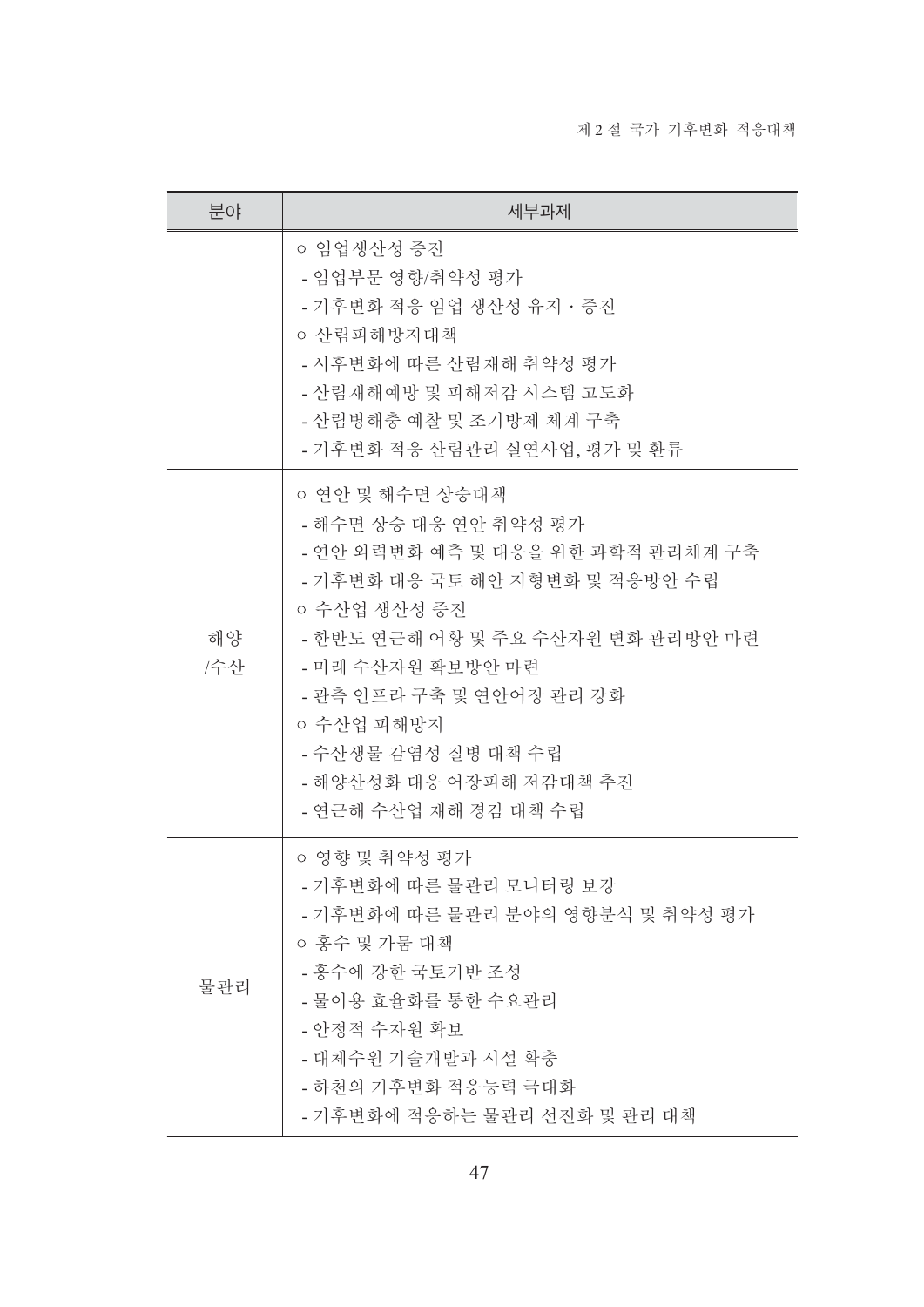#### 제 3 장 기후변화 적응대책의 체계 분석

| 분야                 | 세부과제                                                                                                                                                                                                                                                                                                               |
|--------------------|--------------------------------------------------------------------------------------------------------------------------------------------------------------------------------------------------------------------------------------------------------------------------------------------------------------------|
|                    | ㅇ 수질 및 수생태 관리대책<br>- 기후변화로 인한 하천 및 호수 수질악화 관리대책<br>- 기후변화 적응을 위한 하천 수질개선 및 수생태 보전 · 복원                                                                                                                                                                                                                             |
| 생태계                | ㅇ 모니터링 및 영향 · 취약성 평가<br>- 기후변화 취약 생태계 및 지표종 모니터링<br>- 기후변화 생태계 영향 및 취약성 평가<br>ㅇ 적응대책<br>- 생물종/유전자원/생태계 다양성 보존 및 복원<br>- 훼손 및 단절된 생태계 연계를 위한 생태축 복원<br>- 외래종 및 돌발 대발생 생물 피해 방지를 위한 관리체계 구축<br>- 생태계 관리를 위한 거버넌스 구축 및 홍보강화                                                                                           |
| 기후변화<br>감시 및<br>예측 | ㅇ 기후변화 현상 감시<br>- 3차원 입체 기후변화 감시체계 구축<br>- 구지규모(도시) 기상・기후 감시 및 자료 활용<br>ㅇ 예측자료 생산<br>- 국가 표준 기후변화 시나리오 개발<br>- 지역 기후 및 극한기후 정보 생산<br>ㅇ 한국형 예측모델 개발<br>- 전지구 기후변화예측모델 개발<br>- 한반도 지형에 적합한 지역기후모델 개발<br>ㅇ 감시예측정보 활용체계구축<br>- 극한 기상 조기 예 · 경보를 기술 고도화<br>- 기후 · 대기환경 통합 예측 모델링 시스템 구축 · 운용<br>- 기후변화 감시 및 예측정보 서비스 강화 |
| 적응산업<br>/에너지       | ㅇ 영향 및 취약성 평가<br>- 산업/에너지 분야 기후변화 영향 예측 및 취약성 평가<br>ㅇ 기후변화 위기관리 및 기회 활용<br>- 산업분야 적응대책 수립 유도<br>- 기후변화 적응 신사업・유망사업 발굴 및 지원                                                                                                                                                                                         |

48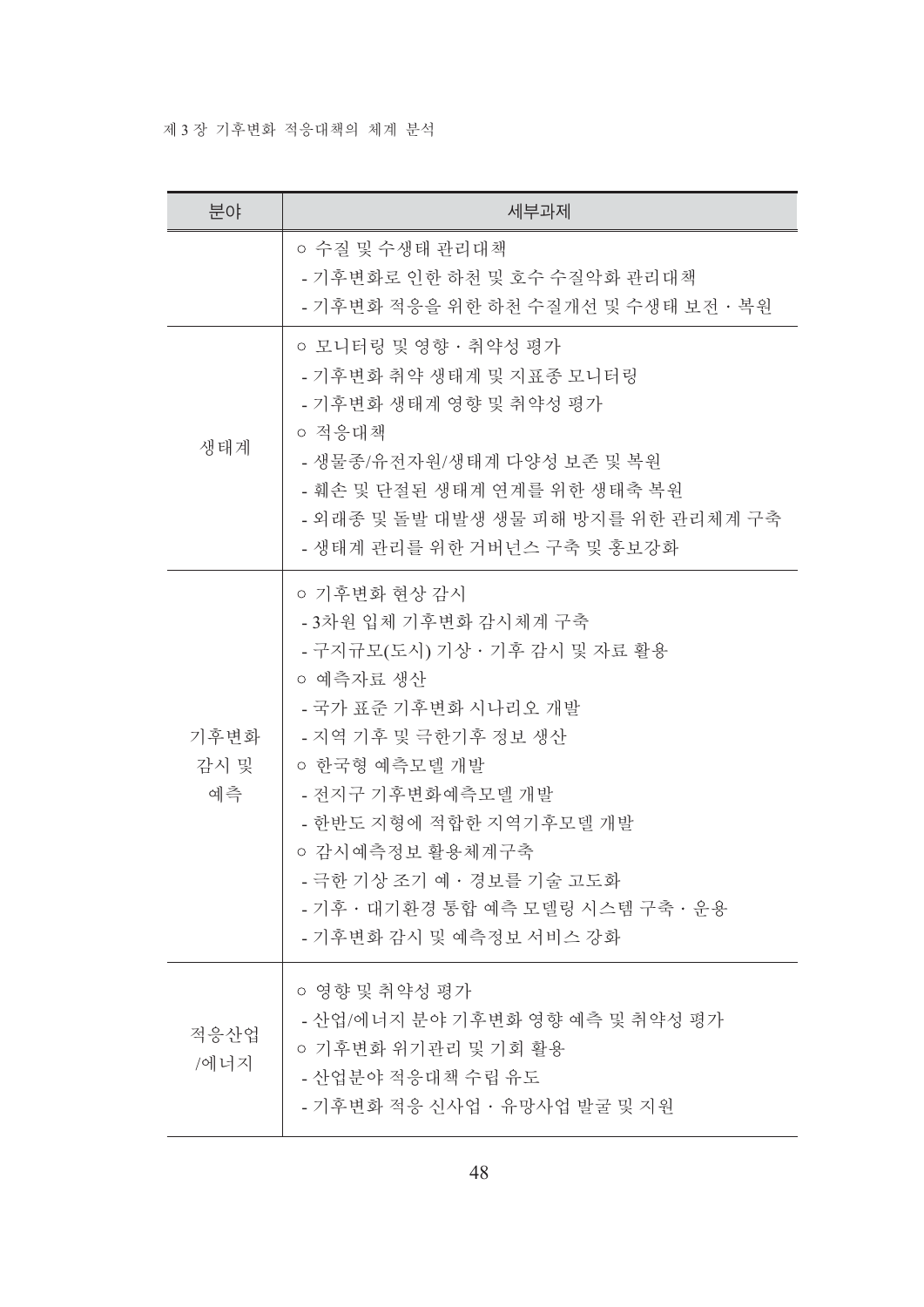| 분야             | 세부과제                                                                                                                       |
|----------------|----------------------------------------------------------------------------------------------------------------------------|
|                | - 기후변화로 인한 에너지 공급 안정성 확보                                                                                                   |
| 교육홍보 및<br>국제협력 | ㅇ 교육 • 홍보 및 기반 구축<br>- 기후변화 적응 이해도 제고를 위한 교육 및 홍보<br>- 기후변화 적응 역량 강화를 위한 인프라 및 기반 구축<br>ㅇ 국제협력<br>- 기후변화 적응을 위한 국제 협력기반 구축 |

출처 : 관계부처 합동(기획재정부, 교육과학기술부, 행정안전부, 문화체육관 광부, 농림수산식품부, 지식경제부, 보건복지부, 환경부, 국토해양부, 소방방재청, 농촌진흥청, 산림청, 기상청), 저탄소 녹색성장 기본법 시 행에 따른 국가기후변화 적응대책(2011~2015), (2010. 10), 25-26면 의 내용을 일부 수정

국가기후변화 적응대책은 총 10개 부문으로 구성되어 있으며, 이 중 7개는 부문별 적응대책이고, 나머지 3개 부문은 기후변화 적응을 위 한 기반마련을 위한 대책이다. 부문별 적응대책은 크게, 건강, 재난ㆍ 재해, 농업, 산림, 해양 · 수산업, 물관리, 생태계 등으로 총 7개 부문 으로 나누어 수립한다. 한편 부문별 적응기반대책은 기후변화 감시 및 기후변화 영향 예측, 적응산업 · 에너지, 교육홍보 및 국제협력 등 으로 구분된다.

#### 2. 제2차 국가기후변화 적응대책

2010년에 관계부처 합동으로 발표된 제1차 국가기후변화 적응대책 은 녹색성장법 제48조 제4항과 동법 시행령 제38조 제1항에 근거하 여, 국가차원에서 수립된 기후변화 영향평가 및 적응에 관한 최초의 법정계획이라는 점에서 의의가 있다. 그러나 이 계획 또한 범부처 간 협업에 기초하여 적응대책을 수립하는 방향이라기보다는, 각 부처별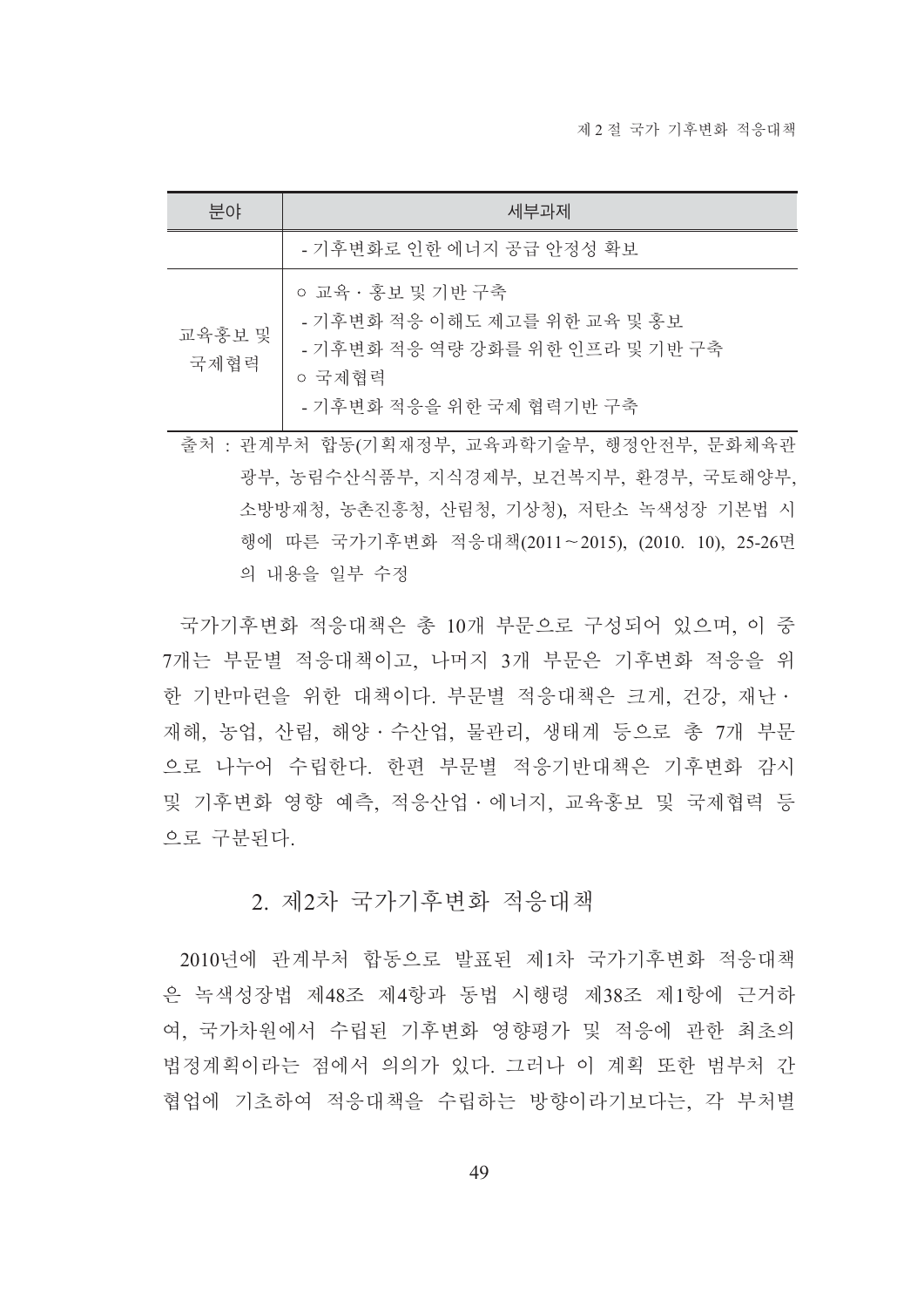로 제시한 기후변화 관련 조사와 적응대책을 취합한 수준이라는 지적 도 있다.

녹색성장법 시행령 제38조에 따르면, 환경부장관의 주관으로 "부문 별, 지역별 기후변화의 영향 및 취약성 평가, 기후변화 적응대책 등에 관한 사항"이 포함된 국가기후변화 적응대책을 \_ 관계 중앙항쟁기관장 과의 협의 및 위원회의 심의를 거쳐 5년 단위로 수립·시행해야 한 다. 제2차 국가적응대책에 수립될 내용은 이에 따라 (i) 기후변화 적 응을 위한 국제협약 등에 관한 사항, (ii) 기후변화에 대한 감시, 예 측, 제공, 활용능력 향상에 관한 사항, (iii) 부문별, 지역별 기후변화 영 향과 취약성 평가에 대한 사항. (iv) 기후변화에 따른 취약계층. 지역 등의 지해예방에 관한 사항. (v) 녹색생활운동과 기후변화 적응대책의 연계추진에 관한 사항, (vi) 기타 환경부 장관이 필요하다고 인정하는 사항 등이 포함되어야 할 것이다.

#### 3. 검 토

(1) 기후변화 영향평가와 적응대책의 상호관련성

기후변화 적응대책은 녹색성장법을 근거로 하여 그 내용을 보다 구 체화하면서 이루어진다. 그러나 국가 차워에서는 각 지역별로 다양하 게 전개되는 기후변화에 대한 적응 방향을 일반화하기가 어렵고. 지 역 또한 기후변화 영향으로부터 취약한 계층이나 지역에 대한 차등적 인 대책이 필요해짐에 따라 법에서는 각 지역별 기후변화로 인한 효 율적 적응방법을 모색하고, 특성에 맞는 기후변화 적응역량을 제고하 기 위하여 기후변화 적응대책의 시행 주체를 시·군·구 등 기초 지 방자치단체에까지 확대하였다.

적합한 적응정책 수립을 위해서는 지역 및 부문별 기후변화 영향 및 취약성에 대한 부석과 평가, 적응대책과 기후변화 영향 상호간의

50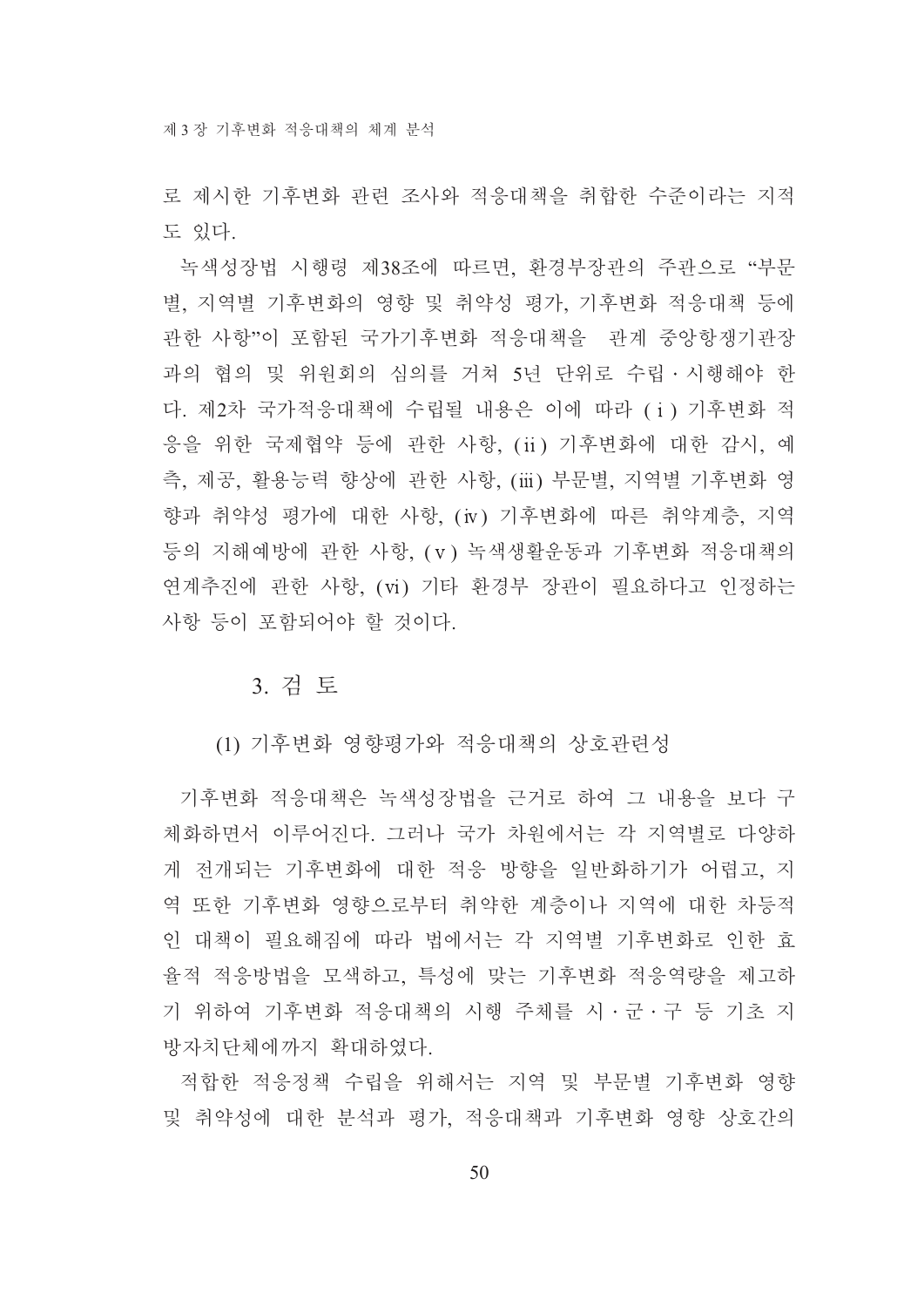연계, 정부-민간의 기후변화 적응역량 제고 등을 통한 적극적인 기후 변화 대응이 필요하다. 그러나 현재 기후변화 영향평가와 적응정책의 근거법령인 녹색성장법의 경우 체계적이고 통합적인 기후변화 영향평 가의 수행과 효율적인 적응정책간의 연계를 도모하기에는 한계가 있 어 보인다. 기후변화에 대응에 관해서는 2013년 제정된 「온실가스 배 출권의 할당 및 거래에 관한 법률」과 같은 독립적 법률이 녹색성장법 과 체계를 맞추어 조응하고 있으나, 적응을 위한 제도나 대책 수립에 관한 법령은 그 내용이나 체계가 빈약한 편이다.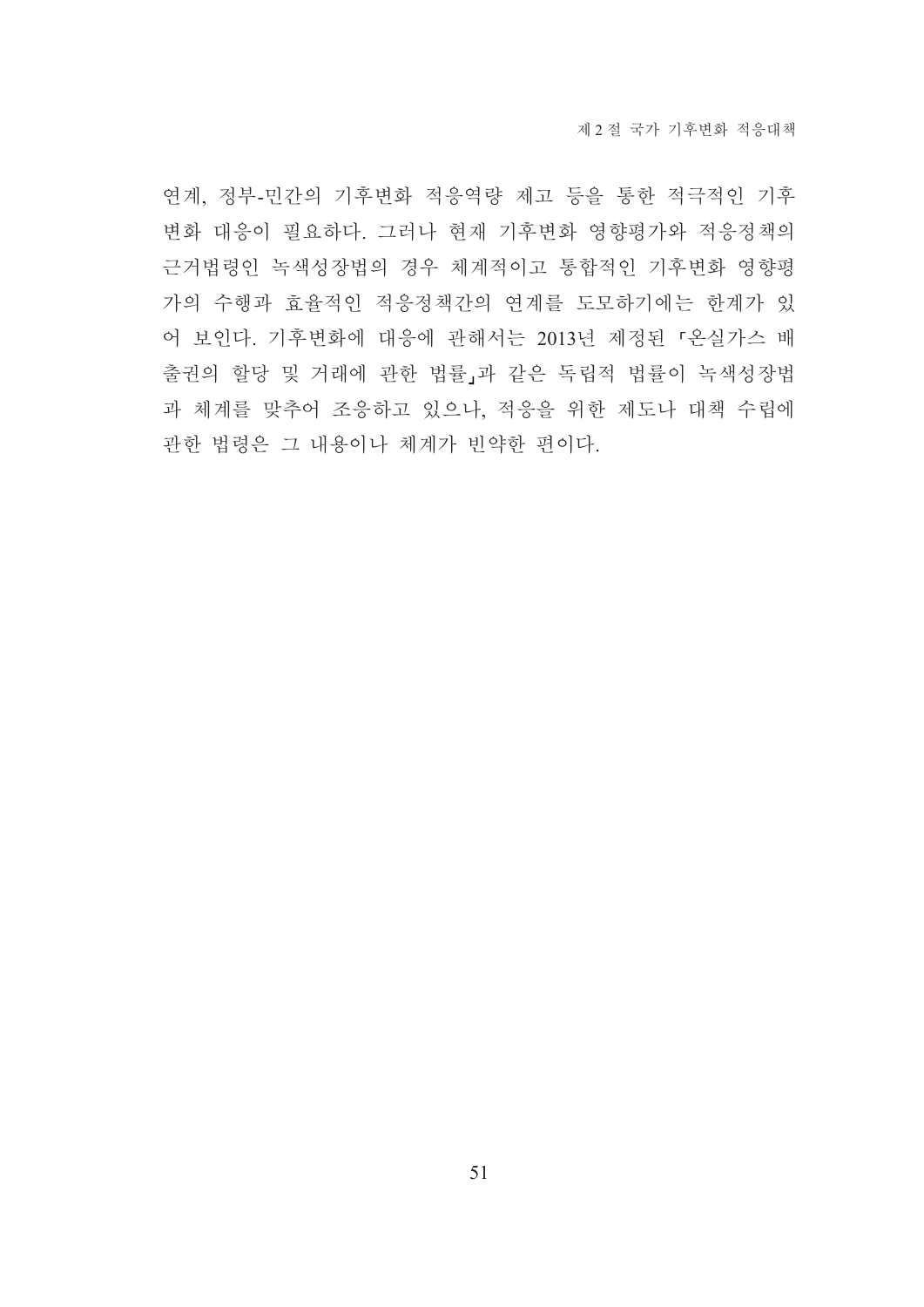# 제 4 장 기후변화 적응 표준조례

#### 제 1절 표준조례의 의의

1. 자치입법권의 의의

지방자치단체는 법령의 범위안에서 자치에 관한 규정을 제정할 수 있으며(『헌법, 제117조 제1항).26) 이에 대한 구체적인 사항은 『지방자 치법」에 제시되어 있다. 자치입법권은 각 자치단체가 해당 자치사무 를 규범적으로 구체화 • 현실화하기 위한 수단이 된다.27) 따라서 자치 입법권은 법제적 차원에서 지방자치제도를 보장하기 위한 핵심적인 요소가 되며, 각 자치단체의 문제는 해당 자치단체가 자체적으로 자 기 책임 하에 규율하도록 하는데 그 의의가 있다.28)

『헌법』이 지방적인 의미를 갖는 법규범의 정립권한을 지방자치단체 에 부여한 것은 지방문제는 해당 지방민이 가장 잘 판단할 수 있다는 점, 그리고 지방의 문제를 해당 지방민이 자기책임으로 규율하도록 하고자 하는 점에 근거하며. 그리하여 규범정립자와 규범수범자 사이 의 간격을 줄이고자 함에 있다.29)

자치입법권은 자치행정권의 본질적인 구성부분이나,30) 「헌법」은 자 치입법권의 범위와 행사에 제한을 가하고 있고 31) 지방자치단체가 정 립하는 법규범인 조례에 대하여는 「헌법」 및 법령에 의한 제약이 존

<sup>26) 『</sup>대한민국헌법』 제117조 ① 지방자치단체는 주민의 복리에 관한 사무를 처리하 고 재산을 관리하며, 법령의 범위안에서 자치에 관한 규정을 제정할 수 있다. 2 지방자치단체의 종류는 법률로 정하다.

<sup>27)</sup> 홍정선, 『신지방자치법』제2판, 박영사, 2013, 293면.

<sup>28)</sup> BVerfGE 33, 125, 157 f.

<sup>29)</sup> BVerfGE 33, 125, 157f. (홍정선, 신지방자치법, 박영사, 2013, 293면에서 재인용)

<sup>30)</sup> H. Pagenkopf. Kommunalrecht. Bd. I. 1975. S. 89: 홍정선, 앞의 책. 60면 참조.

<sup>31)</sup> 홍정선, 앞의 책, 60면.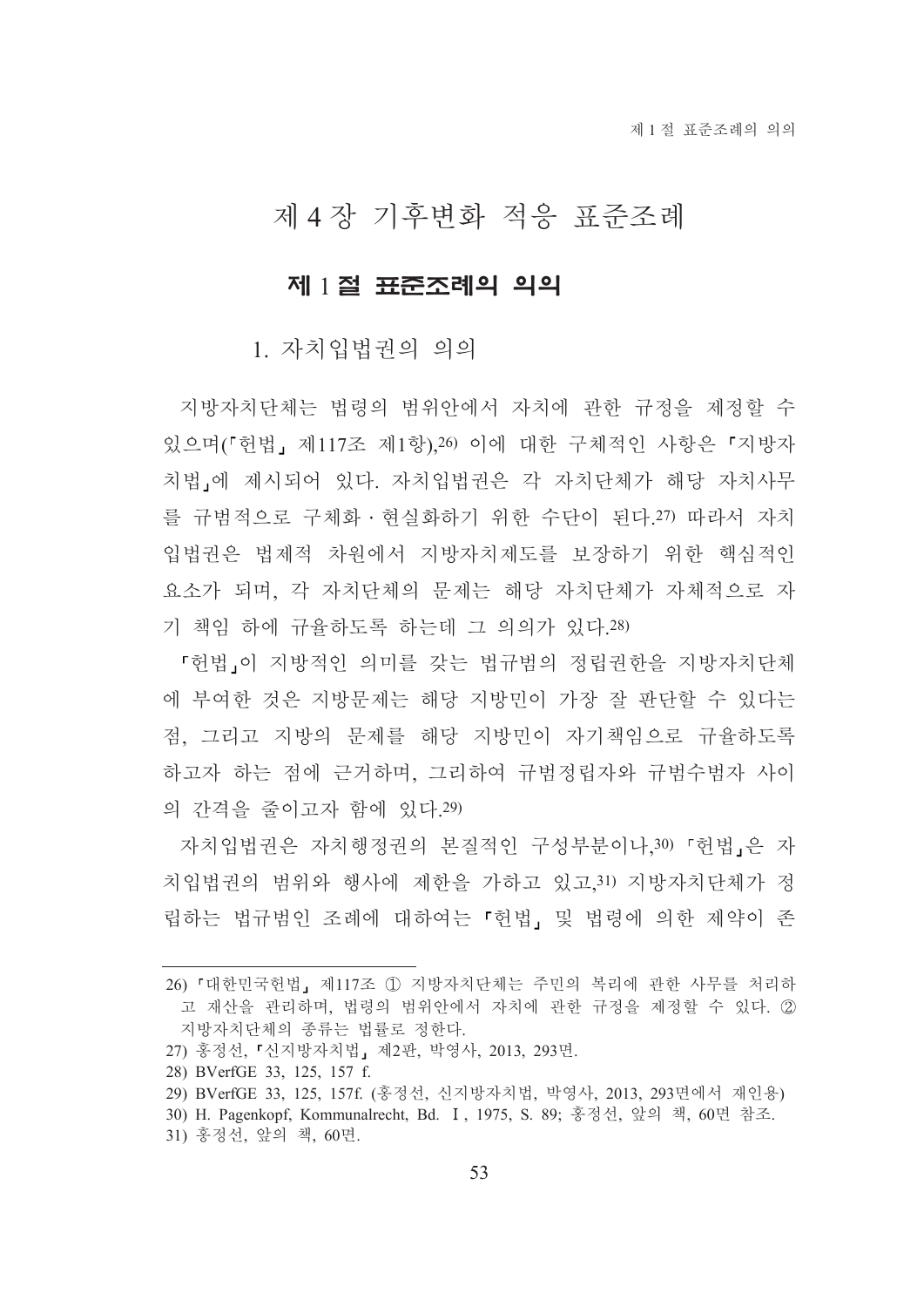재하며 그 제약은 조례의 내용 · 제정절차 양면에 걸치는데 주로 문 제가 된 것은 내용에 관한 것이다.32)

자치행정의 자기책임성은 지역적 특성에 관한 일반적 규율을 자기 스스로 설정할 수 있을 때 가능하다. 이에 「헌법」 제117조 제1항은 지방자치단체가 "법령의 범위안에서"자치에 관한 규정을 제정할 수 있다고 명시하고 있다.

#### 2. 표준조례의 문제

『헌법』제117조 제1항에 근거한 「지방자치법」제22조는 자치사무 에 관한 일반수권조항이다 33) 지방자치단체는 개별 법률상 별도의 수 권이 없이도 『지방자치법』제22조 본문에 근거하여 자치사무에 관한 조례를 발할 수 있다. 또한 이 규정에서는 지방자치단체가 법령의 범 위 안에서 그 사무(소관사무)에 관하여 조례를 제정할 수 있음을 명 시하고 있다. 다만, 주민의 권리를 제한하거나 의무를 부과하는 사항, 벌칙을 정할 때에는 법률의 위임이 있어야 한다. 자치입법 또한 행정 의 법률적합성의 워칙을 적용받는다. "법령의 범위 아에서"라는 표현 은 조례와 행정의 법률적합성의 원칙을 나타내는 것으로 이해할 수 있다. 34)

조례제정권은 자기책임에 의한 사무의 수행을 위해 보장하기 위한 것인 결과, 조례로 규율할 사항은 자치사무와 법령에 의해 지방자치

<sup>32)</sup> 斎藤誠、現代地方自治の法的基層、有斐閣、2012、286頁 參照.

<sup>33)</sup> Erichsen, Kommunalrecht, S. 158 참조. (홍정선, 신지방자치법, 박영사, 2013, 318 면에서 재인용)

<sup>34)</sup> 판례는 그 의미를 "법령에 위반되지 않는 범위 내"로 판단하고 있다. 대법원 2009. 4. 9. 선고 2007추103판결; 대법원 2002. 4. 26. 선고 2002추23판결(지방자치법 제15조 본문은 "지방자치단체는 법령의 범위 안에서 그 사무에 관하여 조례를 제 정할 수 있다"고 규정하는바, 여기서 말하는 '법령의 범위 안에서'란 '법령에 위반 되지 않는 범위 내에서'를 가리키므로 지방자치단체가 제정한 조례가 법령에 위반 되는 경우에는 효력이 없다).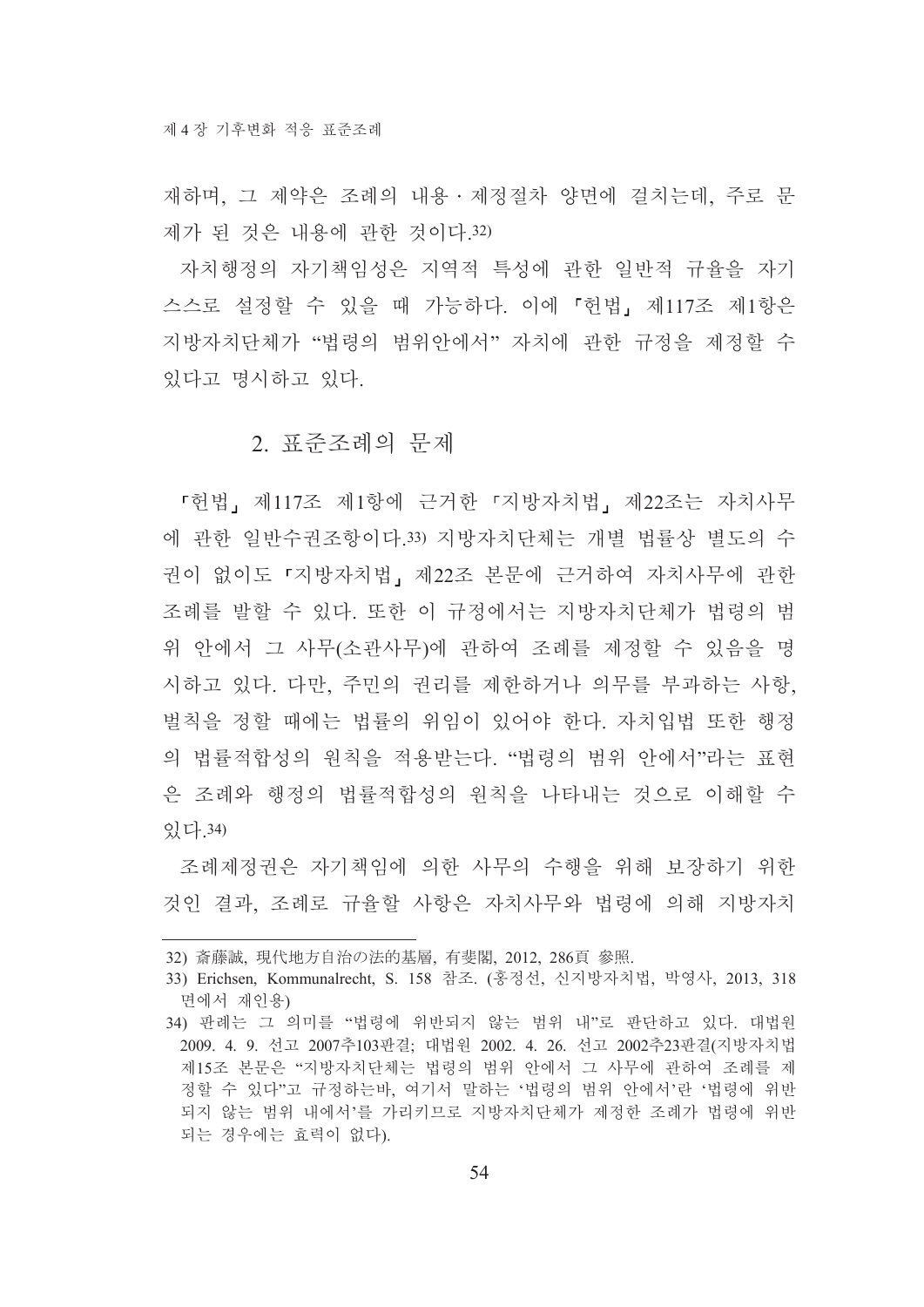단체에 속하는 사무, 즉 단체위임사무가 대상이 된다. 따라서 기관위 임사무는 워칙적으로 조례제정의 대상이 아니며, 자치입법이 필요한 경우에도 규칙으로 규율해야 한다.

조례는 지방의회에 의해서 제정됨에도 불구하고(그 민주적 정당성 에도 불구하고) 이러한 지역적·민주적 정당성은 지방자치단체가 본 질적으로 집행권의 주체라는 점과 조례의 제정 주체인 지방의회와 해 당 지역과의 밀접성 때문에 역설적으로 법률과 같은 정도의 민주적 정당성을 제공하지는 못한다.

이러한 점에서 국가법질서의 통일성 확보와 법령과 합치하는 조례 의 원활한 제정ㆍ시행 등을 목적으로 일반적인 규율이 제시되기도 하 는데, 대표적인 사례가 중앙 부처에서 모범적인 조례안을 제시하는, 이른바 표준조례의 제공이다.

아무래도 표준조례는 법령의 합치성이나 조례 제정의 지원이라는 차원에서 중앙 부처와 각 지방자치단체 사이에서 법령의 제정과 이행 에 대한 편의성을 도모하려는 측면이 강한 것 같다. 실효적인 조례의 제정이라는 차원에서도 표준조례는 정부의 정책에 대한 일관성 있는 정책의 실현이 가능하게 한다. 따라서 이에 관한 이론적인 내용은 아 직 충분히 발전되지 않은 것으로 보이나, 실무적인 필요에 따라 활용 되고 있다.

물론 표준조례에 관한 사항이 체계화되거나 표준조례의 수용을 의 무화할수록 자치단체의 입장에서는 자치행정의 다양성이 훼손되거나 행정을 획일화한다는 문제가 있을 수 있다. 그러나 현재 시행되고 있 는 표준조례의 경우, 사용의무가 있는 것은 아니어서 지방자치단체는 그 이용여부에 대해 자유롭게 결정할 수 있다.35) 따라서 표준조례의 제시 자체를 자치입법권에 대한 침해라고 보기는 어렵지만, 현실적으

<sup>35)</sup> 조성규. "자치입법의 활성화를 위한 지방자치단체장의 역할". 한국지방자치법학 회 2008년 추계학술대회자료집, 91면.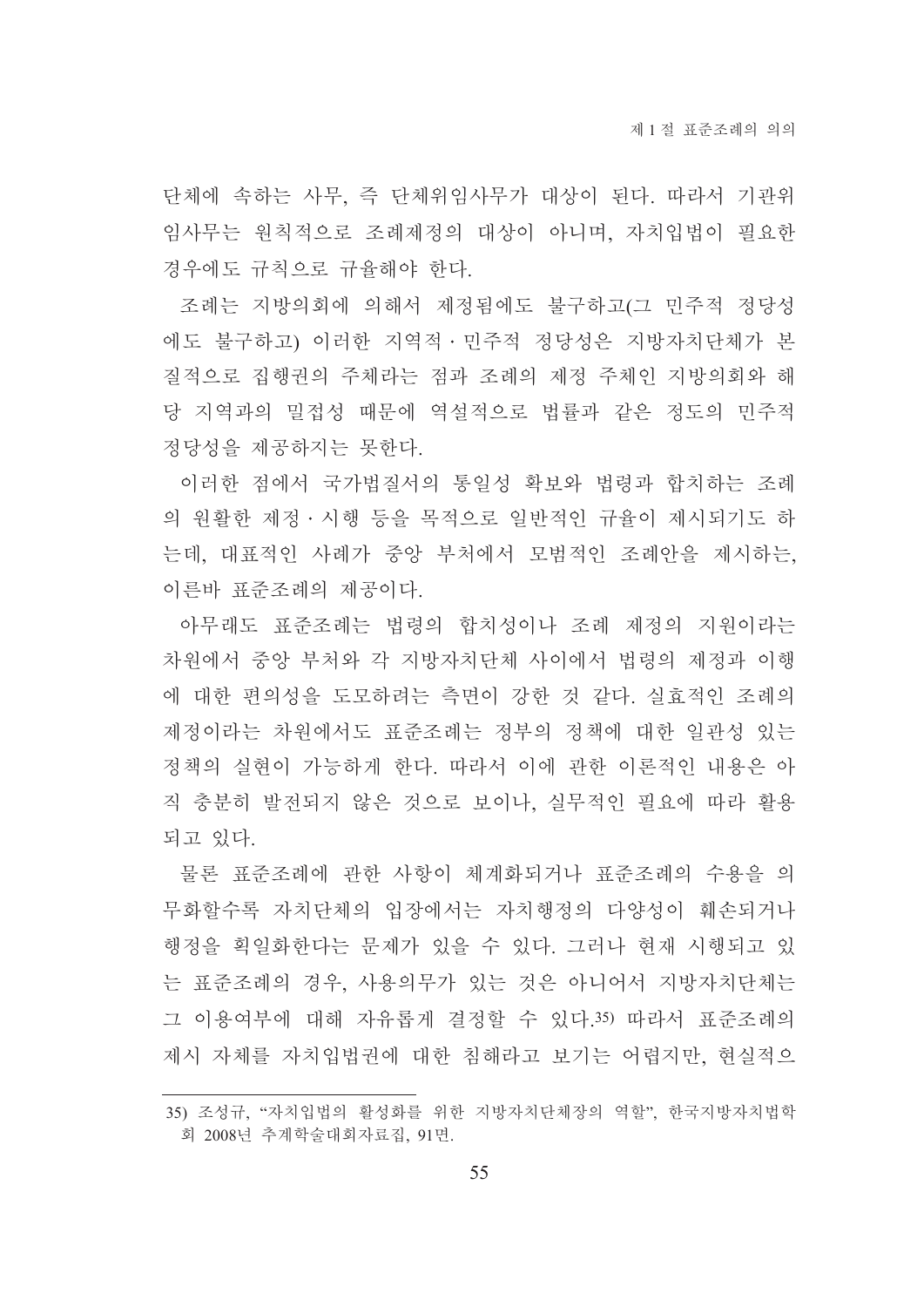로는 지방자치단체들이 입법능력의 한계 등을 이유로 거의 표준조례 에 따르고 있는 형편이어서 각 지역의 특유한 상황을 반영하기 위해 서는 표준조례안을 기반으로 하여 조례의 내용을 각 지역의 특성에 맞도록 일부 조정하여 입법할 필요가 있다.

# 제 2 절 기후변화 적응 표준조례의 검토

1. 표주조례 제정 필요성에 대한 검토

해석에 대한 논란이 있을 수 있으나. 기후변화에 대한 적응 관련 조 례를 제정한다면 이는 위임조례라기 보다는 자치조례이며, 필수조례 라기보다는 임의조례로 볼 수 있다. 녹색성장법 시행령에서 관계 중 앙행정기관의 장, 시·도지사 및 시장·군수·구청장에게 환경부에서 제시하는 기후변화 적응대책에 따라 소관 사항에 대하여 기후변화 적 응대책 세부 시행계획을 수립ㆍ시행한다고 규정하고 있으나(제38조 제2항), 이것을 세부 시행에 대한 위임으로 해석하거나, 세부 시행계 획을 필수적으로 조례를 제정해야 한다는 의미로 보기는 어렵기 때문 이다.

자치조례는 지방자치단체의 권한으로 자기책임 아래 이루어지는 자 치입법의 개념이며, 행정각부의 행정입법은 국가의 권한으로 행하여 지는 타율적 법정립이라는 점에서 행정입법과는 그 존립기반을 달리 하는 것으로 보아야 한다.36) 필수조례 중에는 지방자치법 등 지방자치 에 관한 법령상 지방의회와 집행기관 상호간의 관계에 있어 지방의회 의 권한을 확보하기 위해 반드시 조례로 규정하도록 명시한 사항이 다수 포함되어 있는데, 적응 관련 조례는 이러한 성격은 아니라는 것 이다.

<sup>36)</sup> 강수경, 지방자치단체의 조례제정권의 한계, 법학연구 제24집, 2006, 39면.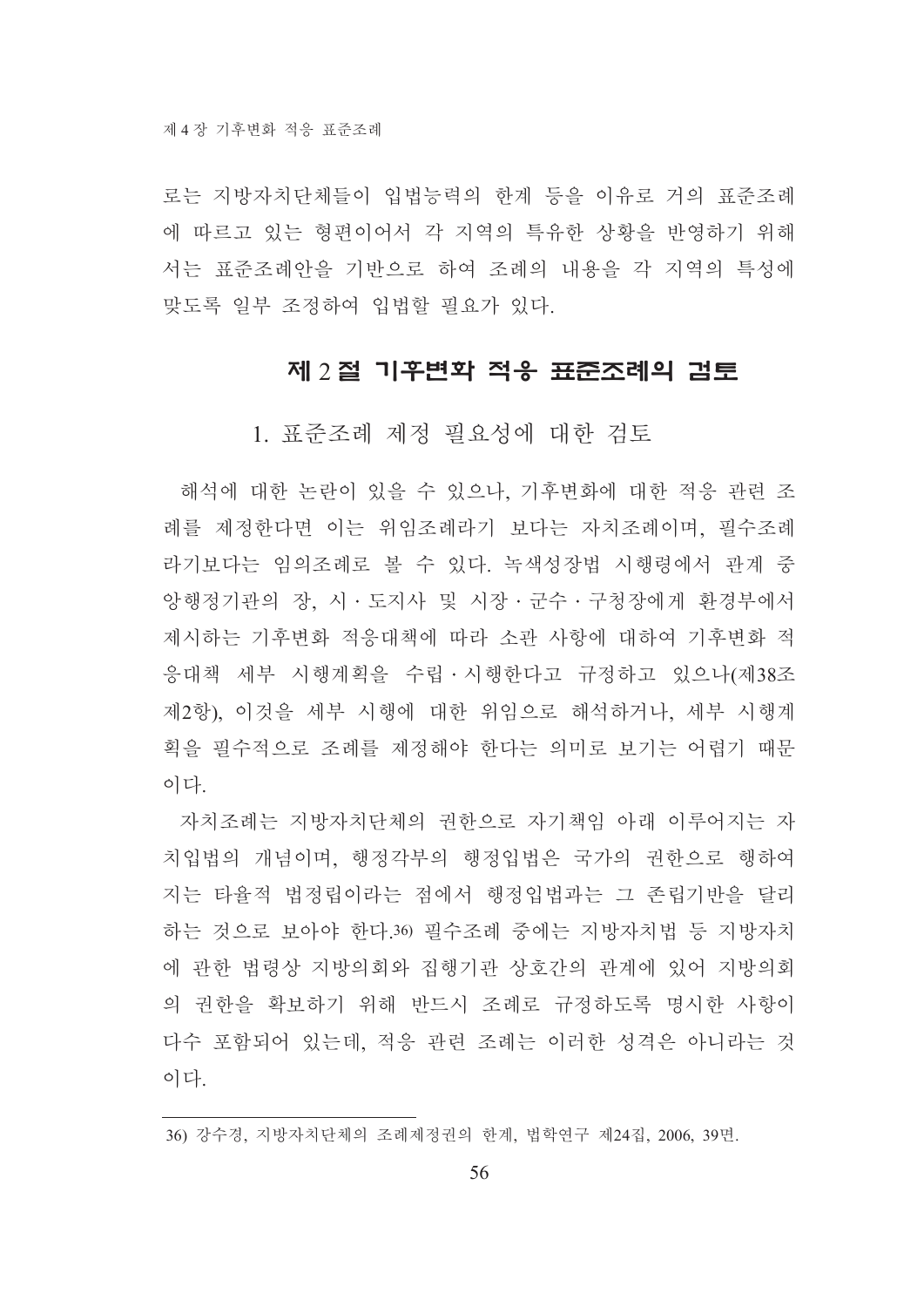## 2. 표준조례의 구성 체계와 유형

표준조례는 각기 다양한 지역 전반에 공통적으로 적용되는 규정을 정한 것으로 해당 내용에 대한 원칙적ㆍ기본적 사항을 총괄적으로 규 정하는 것이 일반적이다. 법률과 비교하자면 '기본법'이란 명칭을 사 용하고 있는 법률의 경우와 마찬가지로 표준조례에서 구현하려는 사 항, 예를 들면 제도의 기본이념, 시민의 기본적인 권리나 의무, 시장 의 책무 등 총괄적이고 포괄적인 사항37)을 정하는 것이다.

선언적인 차워에서만 머물지 않고 표준조례가 구현하고자 하는 사 안을 기본적으로 제시하고, 이를 구체적으로 시행하기 위해서 필요한 정보를 공개함으로써 시민의 자율적 참여를 유도하면서. 시민과 자치 단체가 협력하는 방식도 가능하다.

이 유형에서 보다 적극적인 유형으로 발전시킨다면, 앞서 제시한 원 칙적 · 기본적인 사항에 정책과 제도의 운용과 이행을 위한 내용을 포 함시키는 것도 가능하다. 물론 그 구체적인 내용은 표준조례의 취지 와 해당 조례가 구현하고자 하는 정책 목표에 따라 달라질 수 있으 며, 이러한 우용과 이행에 관한 내용이 표준조례의 구성에 필수적인 사항은 아니다.

아무래도 표준조례가 해당 지방자치단체가 구혁하고자하는 사항에 대한 원칙적 · 기본적 사항을 총괄적으로 제시하고자 하는 성격이 있 고, 또한 표준조례를 통하여 구현하고자 하는 사안은 최종적으로 해 당 지역의 시민에게 적용되는 측면을 고려하면 앞서 살펴본 구성체계 이외의 구체적이고 세부적인 집행적 사항은 입법구성의 대상에서 제 외된다고 하겠다.

표준조례와 같이 표준화된 모델을 제시하는 것이 지방자치단체의 특성과 구현하고자 하는 사항, 그리고 해당 지역주민의 관심과 의견

<sup>37)</sup> 법제처, 자치법규 입안메뉴얼, (2013. 12), 63면.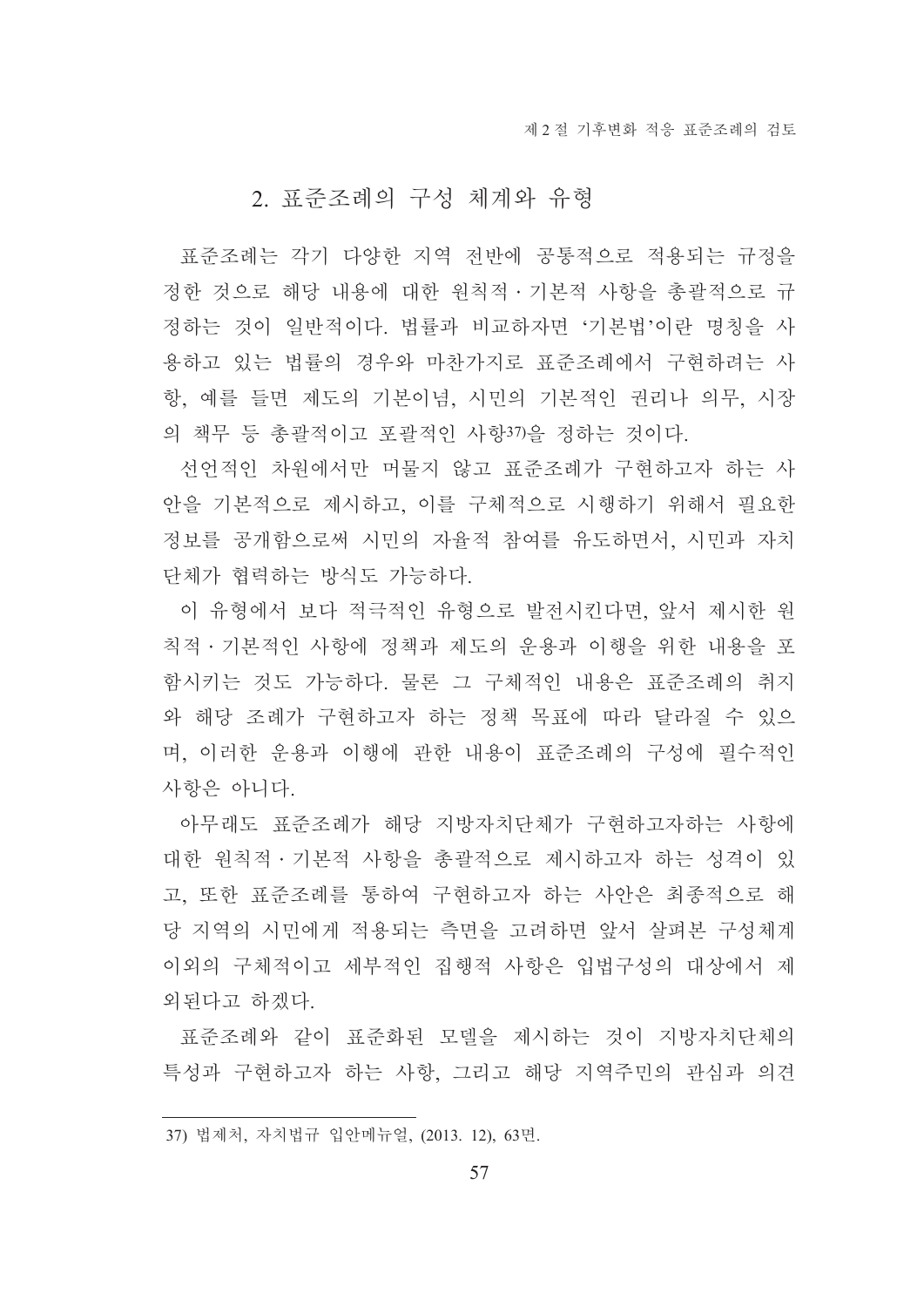을 반영하지 못하여 자치의 실질적 의미를 무색하게 할 수 있다. 즉 표준화된 입법체계는 어느 의미에서 일련 된 체계를 구성하고 있다는 생각이 들 수 있는 반면, 통일적이고 형식적인 틀로 인하여 지방자치 의 본연의 의미를 소실시킬 수 있다는 점은 앞서 지적한 바와 같다.

다만, 표준조례도 그 제정에 있어서는 다른 개별 조례와 달리 최고 규범의 성격을 가지고 있으므로 특정한 사항에 대해서는 그 체계를 제시할 필요가 있다. 이것은 법률이 체계 정합성을 필요로 하는 것과 같은 맥락이라 하겠다.

## 3. 기후변화 적응 표준조례안

현 법체계상 기후변화 대응과 구분되는 적응에 관한 독립적인 조례 가 필요한지에 대해서는 긍정하기가 어렵다. 다수의 연구에서 지적하 는 바와 같이 지금까지 적응에 관한 내용은 소극적이었고 심지어 기 부변화 대응의 일부로 치부되기도 하였다는 문제점들에 대해서는 충 분히 공감하는 바이다. 그러나 이와 같은 문제점들을 조례의 방식으 로 해결하기에는 무리가 있으며, 설령 기후변화 적응 조례를 제정한 다고 하더라도 그 조례를 구성할 구체적인 내용들에 관한 논의가 아 직 충분히 성숙되어 있지는 않은 것 같다.

흔히 대응이라고 일컬어지는 기후변화에 대한 완화(mitigation)는 기 후변화를 유발하는 주된 원인인 인간활동으로 인해 발생하는 온실가 스 배출을 저감하는데 초점이 맞추어져 있으며, 적응(adaptation)은 기 후변화의 영향을 극복하기 위한 전략으로서 기후변화의 부정적 영향 을 줄이고 기후변화에 따른 긍정적 영향을 극대화하는 것에 집중되어 있다. 기후변화로 인한 문제를 해결하기 위해서는 기후변화 영향평가 를 통해 분석된 기후변화의 영향과 취약성에 대응하기 위하여 적응과 완화정책을 연계하여 고려해야 하며, 다방면에 걸친 문제를 분석 · 검 토할 필요가 있다.

58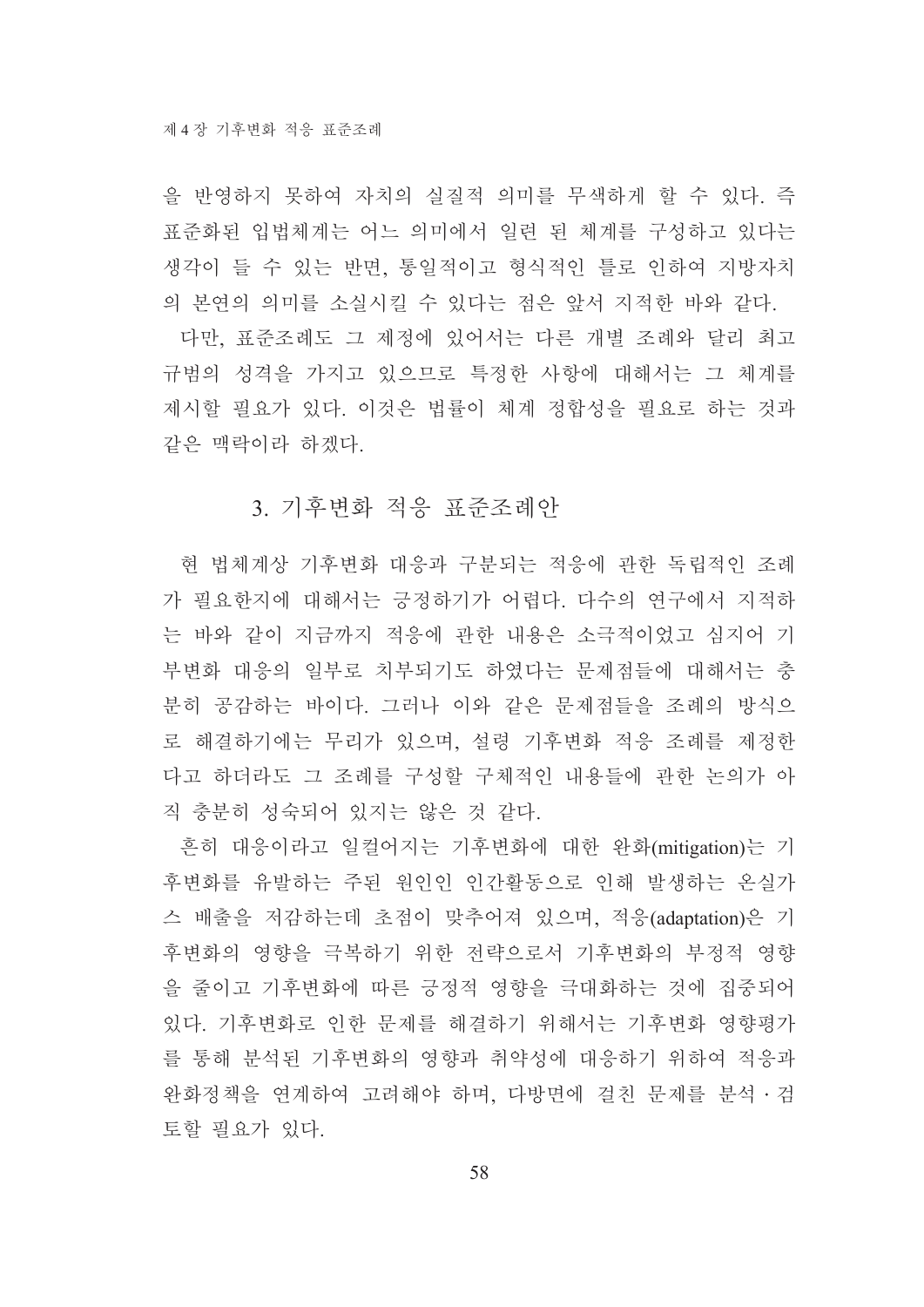필수적인 선결조건은 아니지만 독립적인 기후변화 적응 조례의 제 정은 녹색성장법을 필두로 하는 현행 법체계의 정비를 전제로 한다. 기후변화 대응에 상응하는 적응정책과 시책들을 수용할 수 있는 보다 거시적 차원에서의 법체계 정비가 이루어지지 않는다면, 각 자치단체 별 적응에 관한 시책을 마련하고 이행하는 것은 선언적이거나 한시적 프로그램에 대한 지원의 수준을 벗어날 수 없다.

별도의 기후변화 적응 조례는 필수적인 것도 아니며 의무사항도 아 니라는 전제 하에, 이하에서는 앞서 살펴본 기후변화 적응대책의 주 요 3조문, 즉 적응대책의 수립·시행, 조사체계 구축, 기후변화 영향 조사에 대한 표준안을 제시하도록 한다.

(1) 기후변화 적응대책

제 O 조(기후변화 적응대책) 1 시는 기후변화로 인한 장래의 다양한 환 경현상으로부터 시민들의 인적 · 물적 피해 등 부정적 영향을 최소화하 여 지속가능한 발전을 유지하기 위한 대책(이하 "기후변화 적응대책"이 라 한다)을 수립 · 시행하여야 한다. ② 시는 지방추진계획의 수립을 효율적으로 지원하기 위하여 관련 지침 을 정하여 관계 군수 · 구청장에게 통보할 수 있다. 3) 시가 수립하는 기후변화 적응대책에는 다음 각 호의 사항이 포함되 어야 한다. 1. 기후변화 적응을 위한 국제협약 등에 관한 사항 2. 기후변화에 대한 감시·예측·제공·활용 능력 향상에 관한 사항 3. 부문별 · 지역별 기후변화의 영향과 취약성 평가에 관한 사항 4. 부문별 · 지역별 기후변화 적응대책에 관한 사항 5. 기후변화에 따른 취약계층 · 지역 등의 재해 예방에 관한 사항 6. 법 제58조에 따른 녹색생활운동과 기후변화 적응대책의 연계 추진에 관한 사항 7. 그 밖에 기후변화 적응을 위하여 환경부장관이 필요하다고 인정하는 사항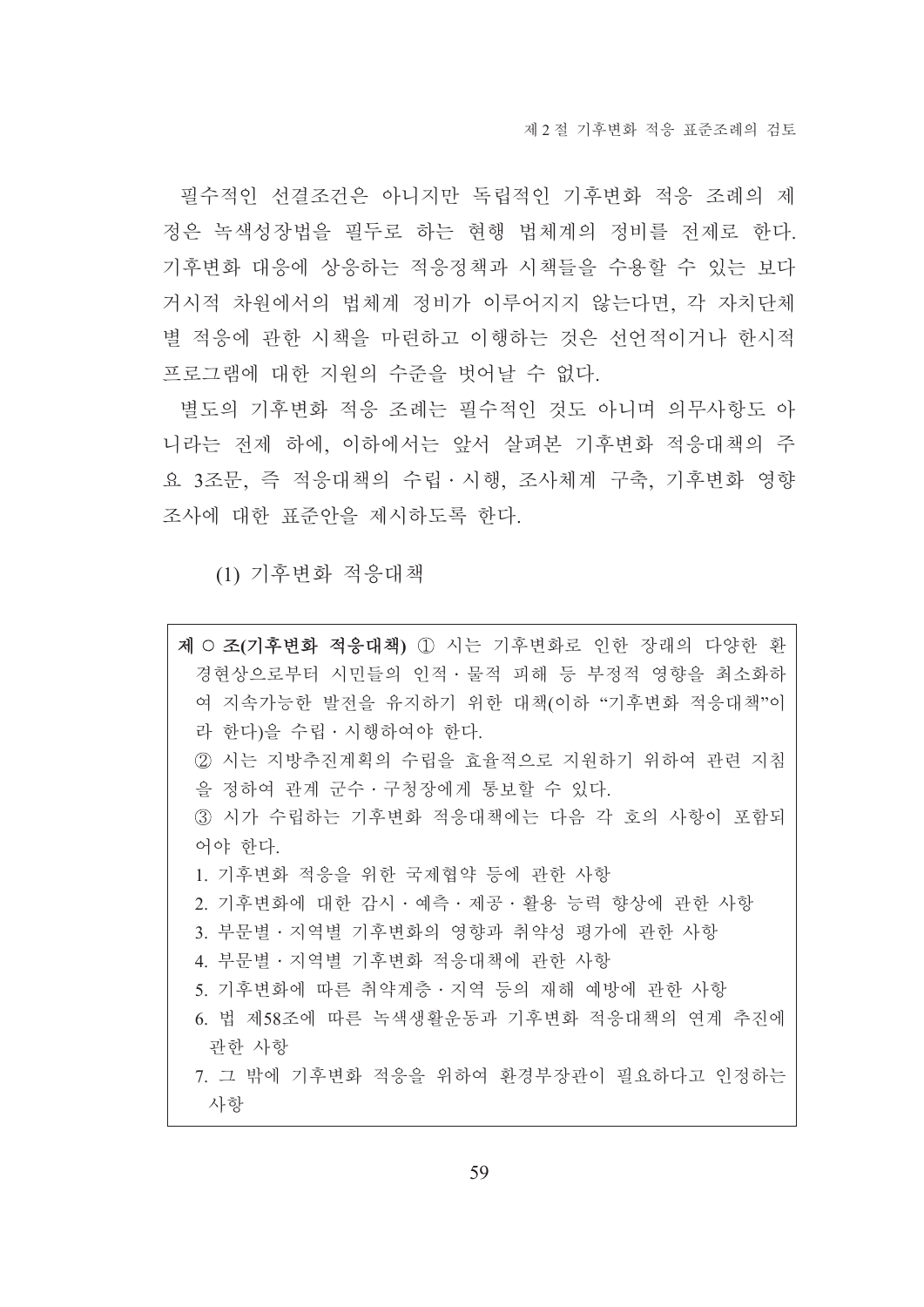가장 기본적인 것은 기후변화 적응대책을 수립할 수 있는 근거를 제시하는 것이다. 이 대책에는 물론 중앙과 지방, 광역과 기초자치단 체 사이의 연계가 중요하다. 따라서 각 주체별로 어떠한 연결관계를 통하여 계획을 조응할 수 있는지를 밝혀야 한다. 법령에 의하여 정부 의 계획에 대한 세부 시행계획을 광역자치단체가 수립하고 이에 대한 대강의 내용을 기초자치단체에 전달하여, 기초자치단체에서 이를 수 용하는 형태를 고려하였다.

기후변화의 발생과 그로 인한 영향의 발생 및 적응정책의 수립은 일련의 흐름으로 이해할 수 있다. 이를 위해서는 기후변화와 영향에 대한 과학적 데이터를 수집ㆍ축적ㆍ분석하고, 기후변화 관련 최신 데 이터를 바탕으로 기후변화로 인한 영향 및 위험평가를 하고 이에 대 한 적응정책의 적절성을 검토하여야 한다. 또한 기후변화 적응정책의 수행을 위한 진척상황이나 효과를 평가하고 이에 대한 환류를 바탕으 로, 더욱 효과적인 적응정책을 계획하고 실시하는 과정을 포함하여야 한다. 따라서 기후변화에 대한 감시·예측·제공·활용 능력 향상에 관한 사항을 기후변화 적응대책에 포함하도록 하였고. 나아가 부문 별 · 지역별 기후변화의 영향과 취약성 평가에 관한 사항, 기후변화에 따른 취약계층 · 지역 등의 재해 예방에 관한 사항 등을 포함할 수 있 도록 하였다.

기후변화 적응대책은 기후변화로 발생한 긴급 대응을 위한 단기적 적응대책과, 향후 기후변화 예측에 의한 각 분야별 적응대책 및 기반 시설 강화 등 중장기적 적응대책. 그리고 적응대책 수립을 위해 기본 적으로 필요한 정보를 정비하고 기후변화 및 적응에 관한 의식향상에 대한 내용을 주로 포함하고 있다. 또한 이러한 적응대책은 국가 및 지방공공단체 등 담당부서를 명확히 하고 있고, 각 주체의 역할실행 및 여계를 나타내고 있다.

60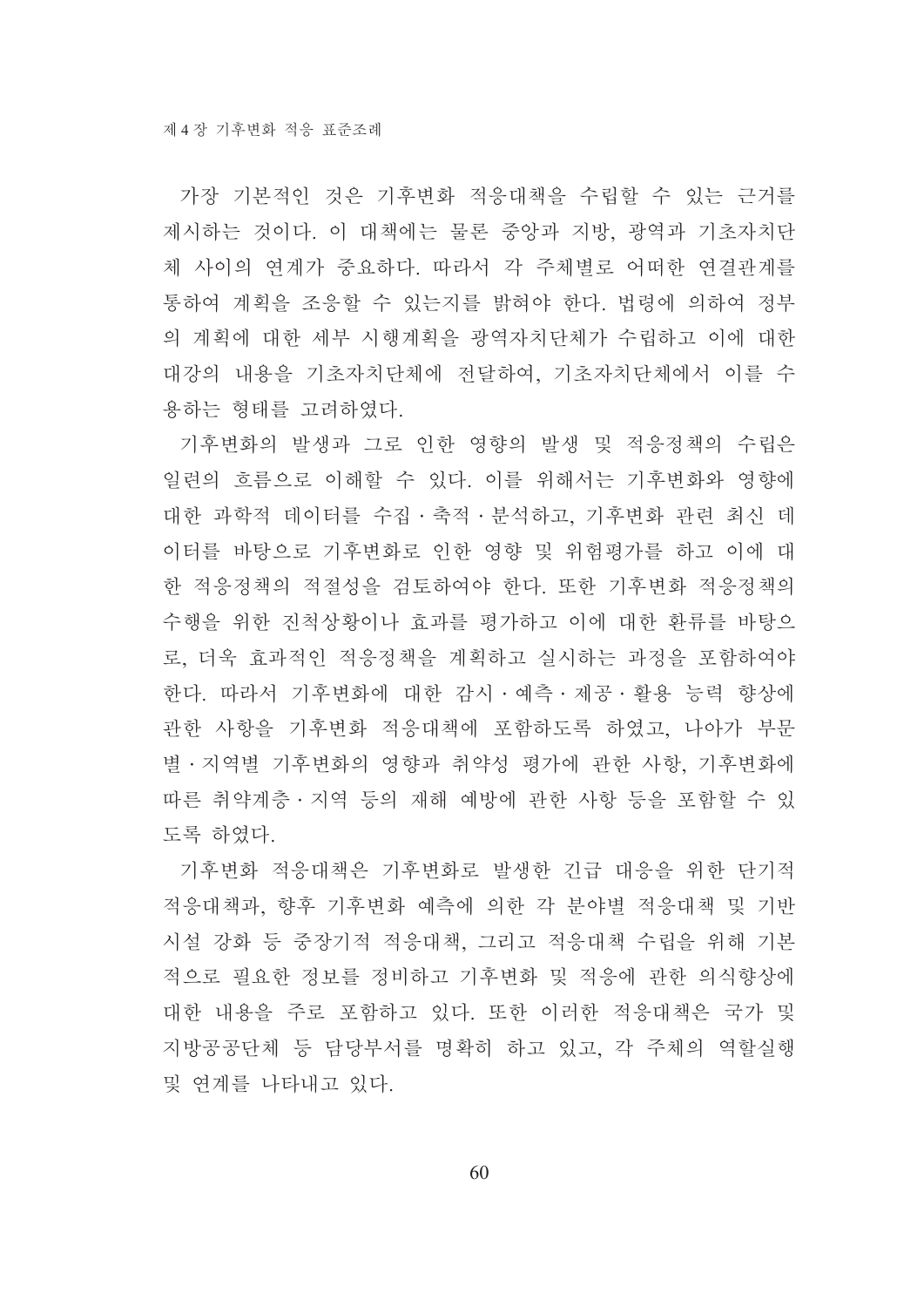제 2 절 기후변화 적응 퓨주조례의 검토

(2) 기후변화대책 · 적응위워회

제 O 조(기후변화대책위원회 설치 · 운영) 1 기후변화대응종합계획 및 연 차별 시행계획의 수립과 그 조정에 관한 사항을 심의하고, 기후변화시 책의 결정 · 집행 등의 과정에 전문가 및 시민의 의견을 반영하는 등 다 음 각 호의 사항을 심의하기 위하여 시장 소속하에 기후변화대책위원회 (이하 "위워회"라 하다)를 두다. 1. 기후변화대응종합계획의 효율적 추진을 위한 기반구축에 관한 사항 2. 기후변화대응종합계획의 수립 · 변경 및 그 시행에 관한 사항 3. 연차별 시행계획의 수립 · 변경 및 그 시행에 관한 사항 4. 그 밖에 기후변화시책추지을 위하여 위워장이 필요하다고 인정하여 부의하는 사항 ② 위원회는 위원장 1명을 포함하여 20명 이내의 위원으로 구성한다. 3) 위원장은 행정1부시장으로 하고 위원장이 부득이한 사유로 직무를 수행할 수 없을 경우에는 기후화경본부장이 그 직무를 대행한다. 4) 위원장은 위원회의 업무를 총괄하며 대외적으로 위원회를 대표한다. 5 위원은 다음 각 호의 자가 된다. 1. 기후환경본부장, 공원녹지국장, 도시교통본부장, 도시계획국장, 주택 건축국장, 물순환안전국장 2. 기후변화 대응에 대한 식견과 경험이 풍부한 자 중에서 시장이 위촉 하는 자 6 위촉직 위원의 임기는 2년으로 하되 연임할 수 있다. 다만, 보궐위원 의 임기는 전임자의 남은 기간으로 한다. 7 위원회의 업무를 효율적으로 추진하기 위하여 필요한 경우에 분과위 원회를 둘 수 있다. 제 O 조(기후변화적응분과위원회 설치·운영) ① 기후변화대책위원회의

업무를 효율적으로 추진하기 위하여 기후변화적응에 관한 분과위원회를 두다 2 위워회는 다음의 업무를 수행하다.

- 1. 해당 시 · 도의 기후변화 적응과 관련된 기본적인 시책 마련
- 2. 기후변화 영향평가제도의 운용을 위한 시책 마련
- 3. 기후변화 취약성평가에 따른 취약성의 해소 및 지원방안 마련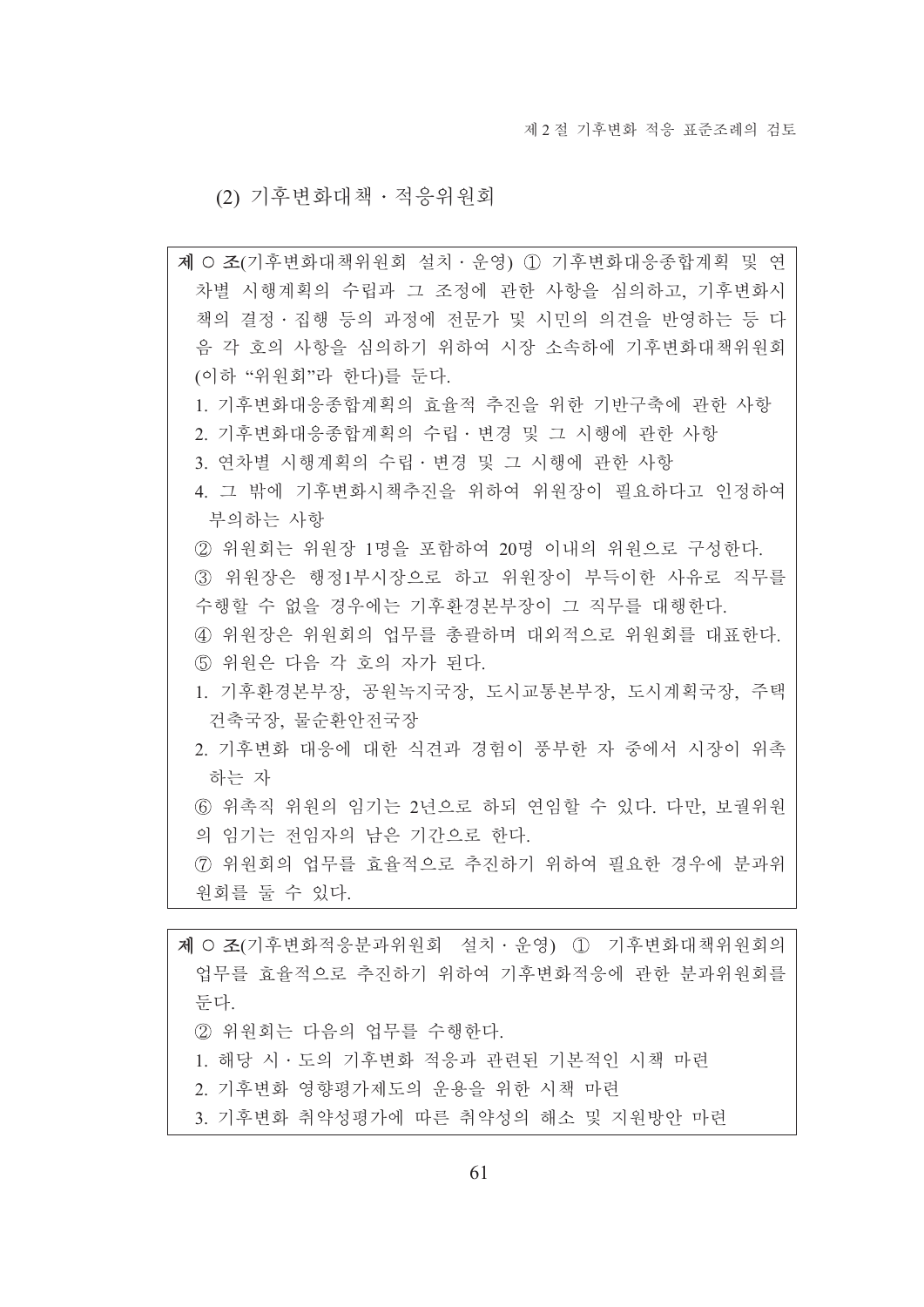적응에 관한 시책을 마련하고 지워하기 위하여 기후변화적응위워회 를 둘 수 있도록 한 것인데, 동 위원회를 별도로 설치하는 방법보다 는 기존에 있는 위워회의 부과로 구성하는 것도 하나의 대안이 될 수 있다

기후변화적응분과 위원회가 가지는 법적 의무는 기후변화에 관하여 지방자치단체에 자문을 제공하며 기후변화 적응 프로그램의 수립 및 이행평가 수행하는 것이다.

(3) 기후변화영향 조사체계의 구축

| 제 O 조(기후변화영향 조사체계 구축) 시는 다음 각호의 사항들을 조사하 |
|------------------------------------------|
| 기 위하여 기후변화 영향 조사체계를 구축하여야 하다.            |
| 1. 기후변화로 인하여 발생하는 환경의 변화상황               |
| 2. 시민건강에 미치는 영향 등의 조사                    |
| 3. 기후변화 적응에 관한 분과위워회의 업무 지워              |

기후변화영향에 대한 조사체계는 앞서 제시한 감시 및 보고 제도와 연동하여 기후변화에 효과적으로 대비하는 한편. 정부와 이해관계자 들이 기후변화에 적응하기 위한 정책결정에 있어 기후변화에 따른 영 향과 위험성, 문제점 등을 정확히 파악하고, 국가 정책 및 공공서비스 가 기후변화에 대한 효율적인 적응과 준비 정도를 평가할 수 있도록 하기 위함이다.

(4) 기후변화 영향평가 및 취약성평가

# 제 ○ 조(정의) (중략) 3. "기후영향평가"란 기후에 따라 영향을 받는 영향을 미리 조사 • 예 측 · 평가하여 기후변화의 위험성을 사전에 피하거나 제거 또는 감소 시킬 수 있는 방안을 마련하는 것을 말한다.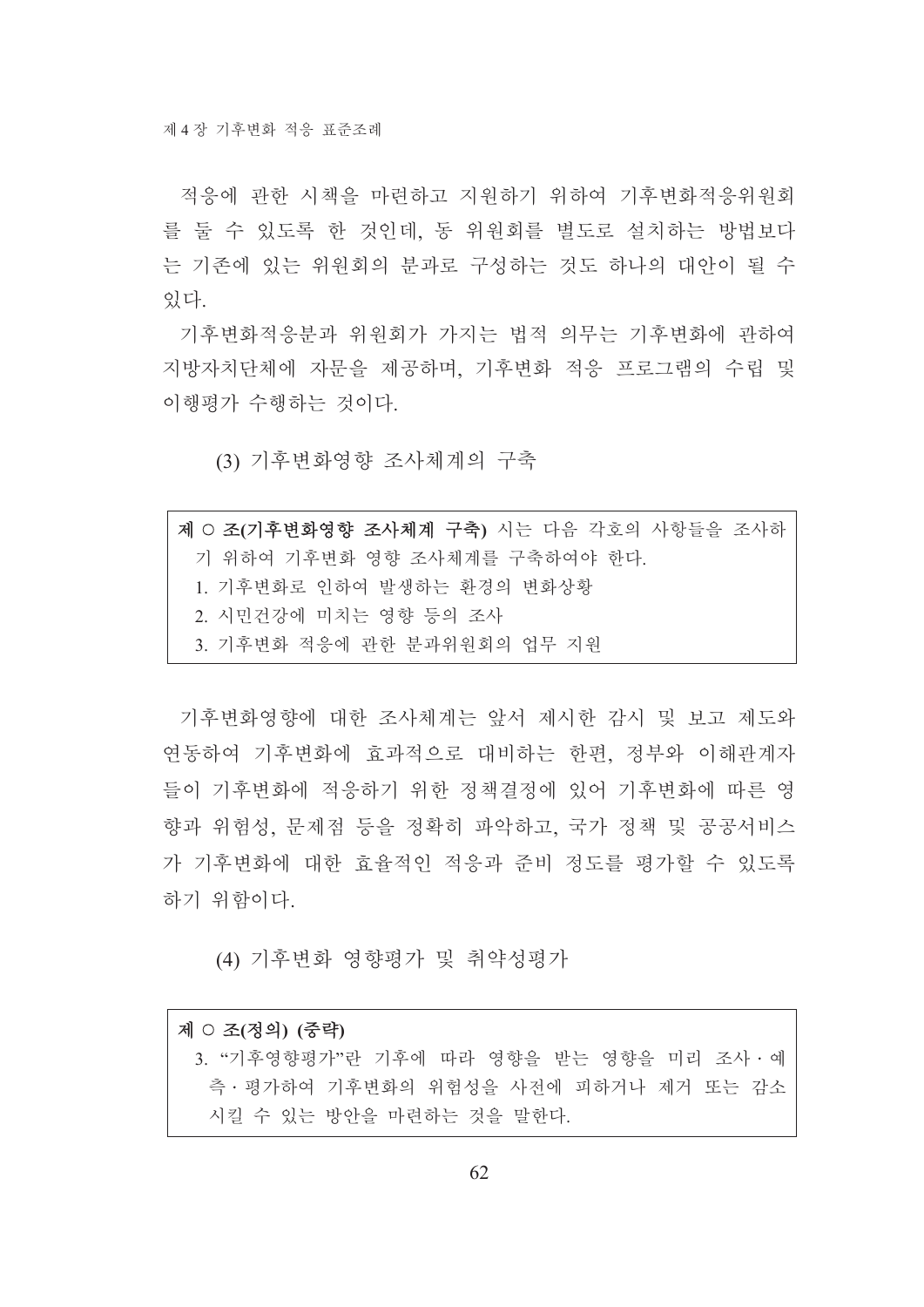4. "취약성평가"란 기후변화에 대한 인체 및 시설의 취약성 등의 조사 하는 것을 말한다.

제 O 조(기후변화 영향평가) 1 기후변화 영향평가 대상계획을 수립하려 는 시장은 영향평가를 실시하기 전에 평가준비서를 작성하여 제O조에 의한 기후변화대응위원회의 심의를 거쳐 다음 각 호의 사항을 결정하여 야 한다.

- 1. 영향평가 대상지역
- 2. 토지 및 해양이용구상안
- 3. 대안
- 4. 평가 항목 · 범위 · 방법 등

② 시장은 제1항에 따라 영향평가서를 검토할 때에 필요하면 관계 전문 가의 의견을 듣거나 그에게 현지조사를 의뢰할 수 있고, 사업자 또는 시장에게 관련 자료의 제출을 요청할 수 있다.

# 제 O 조(기후변화 취약성 평가) 1 시는 매년마다 기후변화에 대한 인체 와 시설의 취약성평가를 실시하여야 한다. ② 취약성평가의 조사항목은 홍수(태풍 및 호우를 포함한다), 가뭄, 폭 염, 폭설 및 해수면 상승 등의 기후변화 현상에 대한 다음 각 호의 항 목으로 한다. 1. 기후노출 정도: 인체 및 해당 시설이 위치한 지역의 과거 기후변화 경향 및 미래에 예측되는 기후변화 정도 2. 기후변화 민감도: 기후 관련 자극에 의하여 인체 및 해당 시설이 해 롭거나 이로운 영향을 직ㆍ간접적으로 받는 정도 3. 기후변화 적응능력: 인체 및 해당 시설이 기후변화에 맞게 스스로 조 절하거나 우려되는 피해를 감소시키는 등 기후변화에 대처하는 능력 ③ 시장은 취약성평가를 관련 전문기관에 의뢰하여 조사하게 할 수 있다. ④ 시장은 취약성평가와 관련하여 사업자에게 관련 자료의 제출을 요청 할 수 있다. 5 시장은 취약성평가를 실시한 후 그 결과에 대한 평가서를 작성하고 이를 해당 사업자에게 통보하여야 한다.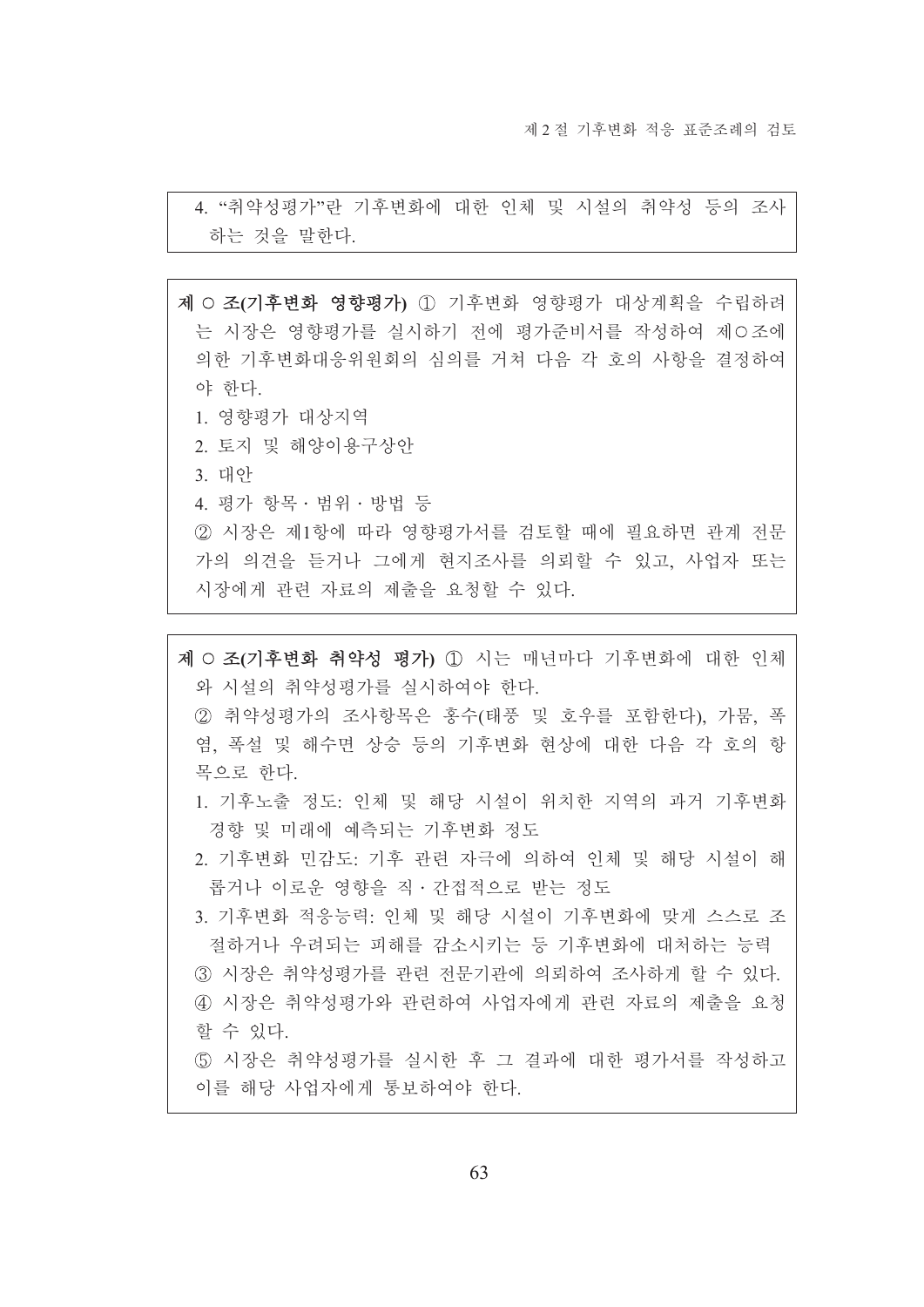기후변화로 인한 영향(impact)이란 자연환경과 인간이 구성한 인위 적 시스템에 대한 기후변화의 결과를 의미하며 38) 기후변화의 영향이 어느 부문에 나타나는가에 따라서 기후변화의 영향을 시장적 영향 (market impact)과 비시장적 영향(non-market impact)으로 구분하기도 한 다.39) 최근 이러한 영향의 총칭이 기후변화로 인한 집합적 영향의 중 요성이 점차 부각되고 있으며, 이것이 바로 기후변화에 대한 대응정 책 수립의 핵심근거가 된다. 그러나 집합적 영향의 경우 그 평가나 측정이 매우 어렵기 때문에 기후변화로 인한 집합적 영향을 측정하기 위해서는 다양한 변수들40)을 검토해야 한다.

기후변화로 인한 영향에 대한 분류 외에 기후변화에 따른 취약성 (vulnerability)41)에 대한 분석 역시 기후변화로 인한 적응정책 수립에

- 39) "이것은 기후변화로 인한 시장 및 산업에의 2차적 영향과 연관이 있다. 시장적 영향이란 시장의 거래와 연관되어 있으며, 국내 총생산에 기후변화가 직접적인 영 향을 주는 것으로, 농축산업, 임업, 어업 등이 기후변화의 영향을 받음으로서 이러 한 1차 농산물의 공급과 가격변화가 그 예이다. 기후변화의 비시장적 영향이란 생 태계 혹은 인간의 복지에 영향을 주거나 또는 시장에서 거래되는 것과는 직접적 연관이 없는 기후변화 영향을 말한다. 특히 이러한 영향을 총칭하여 집합적 영향 (aggregate impact)라고 하는데, 이것은 부문별, 산업별, 지역별로 다양하게 나타나 는 기후변화의 모든 영향을 통합한 것을 의미한다. 영향의 집합은 서로 다른 부문 과 산업, 지역에서 나타나는 기후변화의 상대적 중요성과 밀접한 연관이 있다." 서 완석, "기후변화 리스크 공시시스템의 도입에 관한 연구", 한국법제연구원, 2013, 21-23면.
- 40) 기후변화로 인해 영향을 받는 사람의 전체 수, 일차생산성의 변화, 변화를 겪는 시스템의 수, 경제적 비용의 총합 등이 이에 속한다.
- 41) 기후변화에 따른 취약성이란 기후변동성(climatic variability)이나 극단적인 기상현 상을 포함하는 기후변화의 악영향에 대하여, 자연적 시스템 또는 인위적 시스템이 받아들일 수 없는 정도 또는 대처할 수 없는 정도라고 정의할 수 있다. 기후변화로 인한 취약성은 시스템이 노출된 기후변동의 크기와 속도, 시스템의 민감도, 시스템 의 기후변화 적응능력의 종합적 함수라고 할 수 있다.

<sup>38) &</sup>quot;기후변화 영향에 대한 적응 여부에 따라 잠재적인 영향(potential impact)과 잔여 영향(residual impact)으로 구분할 수 있다. 잠재적 영향이란, 적응을 고려하지 않았 을 때 나타날 수 있을 것이라고 예측되는 기후변화로 인한 모든 영향을 의미한다. 잔여영향은 사후적으로 기후변화에 대한 적응이 이루어진 이후에 예측되는 기후변 화의 영향을 말한다." 한화진 외 "기후변화 영향평가 및 적응시스템 구축 I". 한국화경 정책평가연구원, 2007, 42면.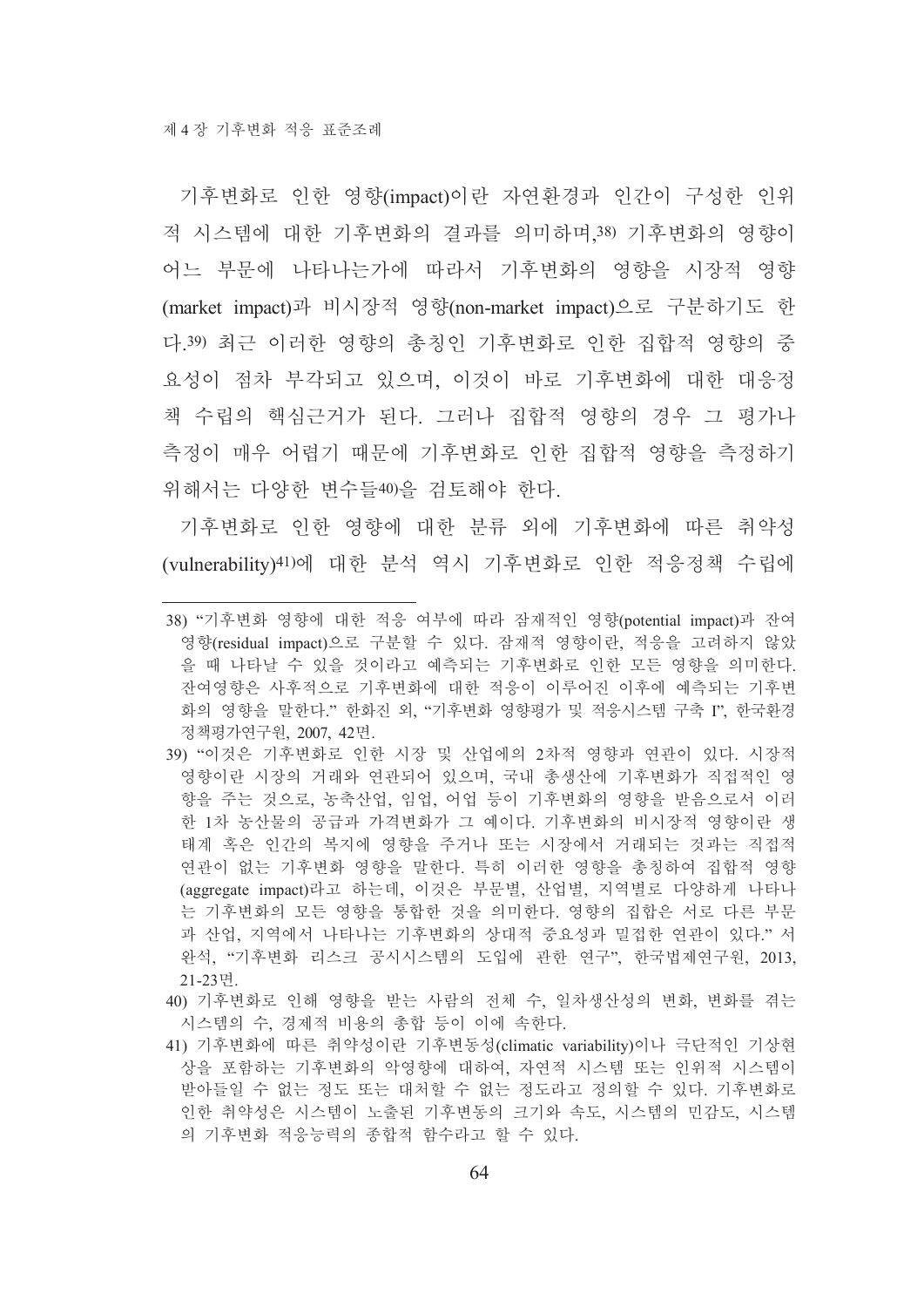핵심적인 역할을 한다. 기후변화에 대한 적응을 위해서는 기후변화의 영향으로 인한 현 체계의 취약한 부분을 점검할 필요가 있다. 기후변 화로 인한 취약성이 큰 부분을 찾아내는 작업이 기후변화로 인한 영 향을 구체적으로 평가하고 이를 위한 적응대책을 수립하기 위한 선행 단계가 되는 것이다.

이때의 영향이란 직접적 영향, 예를 들어, 평균온도의 상승이나 하 강. 온도범위의 변화. 급격한 온도변이 등의 변화에 대한 반응으로서 의 작물생산량의 변화 등을 들 수 있으며, 간접적 영향, 즉 해수면 상 승으로 인해 나타나는 연안범람의 빈도수 증가로 인한 피해 등을 모 두 포함하다. 어느 지역 · 대상 · 분야에서 기후변화로 인한 영향과 취 약성이 확인되는가, 이러한 취약성을 보완하기 위하여 어떠한 정책을 실시할 것인가에 대하여, 정부 · 지방자치단체 · 민간 등 다양한 주체 의 참여와 정책의 제안, 능동적인 이행이 요구된다.

기후변화의 영향을 비롯하여 그에 대한 취약성을 예측하고 분석하 는 것은 기후변화에 대한 적응과 완화대책을 수립하는 과정에서 서 로 상이한 역할을 하기도 한다. 기후변화 완화정책을 주된 목적으로 하는 경우 온실가스 감축에 의해 달성 가능한 기후변화의 영향이 얼 마나 감소했는지를 예측하고 분석하게 된다. 반면, 적응대책을 주된 목적으로 하는 경우 기후변화에 특히 취약한 지역이나 대상 및 분야 를 발굴하여 해당 지역 · 대상 · 분야에서 나타나는 기후변화의 영향 과 취약성을 평가한 후 필요한 적응대책을 수립하고, 이러한 적응대 책에 필요한 비용편익 분석(cost-benefit analysis)을 위한 정보를 수 집·분석하는 것이 기후변화 영향평가와 적응대책 수립간의 주된 작 업이 되다.

65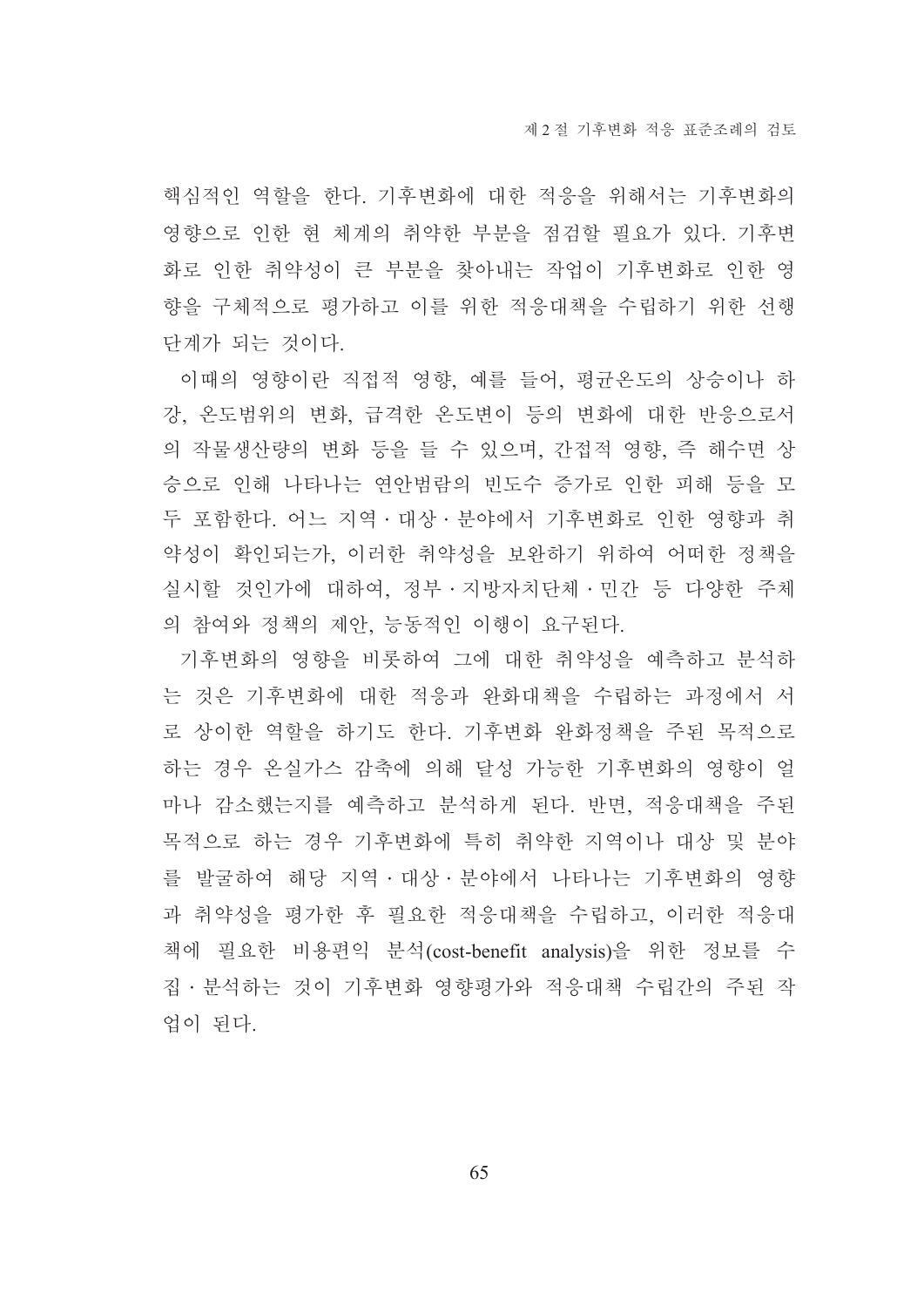# 제 5 장 결 론

매년 기록을 갱신하는 폭염과 가뭄과 같이 기후변화는 영향은 이제 우리의 일상생활에서도 현실적으로 인지되고 있다. 이러한 기후변화 에 효과적으로 대응하기 위해서는 기후변화를 야기하는 온실가스의 감축과 완화를 도모하는 동시에, 향후 발생할 기후변화의 영향을 예 측하고 이에 적응하기 위한 작업이 통합적 규형적으로 이루어져야 한다.

녹색성장법에서 제시하고 있는 기후변화 적응에 관한 사항은 기후 변화 영향 및 취약성 평가와 적응대책 수립이다. 기후변화 영향 및 취약성 평가는 그 주체가 정부이며, 평가대상은 생태계, 생물다양성, 대기, 수자원・수질, 보건, 농・수산식품, 산림, 해양, 산업, 방재 등으 로 구분되어 있다. 정부는 부문별로 기후변화 영향을 평가하는 과정 에서 해당 부문의 관계 주무부처와 협의하고, 해당 부문에 대한 기후 변화 영향에 대한 조사 및 평가 결과를 보고서 및 계획의 형태로 구 성해야 하며, 이 계획을 일반 국민들에게 공표하여야 한다(제38조, 제 48圣)

기후변화 적응 관련 주무부처인 환경부는 기후변화의 영향을 완화 시키거나 건강, 자연재해 등에 대응하는 기후변화 적응대책을 수립, 시행해야 한다. 구체적으로는 ① 부문별, 지역별 기후변화의 영향과 취약성 평가에 관한 사항, ② 부문별, 지역별 기후변화 적응대책에 관 한 사항, 3 기후변화에 따른 취약계측, 지역 등의 재해예방에 관한 사항 등을 중심으로 관계 중앙행정기관의 장과의 협의 및 위원회의 심의를 거쳐 5년 단위로 수립, 시행해야 한다. 그리고 관계 중앙행정 기관의 장과 지방자치단체 또한 이 기후변화 적응대책에 따라 소관 업무와 관련된 기후변화 적응대책의 세부실행계획을 수립 시행하여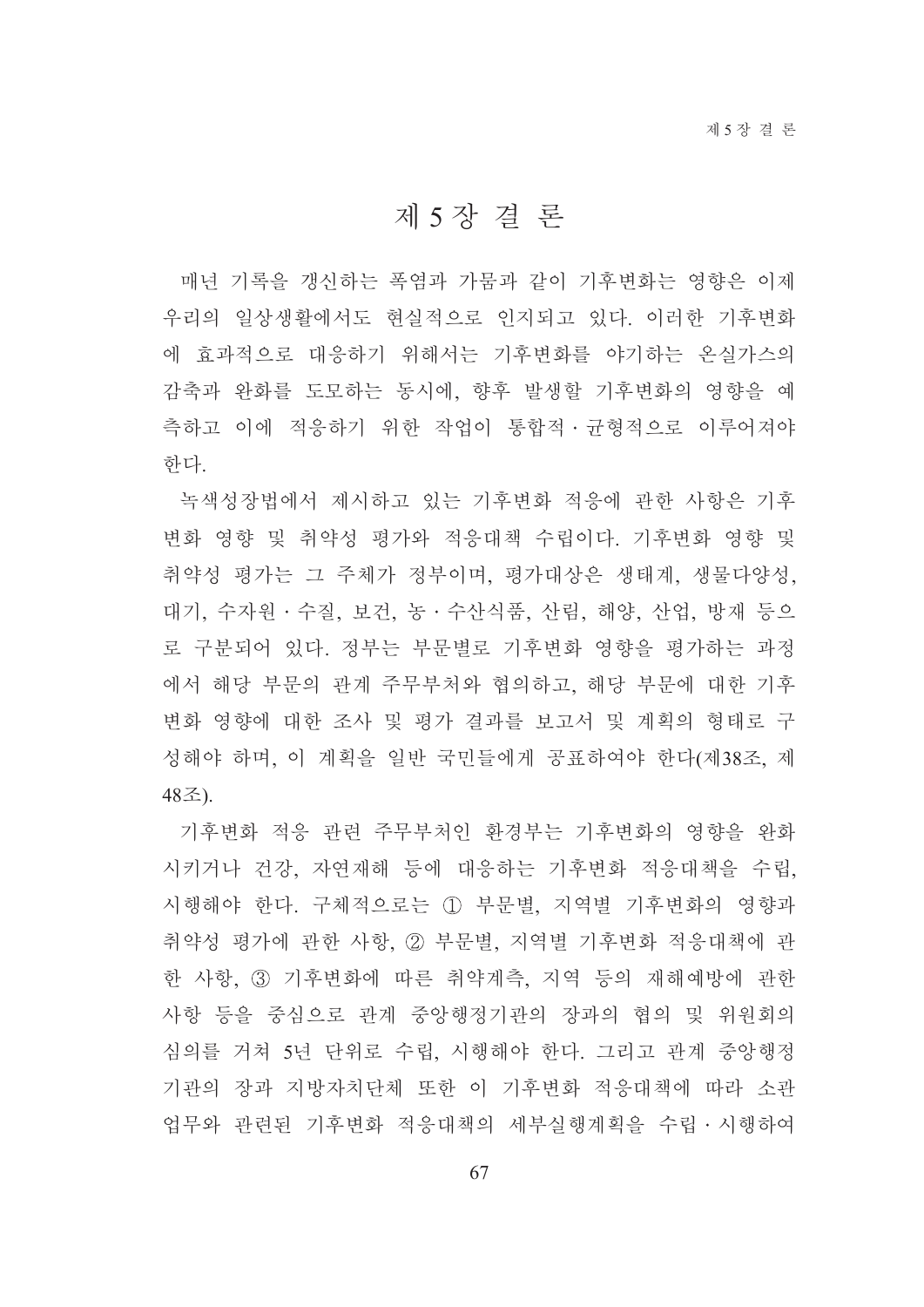야 한다. 환경부 장관은 해당 세부 실행계획 이행 등을 확인하기 위 해 매년 그 실적을 점검할 수 있다.42)

기후변화 적응이란 기후변화에 대한 환경적 · 사회적 영향을 예측 · 평가하고 이에 대한 적절한 적응대책을 강구하는 것인 만큼, 동 법에 서 정하고 있는 것처럼 부문별ㆍ지역별로 기후변화 영향을 평가하고 적응대책을 수립하기 위해서는 생태계, 생물다양성, 대기, 수자원 및 수질, 보건, 농수산식품, 산림, 해양 산업, 방재 등 모든 부문에서 기 후변화로 인한 영향을 체계적으로 평가하고 이에 대한 적응계획을 수 립한 후, 이러한 기후변화 영향을 통합적으로 평가하고 보다 효율적 인 적응대책을 국가차워에서 제시하고 수행하여야 할 것이다.

그러나 녹색성장법에서는 저탄소 녹색성장 국가전략에 따른 기후변 화 대응책 점검 및 성과평가에 기후변화 적응평가 및 보고를 포함하 도록 하고 있고, 법의 주된 목적이 온실가스 감축과 배출권 거래제 등을 통한 기후변화 완화에 초점이 맞추어져 있다. 실제로 동법 제38 조의 기후변화 대응 기본원칙에서 확인할 수 있는데, 동 조문에는 기 후변화 대응을 위한 온실가스 감축에 대한 규정은 있으나, 기후변화 적응에 대한 정의나 필요성에 대한 언급은 구체적으로 되어 있지 않 다. 즉 녹색성장법 전반에서 기후변화 영향평가 및 적응정책의 수립. 시행에 관한 조문은 제48조 단 한 조문에 그치고 있다.

기후변화 영향평가 및 적응대책 수립 및 연계와 관련한 법제개선은 우선적으로 시급하고 현실가능성 있는 부분에서 이루어져야 할 것이 다. 기후변화 영향평가 및 적응대책은 현행 녹색성장법 제48조와 동 법 시행령 제38조에 근거하여 이루어지고 있다. 그러나 기후변화 대 응은 온실가스의 감축과 기후변화의 적응이라는 두개의 축이 균형 있 게 운영되어야 함에도 불구하고, 현행 법제는 온실가스 감축에 편중

<sup>42)</sup> 우리나라의 경우, 기후변화 적응을 위해 환경정책평가연구원 산하에 기후변화 적 응센터를 설립하여, 적응에 관련된 실질적 업무를 수행하도록 일임하고 있다.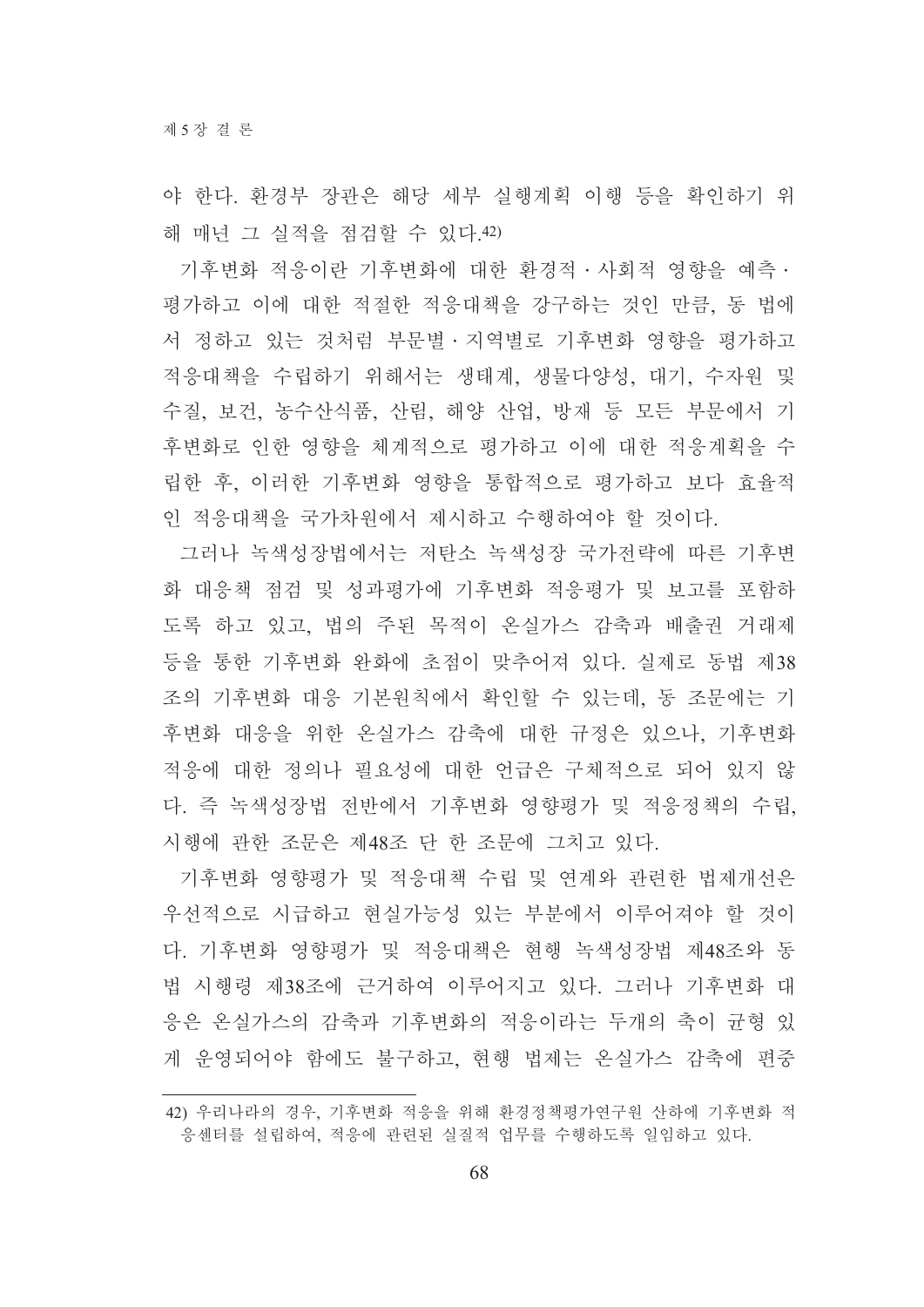되어 있다. 이를 해결하기 위해 기후변화 영향평가 및 적응대책 수립 과 관련하여 구체적이고 절차적인 내용을 포함할 수 있는 현행 녹색 성장법을 개정하는 방안을 생각해볼 수 있다.

또한 2013년 12월 개정을 통해, 기초지방자치단체에도 기후변화 적 응 세부시행계획을 수립을 의무화하고 있으므로, 광역지방자치단체와 의 기후변화 적응계획과의 연계와 협력에 관한 법제적 근거를 강화할 필요가 있다. 이에 따라 정책수립에 있어 각 자치단체와 지역주민 공 동의 참여와 정책이행에 있어 적극적인 노력이 필수적임에도 불구하 고, 아직 기후변화 적응에 대한 인식이 미흡한 상황이어서, 기후변화 적응대책의 수립과 이행에 대한 각 주체별 협력도 미진한 상황이고, 적응대책 관련 자치단체 사이의 격차도 상이한 상황이다.43) 따라서 보다 체계적인 기후변화 영향평가와 적응대책의 수립의 제도적 연계 구축과 적응대책의 효율적 수행을 위한 법제 개선을 검토할 필요가 있다.

본 연구에서는 이러한 법제 개선이 전제되지 않은 상황에서는 기후 변화 적응 조례의 제정 여건에는 많은 한계가 있다는 것을 전제하였 다. 현 법체계 하에서는 별도의 기후변화 적응 조례는 필수적인 것도 아니며 의무사항도 아니다. 그럼에도 녹색성장법의 개정이 현실적으 로 용이하지 않은 점을 감안하여 몇 가지 조문에 대해서만 표준조례 의 안을 제시하였다. 첫째는 기후변화 적응대책을 수립할 수 있는 근 거를 제시하는 것이다. 둘째는 적응에 관한 시책을 마련하고 지원하 기 위하여 기후변화적응위워회를 둘 수 있도록 한 것이다. 셋째는 기 후변화영향에 대한 조사체계를 마련하는 것이다. 마지막으로 기후변 화에 관한 영향평가와 취약성평가를 자치단체 차원에서도 제도화하는 것이다.

<sup>43)</sup> 이상신, "기후변화 영향평가 수행현황 및 개선방향", 기후변화 적응대책 수립을 위 한 기후변화 영향평가의 법제화, 한국법제연구원 워크숍 자료집(2014. 7. 31).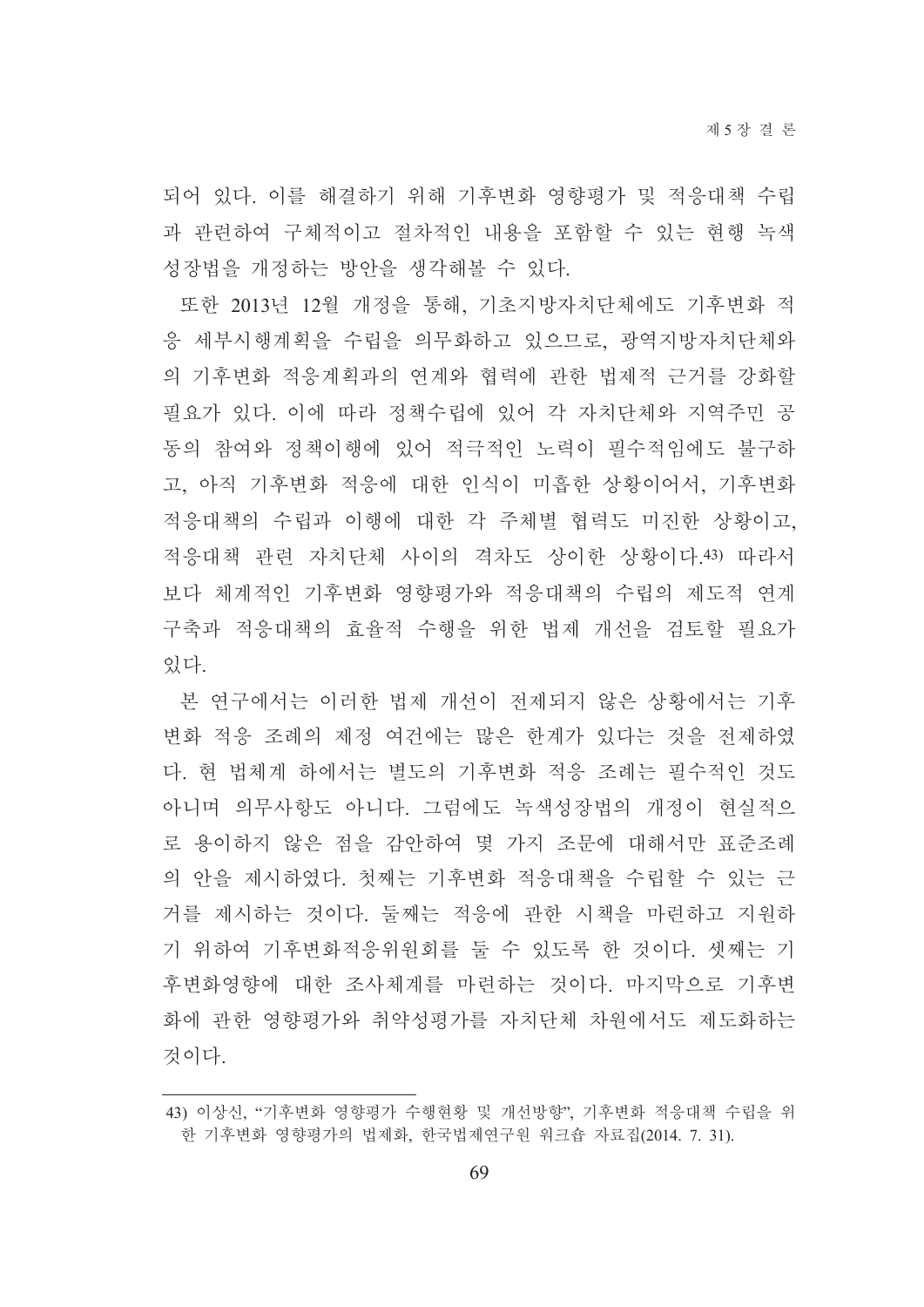현행 국가기후변화 적응대책은 기후변화로 인한 영향을 파악하기 위한 연구개발과 자료 구축 및 분석에 초점이 맞추어져 있다. 향후 기후변화적응대책은 연구개발과 자료 구축에 따른 제도적 개선을 수 립하는데 중점을 둘 것으로 예상된다. 이러한 과도기적 시점에서 기 후변화 적응 표준조례는 향후의 법령 개정 또는 기후변화 적응대책의 수립과 이행에 앞서 법령과 조례를 사전적으로 연계하는 기초를 마련 한다는 점에 의의가 있다.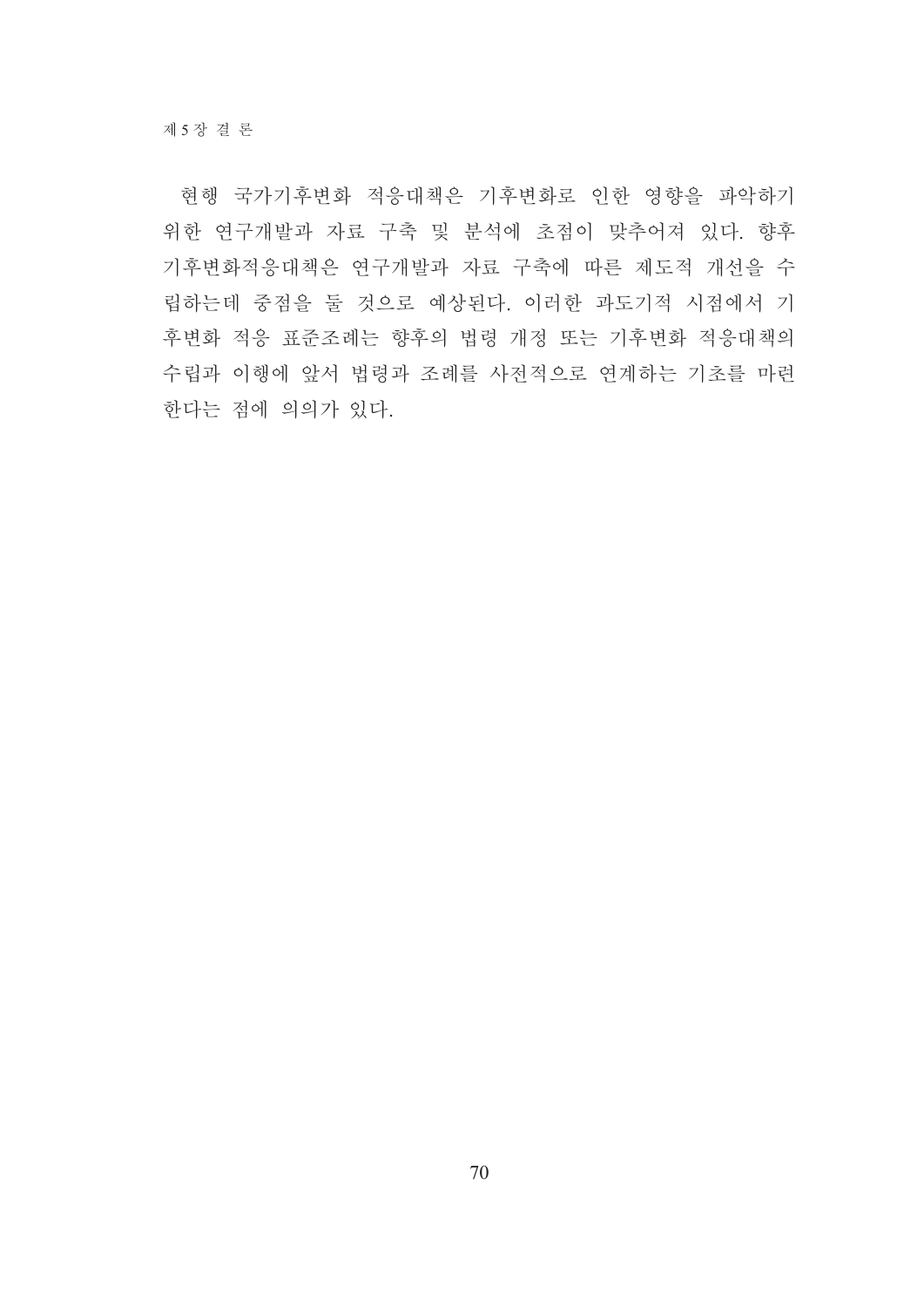# 참 고 무 헌

#### 단행본

- 관계부처 합동(기획재정부, 교육과학기술부, 행정안전부, 문화체육관 광부, 농림수산식품부, 지식경제부, 보건복지부, 환경부, 국토 해양부, 소방방재청, 농촌진흥청, 산림청, 기상청), 저탄소 녹 색성장 기본법 시행에 따른 국가기후변화 적응대책(2011~ 2015), 2010.
- 법제처, 자치법규 입안메뉴얼, 2013.12.
- 워대성 · 엄기증, 박근혜정부 기후변화정책에 따른 강원도의 대응방안, Green Issue 2013-08, 한국기후변화 대응연구센터, 2013.
- 이수재 외, 국가정책의 적응평가제도 도입방안, 한국환경정책평가연 구워 · 화경부, 2012.
- 이수재 외, 기후변화 적응전략 종합연구, 한국환경정책평가연구원, 2013.
- 이준서, 녹색성장 구현을 위한 에너지 관련 법제의 정비방안 연구, 한국법제연구원, 2010.
- 한화진 외. 기후변화 영향평가 및 적응시스템 구축 I. 한국화경정책 평가연구원, 2007.
- 홍정선, 신지방자치법, 박영사, 2013.
- 斎藤誠、現代地方自治の法的基層、有斐閣、2012.
- H. Pagenkopf, Kommunalrecht, Bd. I, 1975.
- Intergovernmental Panel on Climate Change, Summary for Policymakers: Scientific-Technical Analyses of Impacts, Adaptations and Mitigation